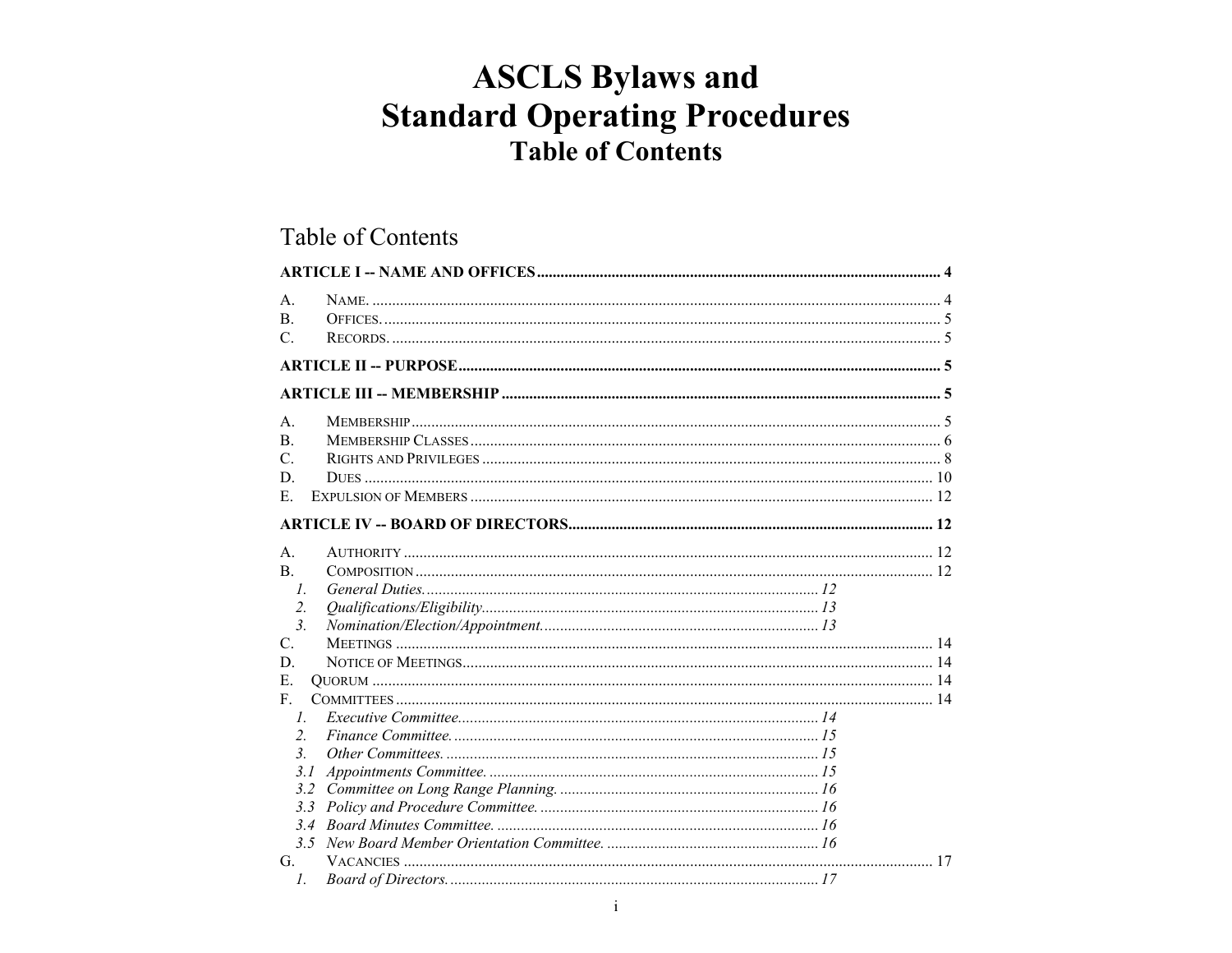| 2.               | Regional Directors, Ascending Professional Director and Developing |    |
|------------------|--------------------------------------------------------------------|----|
|                  |                                                                    |    |
| Н.               |                                                                    |    |
| I.               |                                                                    |    |
| J.               |                                                                    |    |
| Κ.               |                                                                    |    |
|                  |                                                                    |    |
| А.               |                                                                    |    |
| В.               |                                                                    |    |
| $\mathcal{I}$ .  |                                                                    |    |
| $C_{\cdot}$      |                                                                    |    |
| $I_{\cdot}$      |                                                                    |    |
| 2.               |                                                                    |    |
| $\mathfrak{Z}$ . |                                                                    |    |
| D.               |                                                                    |    |
| $I_{\cdot}$      |                                                                    |    |
| $\overline{2}$ . |                                                                    |    |
| E.               |                                                                    |    |
| F.               |                                                                    |    |
| G.               |                                                                    |    |
| Н.               |                                                                    |    |
|                  |                                                                    |    |
| А.               |                                                                    |    |
| В.               |                                                                    |    |
| C.               |                                                                    |    |
| D.               |                                                                    |    |
| E.               |                                                                    |    |
| F.               |                                                                    |    |
| G.               |                                                                    |    |
| $\mathcal{I}$ .  |                                                                    |    |
| 2.               |                                                                    |    |
| 3.               |                                                                    |    |
| Н.               |                                                                    |    |
|                  |                                                                    |    |
|                  |                                                                    |    |
| 2.               |                                                                    |    |
| 3.               |                                                                    |    |
| $\overline{4}$ . |                                                                    |    |
| В.               |                                                                    | 27 |
| 1.               |                                                                    |    |
| $\overline{2}$ . |                                                                    |    |
| 3.               |                                                                    |    |
|                  |                                                                    |    |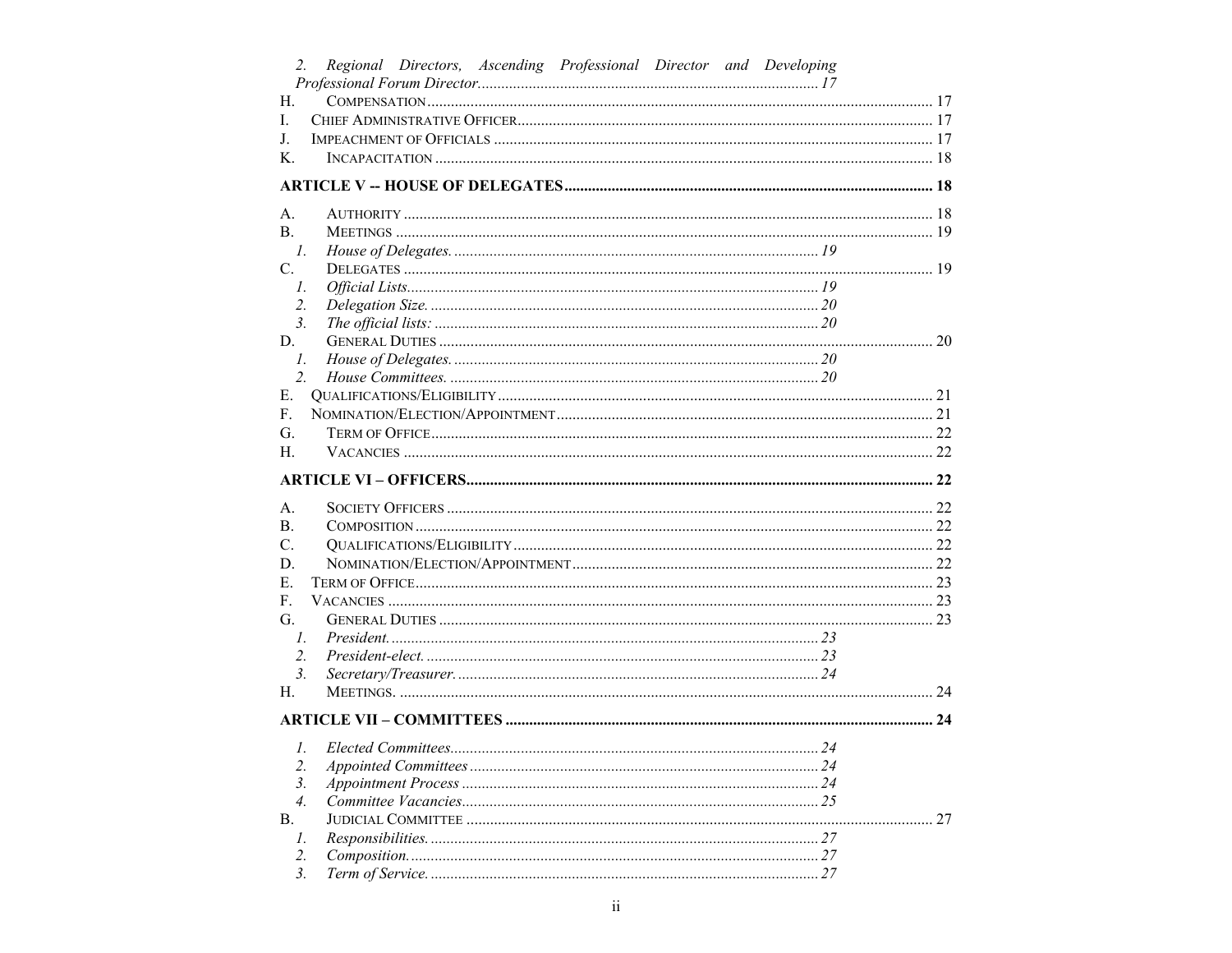| $\overline{4}$ . |  |    |
|------------------|--|----|
| 5.               |  |    |
| 6.               |  |    |
| C.               |  |    |
| $\mathcal{I}$ .  |  |    |
| $\overline{2}$ . |  |    |
| D.               |  |    |
|                  |  |    |
| b.               |  |    |
| $\mathfrak{Z}$ . |  |    |
| 4.               |  |    |
| 5.               |  |    |
| 7.               |  |    |
| 8.               |  |    |
| 9.               |  |    |
| 10.              |  |    |
|                  |  |    |
|                  |  |    |
| 13.              |  |    |
|                  |  |    |
|                  |  |    |
| 20.              |  |    |
|                  |  |    |
|                  |  |    |
| А.               |  |    |
| <b>B.</b>        |  |    |
| $C_{\cdot}$      |  |    |
| $\mathcal{I}$ .  |  |    |
| 2.               |  |    |
| D.               |  |    |
| E.               |  |    |
| 1.               |  |    |
| 3.               |  |    |
| $\overline{4}$ . |  |    |
|                  |  |    |
| А.               |  |    |
|                  |  |    |
| В.               |  | 49 |
| 1.               |  |    |
| $\overline{2}$ . |  |    |
| C.               |  |    |
|                  |  |    |
| А.               |  |    |
| $\mathcal{I}$ .  |  |    |
|                  |  |    |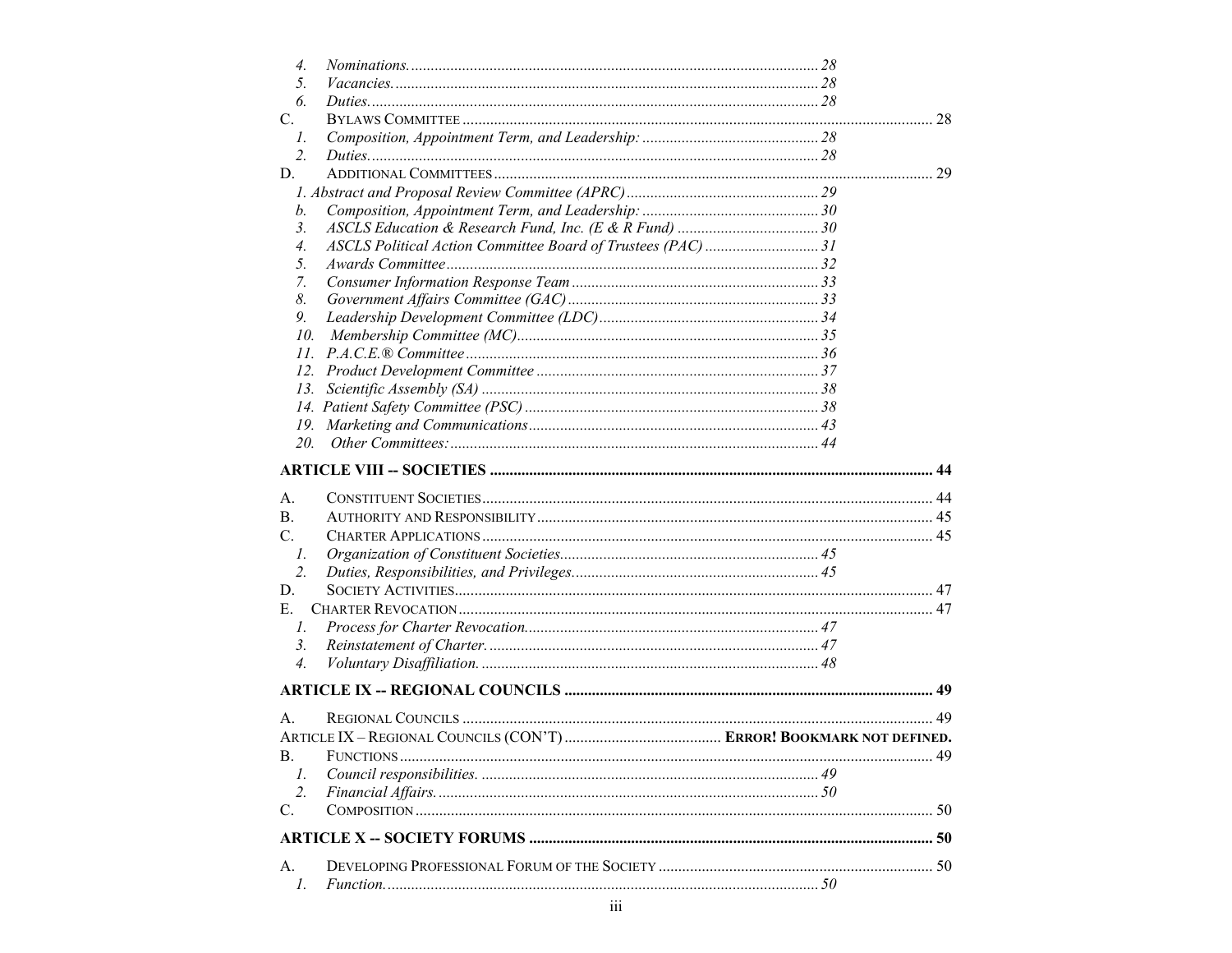| $\overline{2}$ . |  |  |
|------------------|--|--|
| $\mathbf{B}$     |  |  |
| $\mathcal{I}$    |  |  |
| $C_{\cdot}$      |  |  |
|                  |  |  |
| $\mathsf{A}$ .   |  |  |
| $\mathbf{B}$ .   |  |  |
| $C_{\cdot}$      |  |  |
| D                |  |  |
|                  |  |  |
|                  |  |  |
| $A_{\cdot}$      |  |  |
| $\mathbf{B}$ .   |  |  |
| $\mathcal{I}$ .  |  |  |
| $\overline{2}$ . |  |  |
| $C_{\cdot}$      |  |  |
|                  |  |  |
| $\mathsf{A}$ .   |  |  |
| $\mathbf{B}$ .   |  |  |
| $\mathcal{C}$ .  |  |  |
| D.               |  |  |
|                  |  |  |
| A <sub>1</sub>   |  |  |
| $\mathbf{B}$ .   |  |  |
|                  |  |  |

<span id="page-3-1"></span><span id="page-3-0"></span>

| <b>ARTICLE I -- NAME AND OFFICES</b>                        | <b>ARTICLE I -- NAME AND OFFICES</b>                                        |
|-------------------------------------------------------------|-----------------------------------------------------------------------------|
| Name.                                                       | A. Name.                                                                    |
| The name of this corporation is the AMERICAN SOCIETY FOR    | The name of this corporation is stated in the Articles of Incorporation and |
| CLINICAL LABORATORY SCIENCE, hereinafter referred to as the | the Bylaws.                                                                 |
| "Society."                                                  |                                                                             |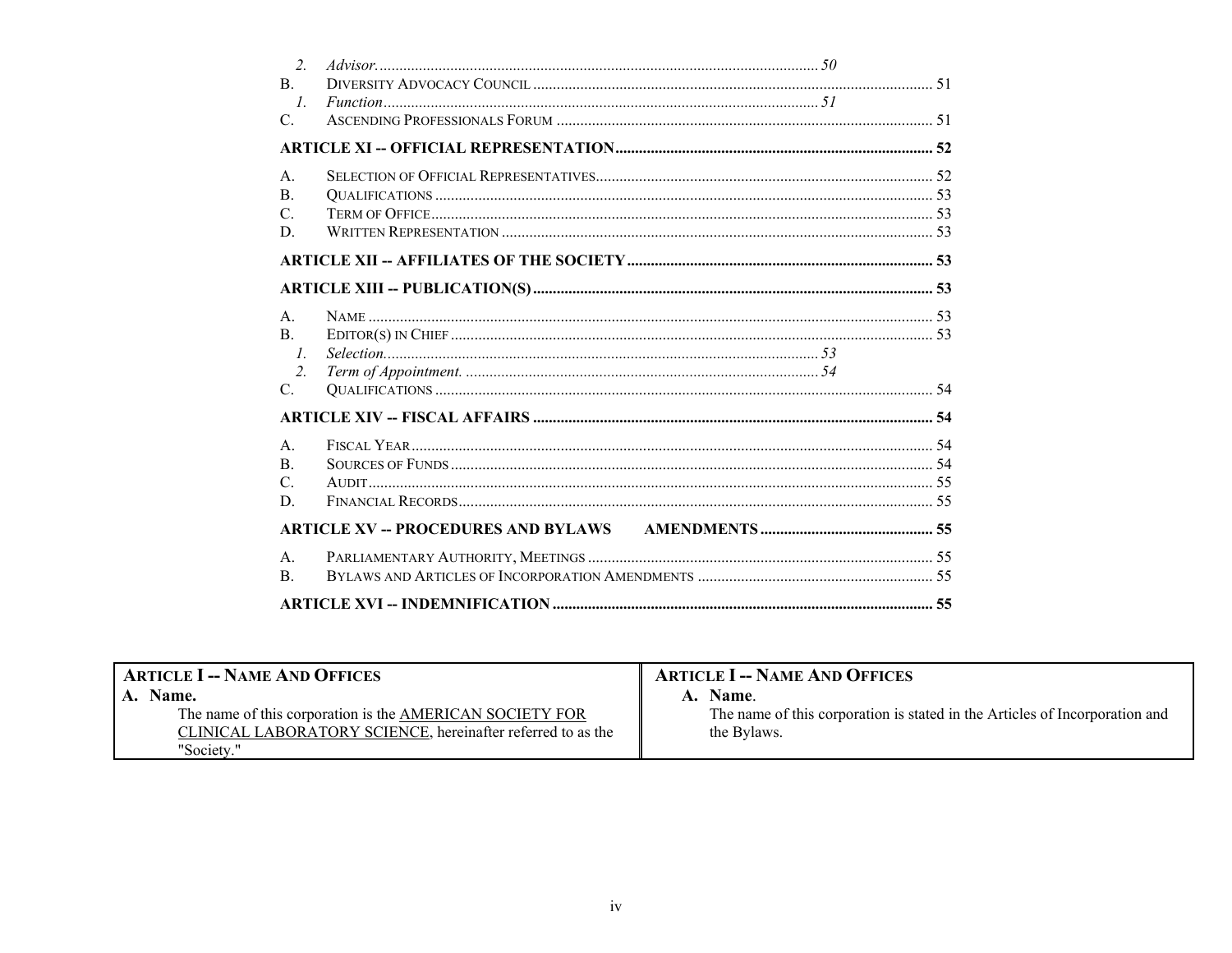<span id="page-4-4"></span><span id="page-4-3"></span><span id="page-4-2"></span><span id="page-4-1"></span><span id="page-4-0"></span>

| B. Offices.                                                                  | <b>B.</b> Offices.                                                           |
|------------------------------------------------------------------------------|------------------------------------------------------------------------------|
| The Society shall have and continuously maintain a registered resident       | The location of the registered resident office and resident agent of this    |
| office and resident agent in the state where its official business is        | corporation is defined in the Articles of Incorporation and the Bylaws.      |
| conducted. The Society shall have such other offices as may be               |                                                                              |
| determined from time to time by resolution of the Board of Directors.        |                                                                              |
| C. Records.                                                                  | C. Records.                                                                  |
| The principle office of the Society shall be the official repository for the | The principle office of the Society shall be the official repository for all |
| records, properties, bonds, charters, files and all other legal documents    | records defined in the Bylaws of this corporation.                           |
| and properties of the Society, including the corporate seal.                 |                                                                              |
| <b>ARTICLE II -- PURPOSE</b>                                                 | <b>ARTICLE II - PURPOSE</b>                                                  |
| The purposes for which the Society is formed are:                            | The purposes for which the Society is formed are stated in the Articles of   |
| To promote standards in clinical laboratory methods and research, and        | Incorporation and the Bylaws.                                                |
| in affiliated fields;                                                        |                                                                              |
| To enhance the professional status and image of its members;                 |                                                                              |
| To create mutual understanding and cooperation among the Society and         |                                                                              |
| its members and all others who are engaged in the interests of               |                                                                              |
| individual and public health;                                                |                                                                              |
| To be responsible for providing educational programs in the clinical         |                                                                              |
| laboratory and related sciences and defining standards of                    |                                                                              |
| competence at all levels;                                                    |                                                                              |
| To be responsible for determining entry level requirements and               |                                                                              |
| providing for appropriate credentialing;                                     |                                                                              |
| To represent the interests of the clinical laboratory and affiliated         |                                                                              |
| professions and the members of the Society in all government and             |                                                                              |
| other forums that affect those interests;                                    |                                                                              |
| To establish and promote ethical standards for the professions               |                                                                              |
| represented; and                                                             |                                                                              |
| To provide aid and benefit to all members of said professions.               |                                                                              |
| <b>ARTICLE III -- MEMBERSHIP</b>                                             | <b>ARTICLE III -- MEMBERSHIP</b>                                             |
|                                                                              | 1. Membership                                                                |
| A. Membership                                                                | a. Application for Membership.                                               |
| Membership in this Society is open to all persons interested in the          | i. Individuals seeking membership in the Society will be                     |
| clinical laboratory sciences and shall consist of the following classes:     | considered for membership in the class appropriate to the                    |
| professional, community, emeritus, developing, ascending and honorary.       | maximum qualifications he/she possesses. An exception                        |
| The Board of Directors of the Society shall from time to time review the     | will be made for the Professional member who requests                        |
| classes of membership with the qualifications and the rights and             | Developing Professional membership while enrolled full-                      |
| privileges of each.                                                          | time in a graduate program.                                                  |
|                                                                              | ii.<br>The Executive Office will refer ambiguous applications                |
|                                                                              | either to a designated official of a constituent society or to               |
|                                                                              | the Membership Committee of the Society. If                                  |
|                                                                              | disagreement ensues, the Judicial Committee of the                           |
|                                                                              | Society will affect a resolution. The Membership                             |
|                                                                              |                                                                              |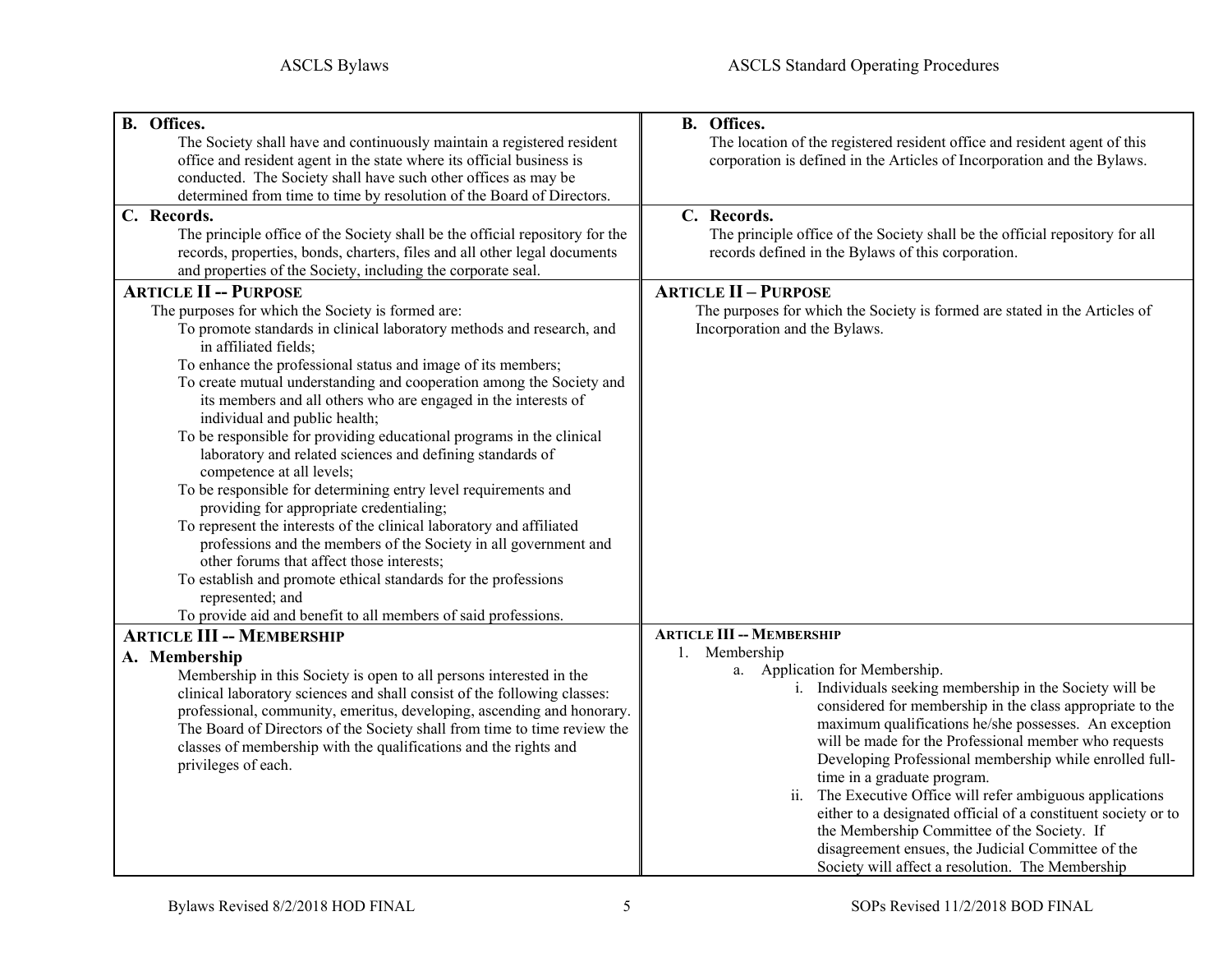<span id="page-5-0"></span>

|                                                                             | Committee of the Society will examine qualifications of<br>applicants from areas where no constituent society exists.<br>2. Place of Membership.<br>a. A member maintains membership in the Society through the<br>constituent society either of place of residency or employment.<br>i. Special privilege of place of membership may be granted<br>by the Society when special conditions exist.<br>1. Any person eligible for membership in the<br>Society residing or employed in an area where no<br>constituent society exists will have the option of<br>maintaining membership in the Society in the<br>class appropriate to the maximum qualifications<br>possessed. They may apply for such membership<br>through another constituent society.<br>When a member desires membership in an<br>adjacent state other than that of residence and/or<br>employment, special privilege may be granted.<br>With a statement of good and sufficient reason,<br>the chair of the Membership Committee, in<br>consultation with the Executive Office, will grant<br>the application. This special privilege will be<br>exercised only upon initial application or time of<br>renewal, except when a transfer is requested as<br>the result of the disaffiliation of a constituent<br>society.<br>When question or disagreement arises relative to<br>3.<br>place of constituent society membership, the<br>Judicial Committee will affect a resolution of<br>appropriate affiliation.<br>Transfer of membership from one constituent society to another<br>b.<br>will require neither payment of additional dues nor receipt of a<br>refund for the remainder of the membership year. Members who<br>change their place of residence or employment are responsible for<br>notifying the Executive Office of such change. |
|-----------------------------------------------------------------------------|------------------------------------------------------------------------------------------------------------------------------------------------------------------------------------------------------------------------------------------------------------------------------------------------------------------------------------------------------------------------------------------------------------------------------------------------------------------------------------------------------------------------------------------------------------------------------------------------------------------------------------------------------------------------------------------------------------------------------------------------------------------------------------------------------------------------------------------------------------------------------------------------------------------------------------------------------------------------------------------------------------------------------------------------------------------------------------------------------------------------------------------------------------------------------------------------------------------------------------------------------------------------------------------------------------------------------------------------------------------------------------------------------------------------------------------------------------------------------------------------------------------------------------------------------------------------------------------------------------------------------------------------------------------------------------------------------------------------------------------------------------------------------------------------------------------------|
| <b>B.</b> Membership Classes                                                | <b>B.</b> Membership Classes                                                                                                                                                                                                                                                                                                                                                                                                                                                                                                                                                                                                                                                                                                                                                                                                                                                                                                                                                                                                                                                                                                                                                                                                                                                                                                                                                                                                                                                                                                                                                                                                                                                                                                                                                                                           |
| The general qualifications for each class of membership are as follows:     | The membership classes and qualifications for this Society are as follows.                                                                                                                                                                                                                                                                                                                                                                                                                                                                                                                                                                                                                                                                                                                                                                                                                                                                                                                                                                                                                                                                                                                                                                                                                                                                                                                                                                                                                                                                                                                                                                                                                                                                                                                                             |
| Each category of membership requires that the individual be a member        | A. Professional and Ascending Professional member.                                                                                                                                                                                                                                                                                                                                                                                                                                                                                                                                                                                                                                                                                                                                                                                                                                                                                                                                                                                                                                                                                                                                                                                                                                                                                                                                                                                                                                                                                                                                                                                                                                                                                                                                                                     |
| of a constituent society. For each category of membership:<br>Professional. | Shall be open to all persons certified or engaged in the<br>a.                                                                                                                                                                                                                                                                                                                                                                                                                                                                                                                                                                                                                                                                                                                                                                                                                                                                                                                                                                                                                                                                                                                                                                                                                                                                                                                                                                                                                                                                                                                                                                                                                                                                                                                                                         |
| Professional membership shall be open to all persons certified or           | education process and/or the practice of the clinical laboratory<br>sciences. This includes those with an active interest in                                                                                                                                                                                                                                                                                                                                                                                                                                                                                                                                                                                                                                                                                                                                                                                                                                                                                                                                                                                                                                                                                                                                                                                                                                                                                                                                                                                                                                                                                                                                                                                                                                                                                           |
| engaged in the education process and/or the practice of the clinical        | supporting the purposes and goals of this Society.                                                                                                                                                                                                                                                                                                                                                                                                                                                                                                                                                                                                                                                                                                                                                                                                                                                                                                                                                                                                                                                                                                                                                                                                                                                                                                                                                                                                                                                                                                                                                                                                                                                                                                                                                                     |
| laboratory sciences, including those with an active interest                | B. Community member.                                                                                                                                                                                                                                                                                                                                                                                                                                                                                                                                                                                                                                                                                                                                                                                                                                                                                                                                                                                                                                                                                                                                                                                                                                                                                                                                                                                                                                                                                                                                                                                                                                                                                                                                                                                                   |
|                                                                             |                                                                                                                                                                                                                                                                                                                                                                                                                                                                                                                                                                                                                                                                                                                                                                                                                                                                                                                                                                                                                                                                                                                                                                                                                                                                                                                                                                                                                                                                                                                                                                                                                                                                                                                                                                                                                        |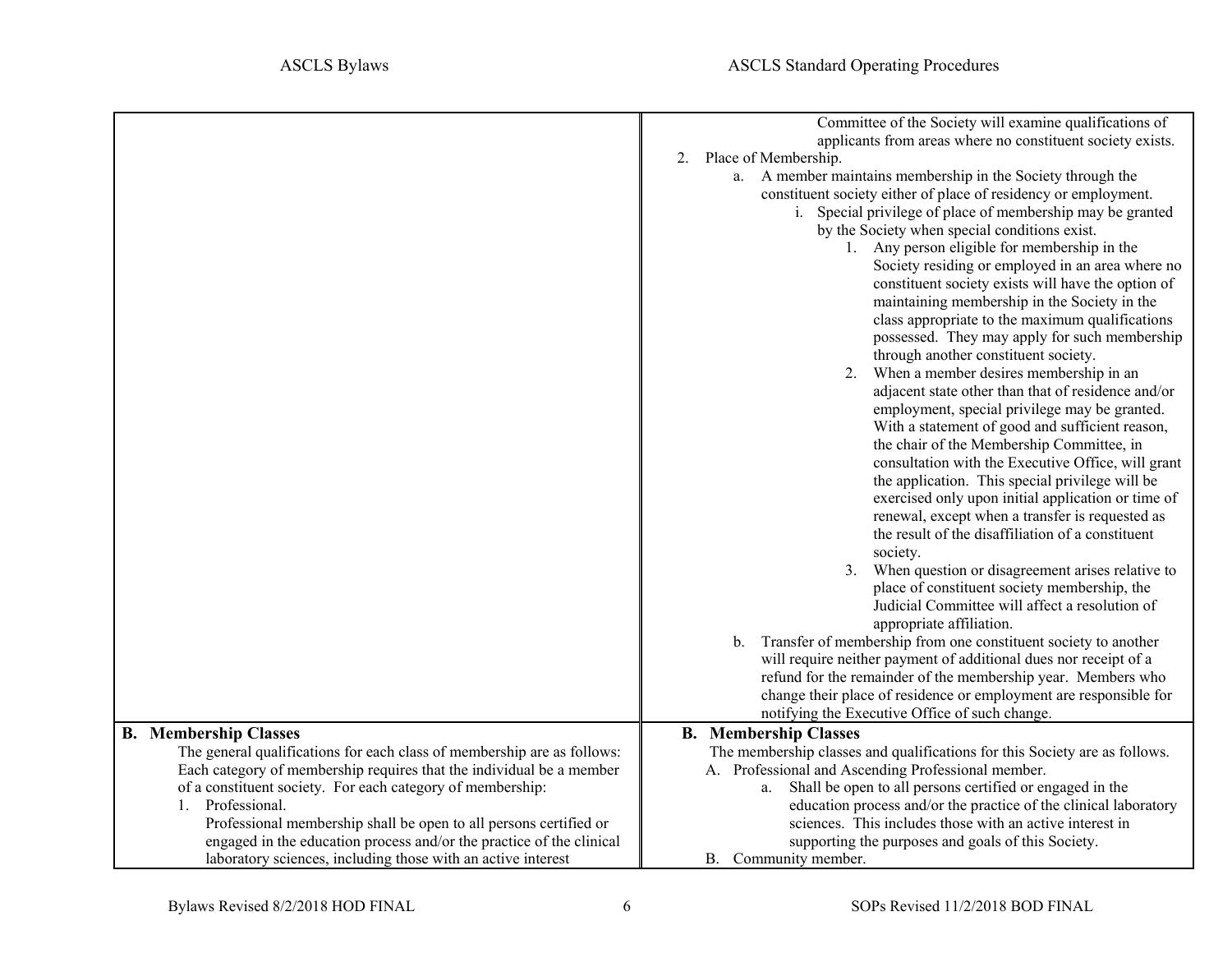supporting the goals of this Society;

- 2. Community. Community membership shall be open to all persons;
- 3. Emeritus. Emeritus membership shall be open to any member who has achieved a minimum standard of continuous membership and age;
- 3. Developing Professional

Developing Professional membership shall be open to any person enrolled in a program of clinical laboratory studies;

4. Honorary.

Honorary membership shall be awarded by vote of the House of Delegates in recognition of outstanding service or contributions to the field of clinical laboratory science.

5. Ascending Professional

Ascending Professional membership is open to any individual eligible for professional membership, if the individual has not held previous membership other than Developing Professional or Ascending Professional in this Society and is within five (5) years of graduation from a program of clinical laboratory studies.

- a. Shall be open to any individual with an interest in supporting the goals of the Society. Community membership does not count towards continuous professional membership in the society used for eligibility of emeritus membership status.
- C. Emeritus member.
	- a. This is an individual who has been a professional member of this Society whose age and years of continuous membership are equal to or greater than 90. A professional member is also eligible for emeritus status if the total years of non-continuous membership and age are equal or greater than 95.
	- b. If exceptions to these time limit qualifications are requested (not to be less than a total of 15 years of membership) by a state or member, the said state will provide historical documentation of ASCLS activities to the Board of Directors who will determine if Emeritus membership is granted.
	- c. Individuals meeting membership qualifications for the emeritus member are to make application and pay dues assessment equivalent to the Developing Professional dues assessment directly to the Executive Office.
- D. Developing Professional member.
	- a. An individual is eligible for this class of membership for a total period of five years. After five years, the student may petition the Membership Committee for permission to remain in the Developing Professional category with provisions that the member is a full-time student. The Developing Professional member is to be enrolled in one of the following:
		- 1. A structured program of clinical education conducted by agencies recognized by this Society, or
		- 2. A program recognized by this Society at an accredited college or university. Accredited colleges or universities include properly accredited academic institutions that offer graduate programs or programs that include clinical education and lead to associate or baccalaureate degrees. The individual of an initial degree or certificate relevant to this profession defines a graduate program as any course of study subsequent to the receipt.

E. Honorary member.

a. An honorary member is an individual elected to membership by the House of Delegates. This is in recognition of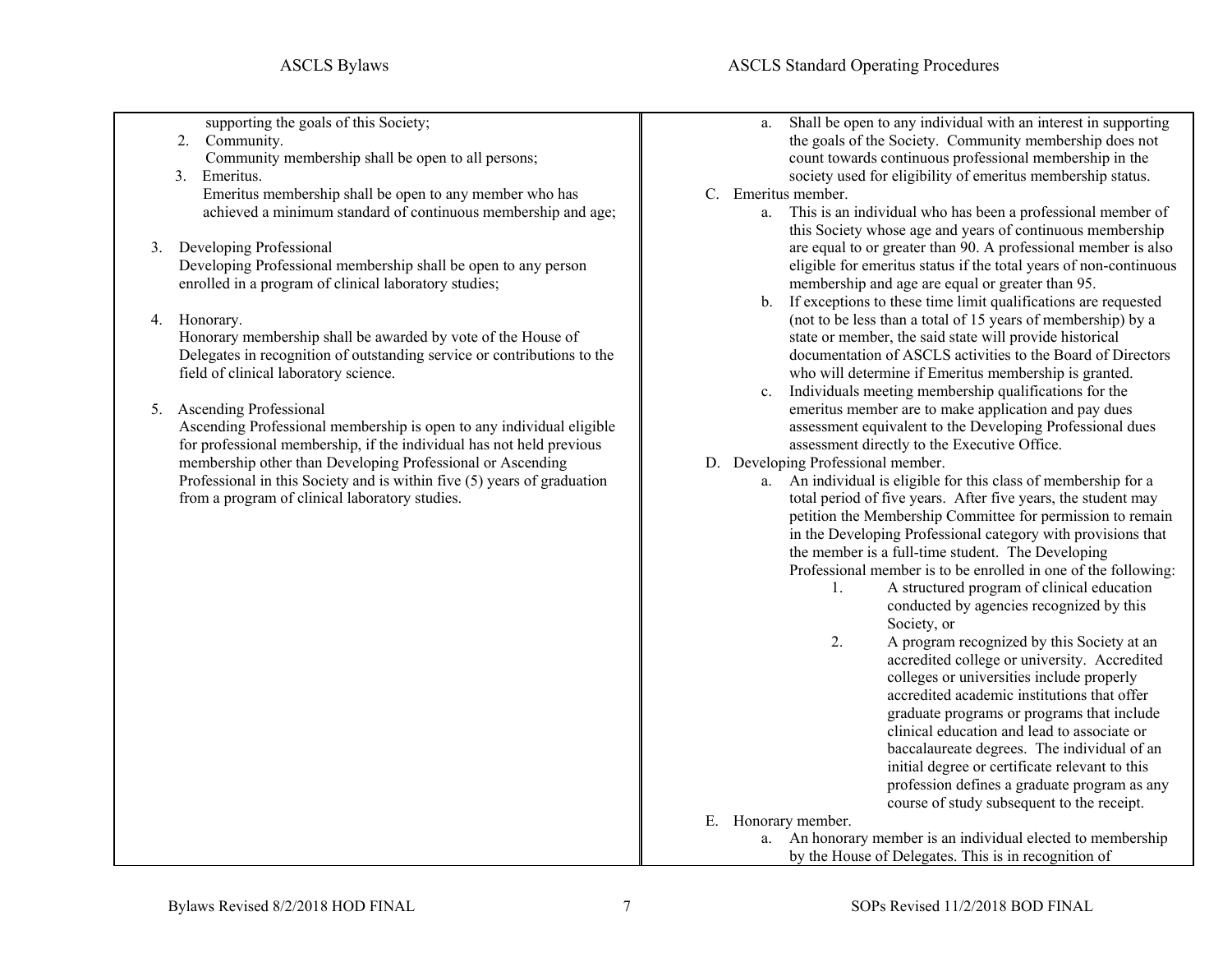<span id="page-7-0"></span>

|                                                                                                                                            | outstanding service or contribution to the field of clinical<br>laboratory science.<br>Honorary membership shall not exceed one percent of the total<br>b.<br>professional membership of the Society. |
|--------------------------------------------------------------------------------------------------------------------------------------------|-------------------------------------------------------------------------------------------------------------------------------------------------------------------------------------------------------|
|                                                                                                                                            | Recommendations for honorary membership may be made<br>c.                                                                                                                                             |
|                                                                                                                                            | each year.<br>d. Each constituent society and the Board of Directors of this                                                                                                                          |
|                                                                                                                                            | Society may present no more than one candidate for this honor<br>in any one-year.                                                                                                                     |
|                                                                                                                                            | A recommendation accompanied by qualifications is to be sent<br>e.                                                                                                                                    |
|                                                                                                                                            | to the secretary/treasurer of the Society not less than 30 days<br>before the annual session. Election to honorary membership                                                                         |
|                                                                                                                                            | requires a majority vote of the House of Delegates.<br>An honorary member is to be informed of election by the<br>f.                                                                                  |
|                                                                                                                                            | secretary/treasurer and receive a certification of honorary<br>membership signed by the president and the<br>secretary/treasurer.                                                                     |
|                                                                                                                                            | F. Sustaining Membership Add-on: ASCLS offers members an option to                                                                                                                                    |
|                                                                                                                                            | add-on a "Sustaining Member" status. It is an added option to all forms<br>of professional and Emeritus memberships for individuals with a desire                                                     |
|                                                                                                                                            | to provide additional financial support for the Society's work and                                                                                                                                    |
|                                                                                                                                            | mission. The annual Sustaining Membership fee is set by the board<br>during the budget process. Sustaining Members are entitled to                                                                    |
|                                                                                                                                            | additional benefits that visibly recognize sustaining membership status                                                                                                                               |
|                                                                                                                                            | and provide minor amenities. No benefit shall impact voting, holding<br>office and serving in any formal capacity for the Society. Sustaining                                                         |
|                                                                                                                                            | Membership is a status. It is not a class or type of membership.                                                                                                                                      |
| C. Rights and Privileges                                                                                                                   | C. Rights and Privileges                                                                                                                                                                              |
| 1. Professional, Emeritus and Ascending Professional members are                                                                           | Each category of membership is entitled to the rights and privileges as                                                                                                                               |
| entitled to all rights and privileges to include voting, holding office<br>and serving in any formal capacity recognized by the Society.   | defined in the Bylaws.<br>Changes in Membership Status: Professional members who enroll as                                                                                                            |
| Developing Professional members are entitled to serve as voting<br>2.                                                                      | full-time students and holding Developing Professional membership                                                                                                                                     |
| members of the House of Delegates when serving as official                                                                                 | will not forfeit continuity of Professional membership privileges upon                                                                                                                                |
| delegates from a constituent society, and to have all other rights and                                                                     | resuming Professional membership.                                                                                                                                                                     |
| privileges of the Society with the exception of holding elective                                                                           | Membership Benefits.<br>2.                                                                                                                                                                            |
| positions.                                                                                                                                 | a. General Benefits.                                                                                                                                                                                  |
| Community and honorary members are entitled to defined rights<br>3.                                                                        | 1) The following benefits are available to all levels of                                                                                                                                              |
| and privileges of the Society with the exception of holding elective<br>or appointive positions and serving as voting members of the House | membership within the Society. A member may serve the<br>Society in an advisory role.                                                                                                                 |
| of Delegates.                                                                                                                              | 2) Continuing education and maintaining professional                                                                                                                                                  |
| Any member of the Society may serve as consultant or advisor to<br>4.                                                                      | competency.                                                                                                                                                                                           |
| any board or committee of the Society.                                                                                                     | a) Regional, state, and local continuing education seminars                                                                                                                                           |
| 5. Benefits for each category of membership will be outlined in the                                                                        | are available at member rates.                                                                                                                                                                        |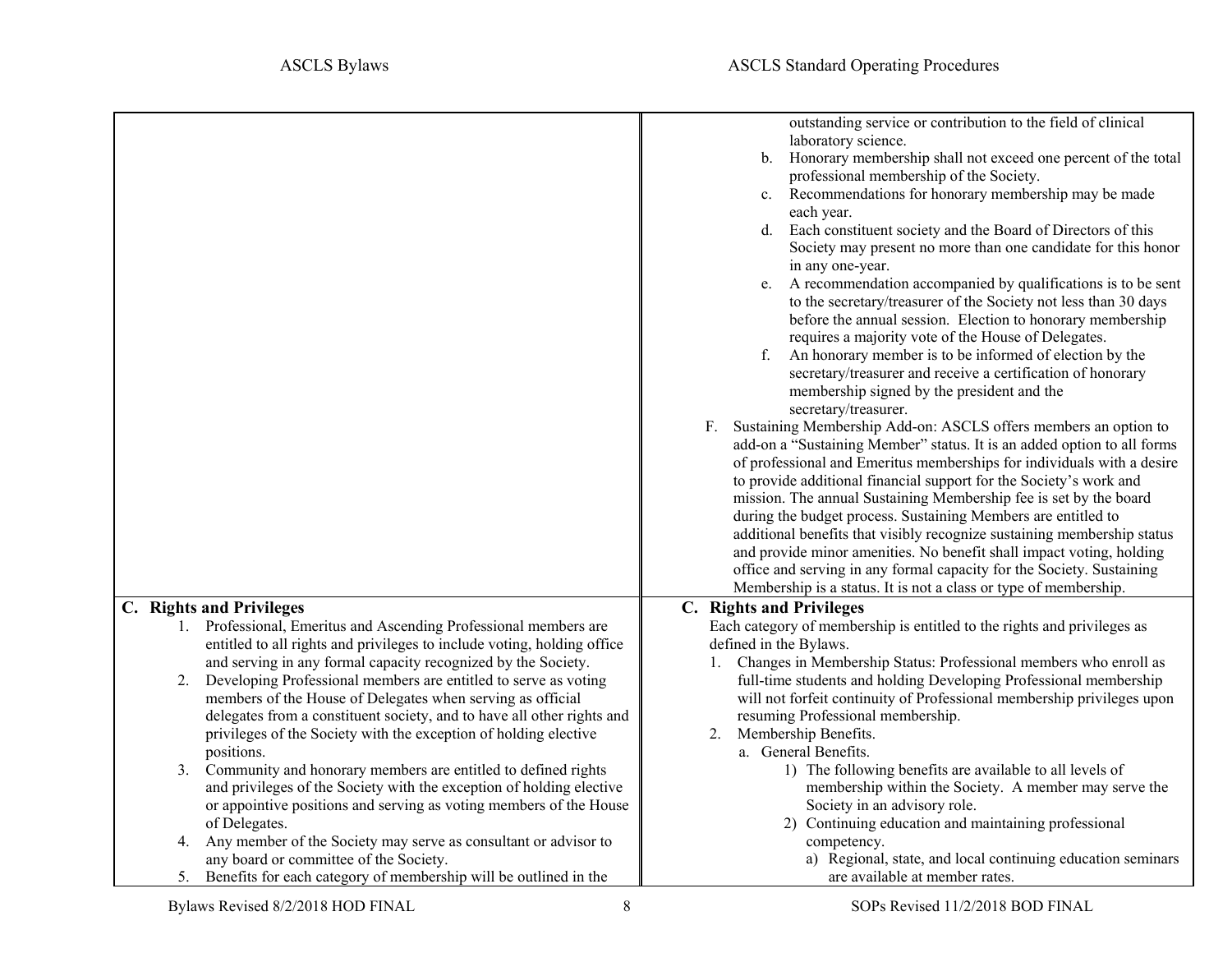| structure for the category.<br>6.<br>Board of Directors. | Standard Operating Procedures and will be the basis for the dues<br>Membership with all rights and privileges shall be forfeited by any<br>member who is in arrears in the payment of dues, as defined by the | b) Various scholarships and funds available at several<br>levels (national and state). The funds range from<br>undergraduate study through higher education and<br>research.<br>3) Newsletters and education.<br>a) A newsletter is sent to all membership categories with<br>national and regional news. State dues include local<br>publications and announcements of continuing<br>education.<br>b) Publications, webinars, and online education covering<br>professional topics are available to members at a<br>discount.<br>4) Professional and legislative advocacy.<br>a) The national office as to matters affecting clinical<br>laboratory science maintains a constant vigil.<br>Involvement leads to partnering with other groups within<br>the laboratory profession to promote strong professional<br>standards.<br>b) A legislative consultant monitors activities within<br>Congress that will impact the practice of laboratory<br>medicine. A Legislative Symposium is held in the<br>spring to allow members an opportunity to discuss<br>professional concerns with members of Congress.<br>5) Special services for individual members.<br>a) An insurance program offering liability and other forms<br>of personal insurance.<br>b) Many discounted services offered on group rates for<br>credit cards, travel, and health care supplies.<br>c) Personal improvement through participation in activities<br>that enhance leadership or political skills.<br>b. Categorical Benefits.<br>1) Professional, Emeritus and Ascending Professional member<br>a) Access to the journal, Clinical Laboratory Science.<br>b) Rights and privileges as outlined in the Bylaws: voting,<br>holding office and serving in any formal capacity for the<br>Society.<br>2) Community member. |
|----------------------------------------------------------|---------------------------------------------------------------------------------------------------------------------------------------------------------------------------------------------------------------|------------------------------------------------------------------------------------------------------------------------------------------------------------------------------------------------------------------------------------------------------------------------------------------------------------------------------------------------------------------------------------------------------------------------------------------------------------------------------------------------------------------------------------------------------------------------------------------------------------------------------------------------------------------------------------------------------------------------------------------------------------------------------------------------------------------------------------------------------------------------------------------------------------------------------------------------------------------------------------------------------------------------------------------------------------------------------------------------------------------------------------------------------------------------------------------------------------------------------------------------------------------------------------------------------------------------------------------------------------------------------------------------------------------------------------------------------------------------------------------------------------------------------------------------------------------------------------------------------------------------------------------------------------------------------------------------------------------------------------------------------------------------------------------------------|
|                                                          |                                                                                                                                                                                                               | a) Entitled to general benefits of membership and rights<br>and privileges as outlined in the Bylaws. May be                                                                                                                                                                                                                                                                                                                                                                                                                                                                                                                                                                                                                                                                                                                                                                                                                                                                                                                                                                                                                                                                                                                                                                                                                                                                                                                                                                                                                                                                                                                                                                                                                                                                                         |
|                                                          |                                                                                                                                                                                                               | excluded from certain member discounts, including<br>registration for live events.<br>3) Developing Professional member.                                                                                                                                                                                                                                                                                                                                                                                                                                                                                                                                                                                                                                                                                                                                                                                                                                                                                                                                                                                                                                                                                                                                                                                                                                                                                                                                                                                                                                                                                                                                                                                                                                                                             |
|                                                          |                                                                                                                                                                                                               | a) Access to the journal, Clinical Laboratory Science.                                                                                                                                                                                                                                                                                                                                                                                                                                                                                                                                                                                                                                                                                                                                                                                                                                                                                                                                                                                                                                                                                                                                                                                                                                                                                                                                                                                                                                                                                                                                                                                                                                                                                                                                               |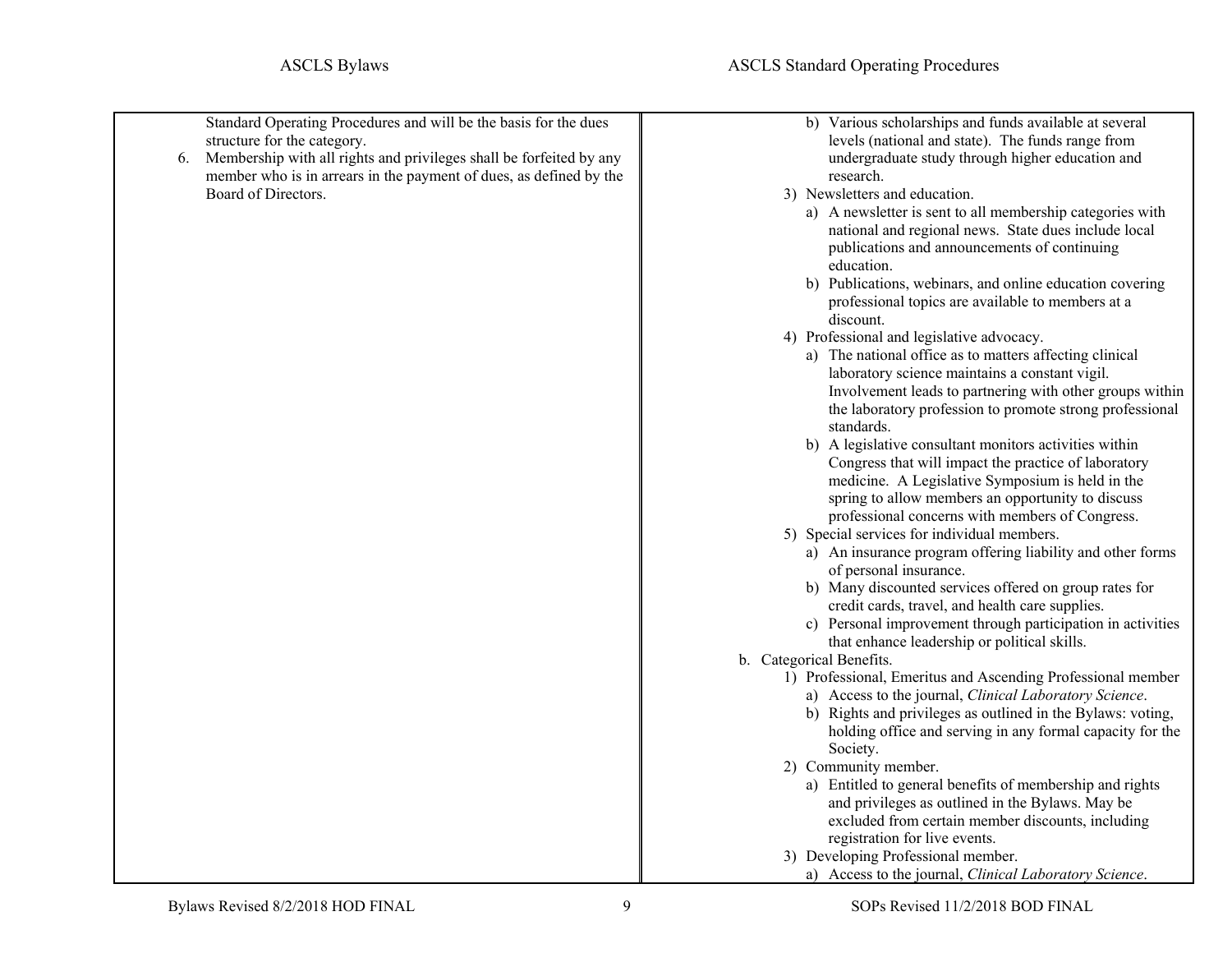<span id="page-9-0"></span>

|                                                                                                                                                                                                                                                                                                                                                                 | b) Rights and privileges as outlined in the Bylaws<br>4) Honorary member.<br>a) Entitled to general benefits of membership and rights                                                                                                                                                                                                                                                                                                                                                                                                                                                                                                                                                                                                                                                                                                                                                                                                                                                                                                                                                                                                                                                                                                                                                                                                                                                                                                                                                                                                                                                                                                                                                                                                                                                                                                                                                                                                                                                                                                                                                                                                                                              |
|-----------------------------------------------------------------------------------------------------------------------------------------------------------------------------------------------------------------------------------------------------------------------------------------------------------------------------------------------------------------|------------------------------------------------------------------------------------------------------------------------------------------------------------------------------------------------------------------------------------------------------------------------------------------------------------------------------------------------------------------------------------------------------------------------------------------------------------------------------------------------------------------------------------------------------------------------------------------------------------------------------------------------------------------------------------------------------------------------------------------------------------------------------------------------------------------------------------------------------------------------------------------------------------------------------------------------------------------------------------------------------------------------------------------------------------------------------------------------------------------------------------------------------------------------------------------------------------------------------------------------------------------------------------------------------------------------------------------------------------------------------------------------------------------------------------------------------------------------------------------------------------------------------------------------------------------------------------------------------------------------------------------------------------------------------------------------------------------------------------------------------------------------------------------------------------------------------------------------------------------------------------------------------------------------------------------------------------------------------------------------------------------------------------------------------------------------------------------------------------------------------------------------------------------------------------|
|                                                                                                                                                                                                                                                                                                                                                                 |                                                                                                                                                                                                                                                                                                                                                                                                                                                                                                                                                                                                                                                                                                                                                                                                                                                                                                                                                                                                                                                                                                                                                                                                                                                                                                                                                                                                                                                                                                                                                                                                                                                                                                                                                                                                                                                                                                                                                                                                                                                                                                                                                                                    |
| D. Dues<br>Annual dues for membership in the Society shall be based on the<br>applicable class of membership. The Board of Directors shall determine<br>the amount of dues for each class and the procedures for paying dues.<br>No more than a ten (10) percent increase may be initiated in any given<br>year without the approval of the House of Delegates. | and privileges as outlined in the Bylaws.<br>D. Dues<br>Annual dues for membership in the Society will be based on the class of<br>membership for which the applicant is eligible. The board may designate<br>different dues structures for non-members joining ASCLS and members<br>renewing their Society membership.<br>1. The amount due for each class will be defined by the Board of Directors<br>and listed on the current membership application for:<br>a. Professional member, Emeritus member 1 & 2, Developing<br>Professional member, Ascending Professional member,<br>Community member, Honorary member (None)<br>b. Dues exception: An Ascending Professional membership special<br>dues rate will be offered to any Developing Professional member or<br>individual eligible for Developing Professional membership, upon<br>completion of requirements for Professional membership. The<br>Ascending Professional member will pay 50% of Professional<br>renewal dues for up to five consecutive years of professional<br>membership following eligibility date. This dues structure is<br>applicable if that person has not held previous Professional<br>membership in the Society.<br>2. A member is to remit the dues of the Society and of the constituent<br>society to the Executive Office.<br>a. The annual dues of a constituent society, not to exceed thirty (\$30)<br>dollars, are to be added to the dues of the Society and the total<br>amount is to be remitted to the Executive Office.<br>b. The Executive Office will retain the appropriate amount for<br>membership in the Society and will remit the remainder to the<br>treasurer of the constituent society.<br>1) Dues checks will be sent to the states at the end of each<br>quarter, no later than one month after the close of the<br>quarter.<br>2) Dues will be sent to the Treasurer or the President of the<br>constituent society in the absence of a treasurer.<br>3) Dues checks will not be sent to any constituent society that<br>does not file a leadership roster with the National Office that<br>includes a minimum of a president and at least 2 board<br>members. |
|                                                                                                                                                                                                                                                                                                                                                                 | 4) If a leadership roster is incomplete as stated in #3 above or<br>absent after 2 dues mailing cycles, the dues of the<br>constituent society will be used for scholarships for                                                                                                                                                                                                                                                                                                                                                                                                                                                                                                                                                                                                                                                                                                                                                                                                                                                                                                                                                                                                                                                                                                                                                                                                                                                                                                                                                                                                                                                                                                                                                                                                                                                                                                                                                                                                                                                                                                                                                                                                   |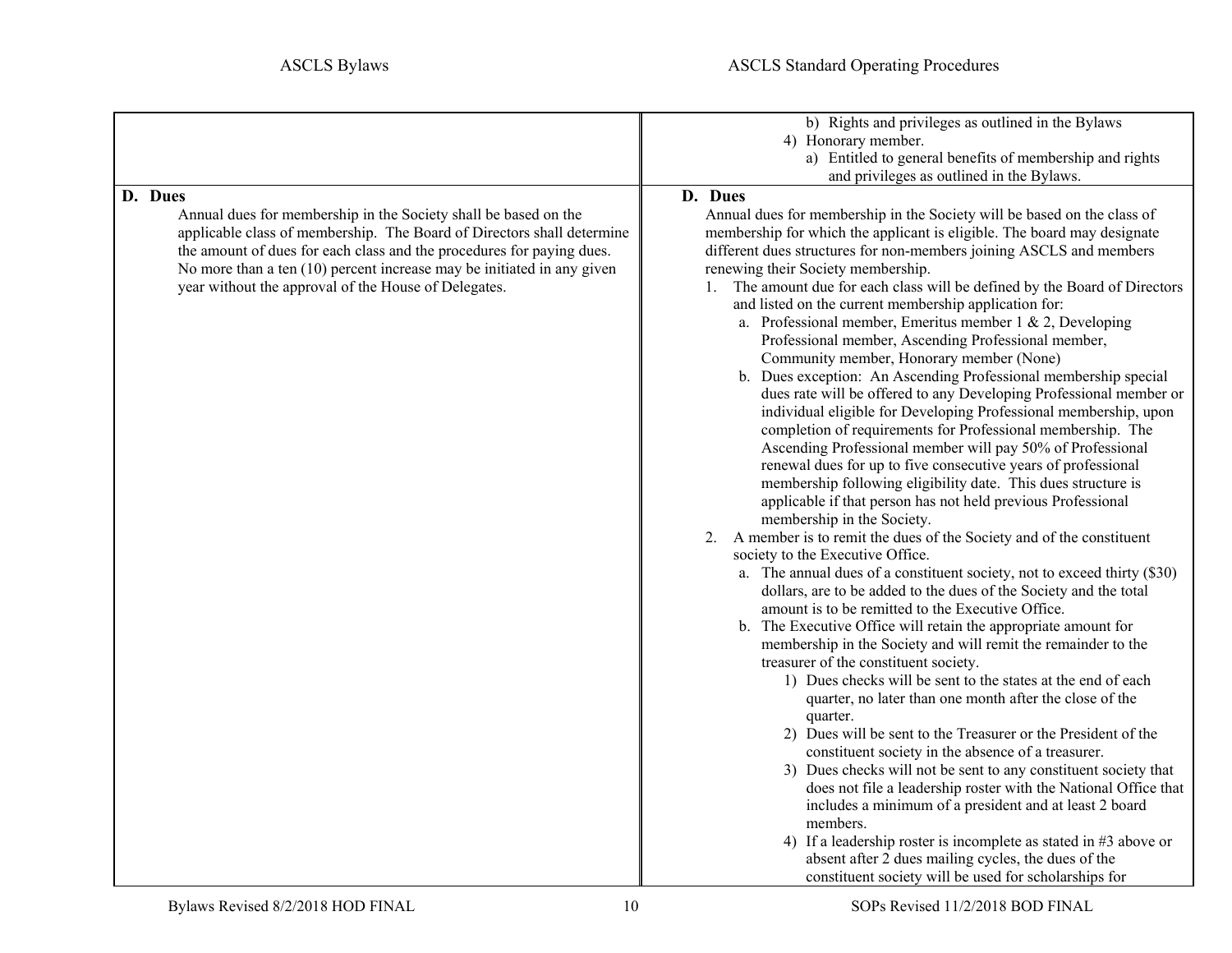| constituent society members to participate in appropriate<br>ASCLS sponsored continuing education events.<br>5) When a constituent society does not submit a leadership<br>roster by August 1, the Region Director (RD) shall send a<br>written notification to the constituent society President and<br>Treasurer of record for the previous year stating that the<br>state dues will be withheld. A copy will be sent to the<br>ASCLS President and Executive Vice President.<br>6) If a leadership roster is not filed with the ASCLS office by<br>November 1, the state dues money for that year will be<br>placed into grants to be used to benefit the members of that<br>constituent society. The RD will work with the previous<br>year's leadership to identify new leadership and to hold<br>elections as required by the state bylaws.<br>7) After two dues mailing cycles with no leadership roster, the<br>RD, in consultation with the ASCLS President, shall<br>determine how to distribute the grants. The RD shall<br>conduct a meeting of the grantees at a chosen ASCLS event<br>for the purpose of reactivating the constituent society. The<br>grants will be distributed at this meeting. The RD will send<br>a summary of the discussion and a list of the attendees to the<br>ASCLS President and Executive VP.<br>8) If the state affiliate does not submit a leadership roster for<br>the year after the withheld dues have been used as a grant,<br>the procedure described above shall be repeated until such<br>time as the constituent society becomes inactive as<br>described in the Bylaws Article VIIIE.<br>c. Under extraordinary circumstances the payment schedule can be<br>altered. This must be declared by resolution of the Board of<br>Directors of the Society.<br>d. The dues of a constituent society may include the dues of its branch<br>societies provided such dues are uniform within that constituent<br>society. The constituent society shall provide in its constitutional |
|------------------------------------------------------------------------------------------------------------------------------------------------------------------------------------------------------------------------------------------------------------------------------------------------------------------------------------------------------------------------------------------------------------------------------------------------------------------------------------------------------------------------------------------------------------------------------------------------------------------------------------------------------------------------------------------------------------------------------------------------------------------------------------------------------------------------------------------------------------------------------------------------------------------------------------------------------------------------------------------------------------------------------------------------------------------------------------------------------------------------------------------------------------------------------------------------------------------------------------------------------------------------------------------------------------------------------------------------------------------------------------------------------------------------------------------------------------------------------------------------------------------------------------------------------------------------------------------------------------------------------------------------------------------------------------------------------------------------------------------------------------------------------------------------------------------------------------------------------------------------------------------------------------------------------------------------------------------------------------------------------------------------------------|
| codes for the remittance of the branch society dues by its treasurer.                                                                                                                                                                                                                                                                                                                                                                                                                                                                                                                                                                                                                                                                                                                                                                                                                                                                                                                                                                                                                                                                                                                                                                                                                                                                                                                                                                                                                                                                                                                                                                                                                                                                                                                                                                                                                                                                                                                                                              |
| e. Constituent society dues changes will be implemented in the<br>operation of the Society one time annually, with the annual date<br>determined by the chief administrative officer.<br>3. Annual dues are due and payable on the date and at a time specified by<br>the Board of Directors of the Society.                                                                                                                                                                                                                                                                                                                                                                                                                                                                                                                                                                                                                                                                                                                                                                                                                                                                                                                                                                                                                                                                                                                                                                                                                                                                                                                                                                                                                                                                                                                                                                                                                                                                                                                       |
| a. Membership is to be renewed in the same category provided that<br>the member has not in the interim become eligible for a different<br>class of membership.                                                                                                                                                                                                                                                                                                                                                                                                                                                                                                                                                                                                                                                                                                                                                                                                                                                                                                                                                                                                                                                                                                                                                                                                                                                                                                                                                                                                                                                                                                                                                                                                                                                                                                                                                                                                                                                                     |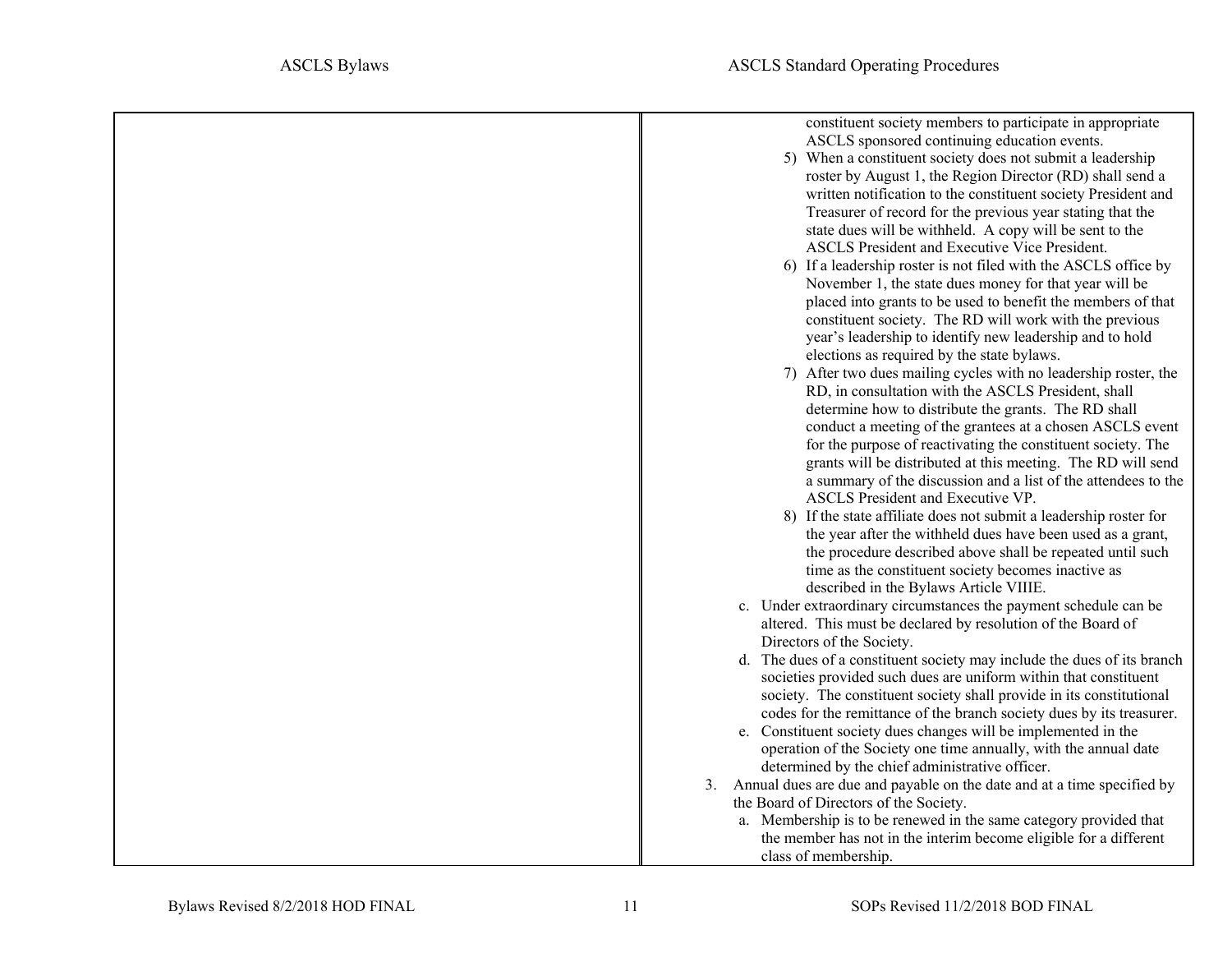<span id="page-11-4"></span><span id="page-11-3"></span><span id="page-11-2"></span><span id="page-11-1"></span><span id="page-11-0"></span>

|                                                                                                                                                                                                                                                                                                                                                                                                                                                                              | b. Membership with all rights, benefits and privileges will be forfeited<br>by any member who is in arrears in the payment of dues for a<br>period of thirty (30) days following the due date of payment. |
|------------------------------------------------------------------------------------------------------------------------------------------------------------------------------------------------------------------------------------------------------------------------------------------------------------------------------------------------------------------------------------------------------------------------------------------------------------------------------|-----------------------------------------------------------------------------------------------------------------------------------------------------------------------------------------------------------|
| <b>E.</b> Expulsion of Members                                                                                                                                                                                                                                                                                                                                                                                                                                               | <b>E.</b> Expulsion of Members                                                                                                                                                                            |
| The Board of Directors, by two-thirds vote of its members present and<br>voting at a regular or special meeting, may terminate the membership of<br>any member for good cause.                                                                                                                                                                                                                                                                                               | This process is defined in the Bylaws.                                                                                                                                                                    |
| Good cause for such termination shall include violation of the Bylaws or<br>conduct detrimental to the Society. A statement of charges shall be sent<br>by certified or registered mail to the Judicial Committee and to the last<br>recorded address of the member. The committee shall investigate the<br>charges and recommend to the Board of Directors such action, as it<br>deems appropriate.<br>The member shall be given a copy of the findings and recommendations |                                                                                                                                                                                                           |
| of the committee no less than thirty days (30) prior to the meeting of the<br>Board of Directors at which the recommendations of the committee are<br>to be considered.<br>Provided that action is required, the member shall be notified of the time                                                                                                                                                                                                                        |                                                                                                                                                                                                           |
| and place of the meeting of the Board of Directors at which the charges<br>shall be considered and the member shall have the opportunity to appear<br>in person and to present any defense to such charges before final action<br>is taken.                                                                                                                                                                                                                                  |                                                                                                                                                                                                           |
| The decision of the Board of Directors shall be final except that member<br>reserves the right of appeal to the House of Delegates who has the<br>authority to annul or reverse the decision of the Board of Directors.<br>The member shall retain all rights, benefits, and privileges of<br>membership until such time as final action is taken.                                                                                                                           |                                                                                                                                                                                                           |
| <b>ARTICLE IV -- BOARD OF DIRECTORS</b>                                                                                                                                                                                                                                                                                                                                                                                                                                      | <b>ARTICLE IV -- BOARD OF DIRECTORS</b>                                                                                                                                                                   |
| A. Authority                                                                                                                                                                                                                                                                                                                                                                                                                                                                 | A. Authority                                                                                                                                                                                              |
| The affairs of the Society, except as provided in Article V, shall be<br>governed by the Board of Directors. Directors shall serve as members<br>of the House of Delegates, as provided by Article V, Section C.                                                                                                                                                                                                                                                             | The Board of Directors is responsible for the management of the affairs of<br>the Society except as provided in Article V of the Bylaws.                                                                  |
| <b>B.</b> Composition                                                                                                                                                                                                                                                                                                                                                                                                                                                        | <b>B.</b> Composition                                                                                                                                                                                     |
| The number of voting directors shall be sixteen $(16)$ -- the President,                                                                                                                                                                                                                                                                                                                                                                                                     | The composition of the Board of Directors of the Society and terms of office                                                                                                                              |
| President-elect, Secretary/Treasurer, Past President, and ten (10)                                                                                                                                                                                                                                                                                                                                                                                                           | are defined in the Bylaws.                                                                                                                                                                                |
| Regional Directors elected by the House of Delegates in a manner                                                                                                                                                                                                                                                                                                                                                                                                             | 1. General Duties.                                                                                                                                                                                        |
| prescribed by the Board of Directors of the Society. There shall be one                                                                                                                                                                                                                                                                                                                                                                                                      | a. General duties of the officers are defined in Article VI in the                                                                                                                                        |
| (1) voting Developing Professional Director elected by the Developing<br>Professional Forum of the Society and one (1) Ascending Professional                                                                                                                                                                                                                                                                                                                                | Bylaws.<br>b. Regional Director: The Regional Director provides leadership to                                                                                                                             |
| Director.                                                                                                                                                                                                                                                                                                                                                                                                                                                                    | the regional council by and under the authority of the Board of                                                                                                                                           |
| Each director shall serve a term of three $(3)$ years or until a successor is                                                                                                                                                                                                                                                                                                                                                                                                |                                                                                                                                                                                                           |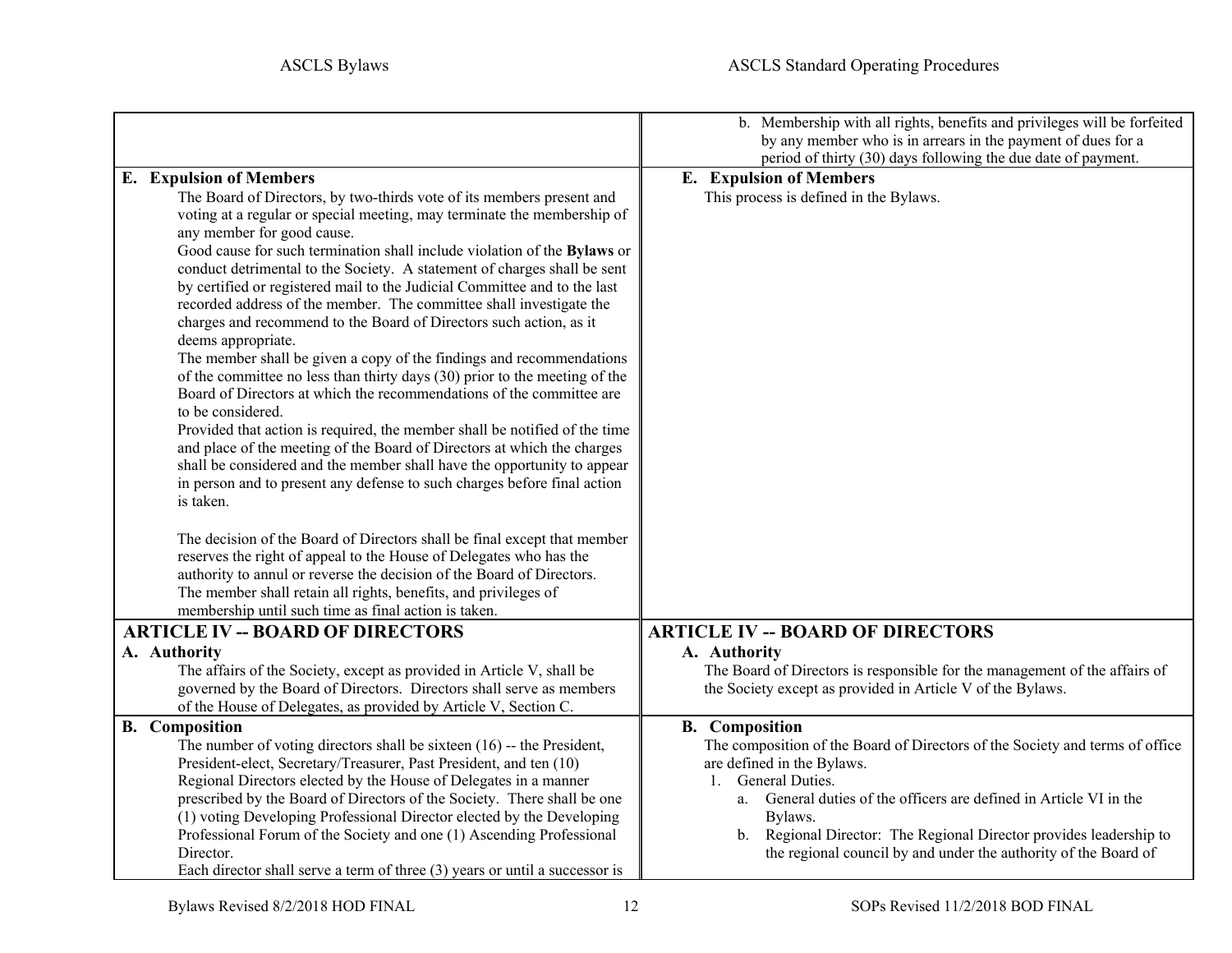elected with the exception of the Developing Professional Director and the Ascending Professional Director who shall serve for a term of one (1) year or until a new Director is elected. The Ascending Professional Forum Chair, if eligible, shall move into the position of Ascending Professional Director upon completion of the one (1) year Chair term. The Ascending Professional Forum shall determine the qualification for the Ascending Professional Director.

A board member may be eligible for re-election, except the Ascending Professional Director but may not serve more than two (2) consecutive terms. The House of Delegates shall elect by majority vote the appropriate number of directors each year at its annual session. All directors at the time of their election, with the exception of the Developing Professional Director and the Ascending Professional Director, must have been a professional or emeritus member of the Society for five (5) consecutive years immediately prior to their election.

The Developing Professional Forum of the Society shall determine qualifications for the Developing Professional Director.

Directors of the Society.

- c. Developing Professional Director. The Developing Professional director is the highest-ranking official of the Developing Professional Forum. He/she shall represent the Developing Professional Forum as the voting member on the Board of Directors and presides at all meetings of the Developing Professional Forum. He/she will conduct the ASCLS Developing Professional Forum annual business meeting.
- d. Ascending Professional Director: The Ascending Professional Director provides leadership to the Ascending Professional Forum and represents the interests of Ascending Professional members as a voting member of the Board of Directors.
- <span id="page-12-0"></span>2. Qualifications/Eligibility.
	- a. Professional and emeritus members, who have been members for at least five consecutive years prior to election, are eligible for election to the Board of Directors of the Society. Additionally, they must have held office or membership on the Board of Directors of the Society or in a constituent society.
	- b. Nominees may run for membership on the Board of Directors of the Society while serving as a constituent society elected official. However, upon election to the Board of Directors of the Society, the individual must resign their elected position in the constituent society.
	- c. Nominees may run for Developing Professional Forum Chair while serving as a constituent society or regional Developing Professional appointed position. However, upon election to Developing Forum Chair, the individual must resign previously appointed Developing Professional Forum positions.
	- d. Regional Director candidates must have attended at least two regional council meetings in the last five years and must have been a Delegate to the National Meeting 3 of the last 5 years.
- <span id="page-12-1"></span>3. Nomination/Election/Appointment.
	- a. Election of the Board of Directors is defined in Bylaws Article IV, Section B.
	- b. Regional Director.
		- 1) Each constituent society within a defined regional council where the term of office of the elected Regional Director will expire at the close of the next ensuing annual session may submit the name of one or more nominees for the Regional Director to the Nominations Committee.
		- 2) The House of Delegates may elect Regional Directors from the appropriate area in which they reside or are employed to ensure representation for each defined geographic region.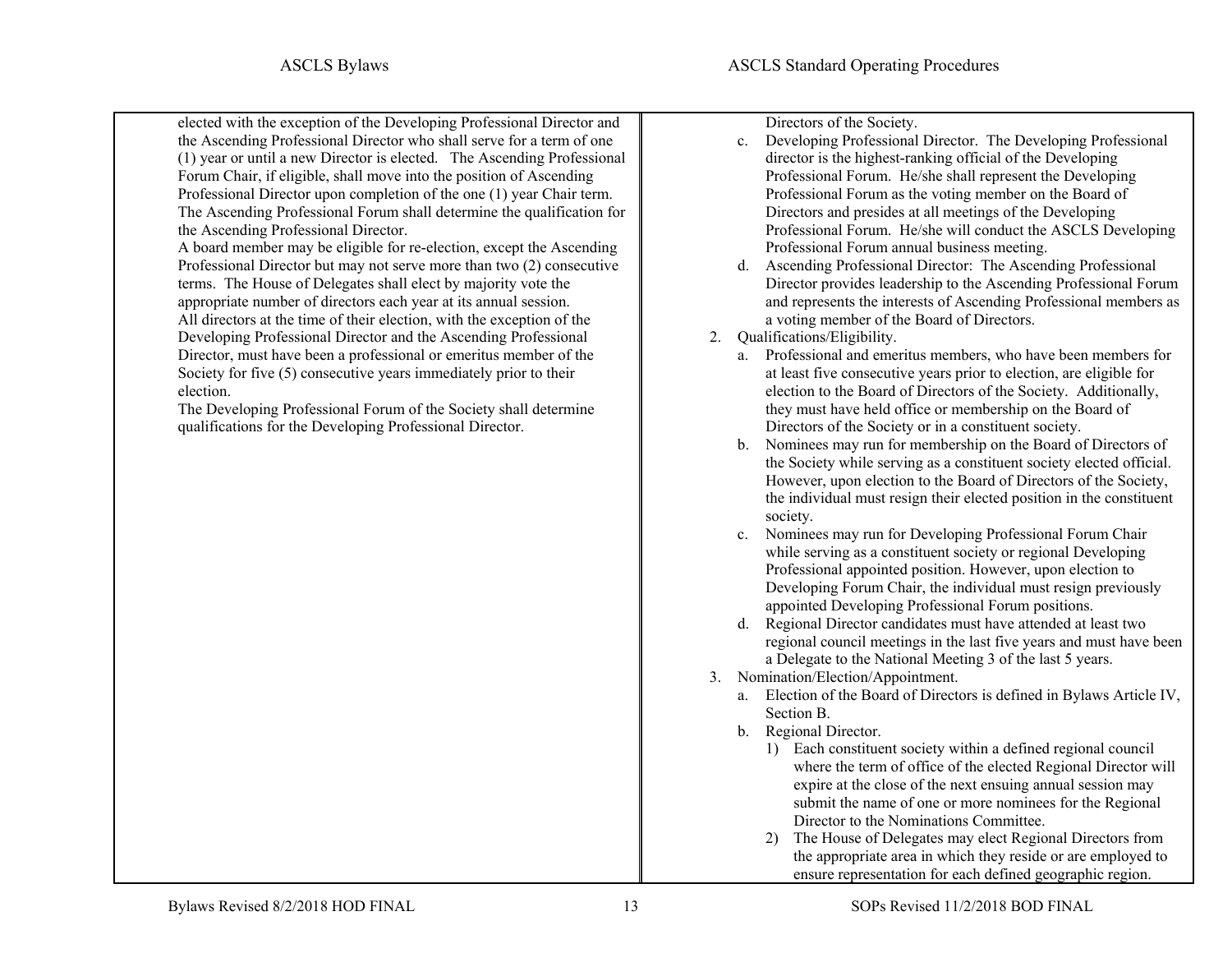<span id="page-13-4"></span><span id="page-13-3"></span><span id="page-13-2"></span><span id="page-13-1"></span><span id="page-13-0"></span>

| C. Meetings<br>The Board of Directors shall hold meetings at least twice each year at<br>such times and places as the Board of Directors by resolution may                                                                                                                                                                                                                                                                                                                       | C. Meetings<br>Meetings of the Board of Directors of the Society are defined in the<br>Bylaws.                         |
|----------------------------------------------------------------------------------------------------------------------------------------------------------------------------------------------------------------------------------------------------------------------------------------------------------------------------------------------------------------------------------------------------------------------------------------------------------------------------------|------------------------------------------------------------------------------------------------------------------------|
| direct. Additional meeting(s) of the Board of Directors may be called<br>by the President or by one third of the directors.<br>The Board of Directors may, under conditions and procedures defined in<br>the Standard Operating Procedures, poll its members by means of a<br>ballot distributed via mail, fax, electronic bulletin board or other means<br>as current communications technology allows. This polling shall<br>constitute a "meeting" of the Board of Directors. |                                                                                                                        |
| D. Notice of Meetings<br>A minimum of fourteen (14) days written notice of any meeting of the                                                                                                                                                                                                                                                                                                                                                                                    | D. Notice of Meetings<br>The Bylaws provide for notice of meetings of the Board of Directors of the                    |
| Board of Directors shall be provided to each director, except that the<br>requirement for such written notice may be waived by majority vote of<br>the Board of Directors when a conference call meeting, or ballot polling<br>as described in Article IV.C.1, is deemed necessary and/or advisable.                                                                                                                                                                             | Society.                                                                                                               |
| E. Quorum<br>Two thirds of the Board of Directors shall constitute a quorum for the<br>transaction of business at any meeting of the Board; if less than a<br>quorum is present at a meeting, a majority of the directors present shall<br>adjourn the meeting.<br>Except as otherwise provided in the Articles of Incorporation, Bylaws,<br>or other applicable law, all matters to come before the Board of<br>Directors shall be decided by majority vote.                    | E. Quorum<br>A quorum for a meeting of the Board of Directors is defined in the Bylaws.                                |
| F. Committees                                                                                                                                                                                                                                                                                                                                                                                                                                                                    | F. Committees                                                                                                          |
| There shall be the following committees of the Board:                                                                                                                                                                                                                                                                                                                                                                                                                            | 1. Executive Committee.                                                                                                |
| 1. Executive Committee.<br>There shall be an Executive Committee of the Board of<br>a.                                                                                                                                                                                                                                                                                                                                                                                           | Composition.<br>a.<br>The composition of this committee is defined in the Bylaws.                                      |
| Directors, which shall consist of the officers of the Society,                                                                                                                                                                                                                                                                                                                                                                                                                   | $\mathbf{b}$ .<br>Duties.                                                                                              |
| immediate Past President, and two (2) other members of the                                                                                                                                                                                                                                                                                                                                                                                                                       | 1) This committee is responsible for management of the affairs                                                         |
| Board of Directors elected by the Board of Directors.                                                                                                                                                                                                                                                                                                                                                                                                                            | of the Society between meetings of the Board of Directors and                                                          |
| The Executive Committee shall be responsible for management<br>$\mathbf b$ .<br>of the affairs of the Society between meetings of the Board of                                                                                                                                                                                                                                                                                                                                   | performs such duties as the Board of Directors may direct.<br>Specific duties may include but not be limited to:<br>2) |
| Directors and shall perform such other duties as the Board of                                                                                                                                                                                                                                                                                                                                                                                                                    | a) Exercising the authority to make decisions in emergency                                                             |
| Directors may direct.                                                                                                                                                                                                                                                                                                                                                                                                                                                            | situations relative to the management of the corporation;                                                              |
|                                                                                                                                                                                                                                                                                                                                                                                                                                                                                  | Acting in an advisory capacity to the president and other<br>b)                                                        |
| Finance Committee.<br>2.                                                                                                                                                                                                                                                                                                                                                                                                                                                         | officers of the Society as requested;                                                                                  |
| There shall be a Finance Committee composed of the<br>Secretary/Treasurer as chair, the President-elect, and three (3)                                                                                                                                                                                                                                                                                                                                                           | Advising the Board of Directors in matters relative to<br>$\mathbf{c}$ )<br>emergency legal action;                    |
| Regional Directors elected by the Board. The duties of this                                                                                                                                                                                                                                                                                                                                                                                                                      | d) Provides input into the draft of the annual review of                                                               |
| committee are to monitor Society income and expenditures and to                                                                                                                                                                                                                                                                                                                                                                                                                  | Executive Vice-President prepared by the President;                                                                    |
| submit recommendations to the Board concerning budget proposals                                                                                                                                                                                                                                                                                                                                                                                                                  | The Secretary/Treasurer distributes minutes of Executive<br>e)                                                         |
| and financial policies.                                                                                                                                                                                                                                                                                                                                                                                                                                                          | Committee meetings or conference calls to the Board                                                                    |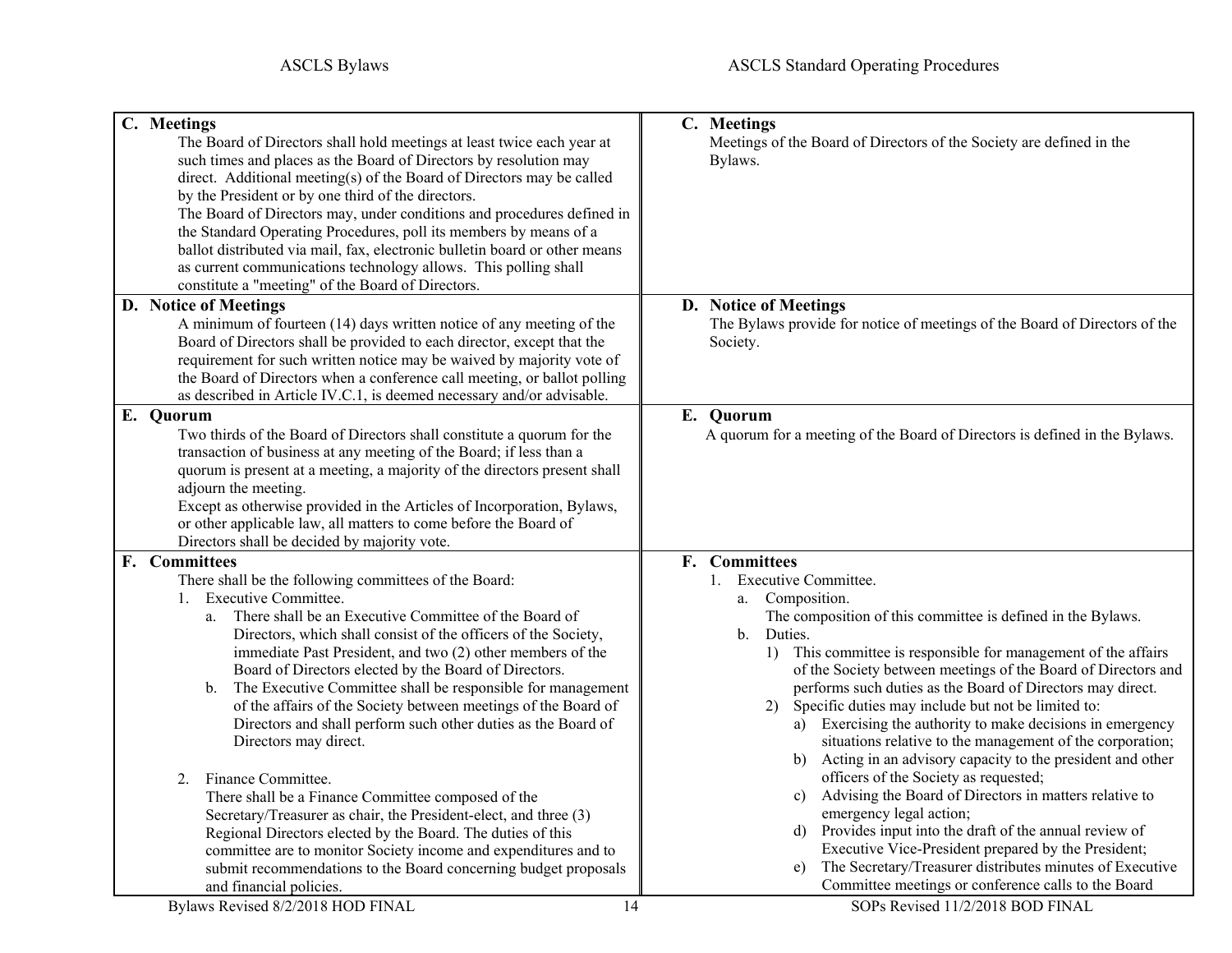<span id="page-14-2"></span><span id="page-14-1"></span><span id="page-14-0"></span>

|                                                                                                                                | within three weeks of such events.                                                                                                                                                                                                                                                                                                                                                                                                                                                                                                                                                                                                                                                                                                                                                                                                                                                                                                                                                                                                                                                                         |
|--------------------------------------------------------------------------------------------------------------------------------|------------------------------------------------------------------------------------------------------------------------------------------------------------------------------------------------------------------------------------------------------------------------------------------------------------------------------------------------------------------------------------------------------------------------------------------------------------------------------------------------------------------------------------------------------------------------------------------------------------------------------------------------------------------------------------------------------------------------------------------------------------------------------------------------------------------------------------------------------------------------------------------------------------------------------------------------------------------------------------------------------------------------------------------------------------------------------------------------------------|
| Other Committees.<br>3.<br>The Board of Directors may appoint such other committees it<br>deems necessary to conduct business. | Finance Committee.<br>2.<br>Composition.<br>a.<br>The composition of this committee is defined in the Bylaws.<br>Duties.<br>b.<br>1) This committee is responsible for monitoring the financial<br>records of the Society.<br>Recommending financial policies to the Board of Directors;<br>2)<br>Specific duties may include but not be limited to:<br>3)<br>a) Regularly reviewing the Society's financial reports;<br>b) Monitoring the Society's financial policies;<br>Serving as an internal auditing body, and analyzing the<br>c)<br>annual audit and management letter;<br>Submitting recommendations to the Board of Directors on<br>d)<br>matters of finance; and<br>Reporting the financial status of the Society to the House<br>e)<br>of Delegates.                                                                                                                                                                                                                                                                                                                                          |
|                                                                                                                                | Other Committees.<br>3.<br>3.1 Appointments Committee.<br>Composition.<br>a.<br>The Appointments Committee is composed of the president-<br>elect as chair, sitting past-president, and two (2) additional<br>Board members appointed by the president.<br>Duties.<br>$\mathbf{b}$ .<br>This committee is responsible for working closely with<br>1)<br>the president, the Board and other society leaders to<br>identify potential candidates for appointed positions for<br>the coming year.<br>Specific duties may include but not be limited to:<br>2)<br>a) Identifying appointive positions that must be filled<br>for the next operational year;<br>Soliciting suggestions for potential candidates for<br>b)<br>these positions from the leadership of the Society;<br>Developing qualification sheets for each appointed<br>c)<br>position and for staff liaison;<br>Selecting candidates (under the direction of the<br>d)<br>president) to be approved by the Board of Directors<br>at the interim Board meeting; and<br>Confirming appointments prior to the annual meeting<br>and exhibition. |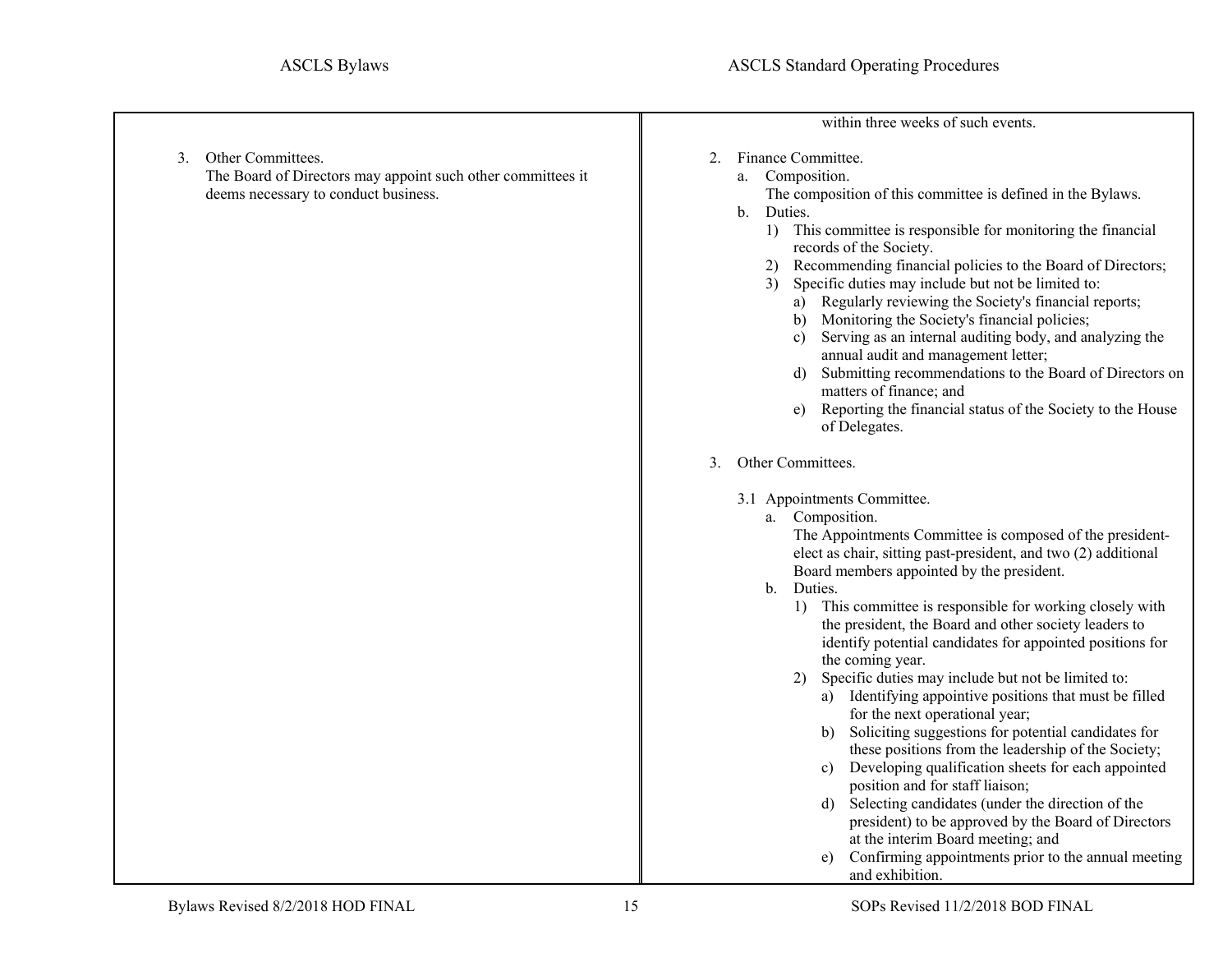<span id="page-15-3"></span><span id="page-15-2"></span><span id="page-15-1"></span><span id="page-15-0"></span>

| 3.2 Committee on Long Range Planning.<br>a. Composition, Appointment Term and Leadership<br>1) Composition: The total committee membership is five (5)<br>of which one $(1)$ is the Past-President and one $(1)$ is the<br>President-Elect and one (1) is the Board Liaison to the<br>Diversity Advocacy Council<br>Appointment Term & Leadership<br>a) Committee Members: One (1) year term<br>b) Chair: The President-Elect serves as the Chair<br>b. Duties.<br>This Committee serves to coordinate the long-range planning<br>activities and future directions of the Society. |
|------------------------------------------------------------------------------------------------------------------------------------------------------------------------------------------------------------------------------------------------------------------------------------------------------------------------------------------------------------------------------------------------------------------------------------------------------------------------------------------------------------------------------------------------------------------------------------|
| 3.3 Policy and Procedure Committee.<br>a. Composition.<br>Three members of the Board of Directors are appointed by the<br>President to serve one $(1)$ year terms on this committee. The<br>President also appoints the chair of the committee.<br>b. Duties.<br>This Committee serves to review and revise, when<br>appropriate, all operational policies and procedures (including<br>Standard Operating Procedures) and all position descriptions.                                                                                                                              |
| 3.4 Board Minutes Committee.<br>a. Composition.<br>Members of the Board are assigned by the President to assist<br>the Secretary/Treasurer. Each Board member will be assigned<br>to one meeting each year.<br>b. Duties.<br>The Committee members assist in tracking all motions;<br>reviews, and verifies the minutes returning them in a timely<br>fashion to the Secretary/Treasurer.                                                                                                                                                                                          |
| 3.5 New Board Member Orientation Committee.<br>a. Composition: Three members of the board are appointed by<br>the President to serve for one year.<br>b. Duties.<br>1). This Committee schedules a meeting with new Board<br>members after elections.<br>2). They orient the members on the ASCLS Philosophy<br>Statement; Bylaws, SOPs, Policies and Procedures, and<br>Position Descriptions; and other topics pertinent to                                                                                                                                                      |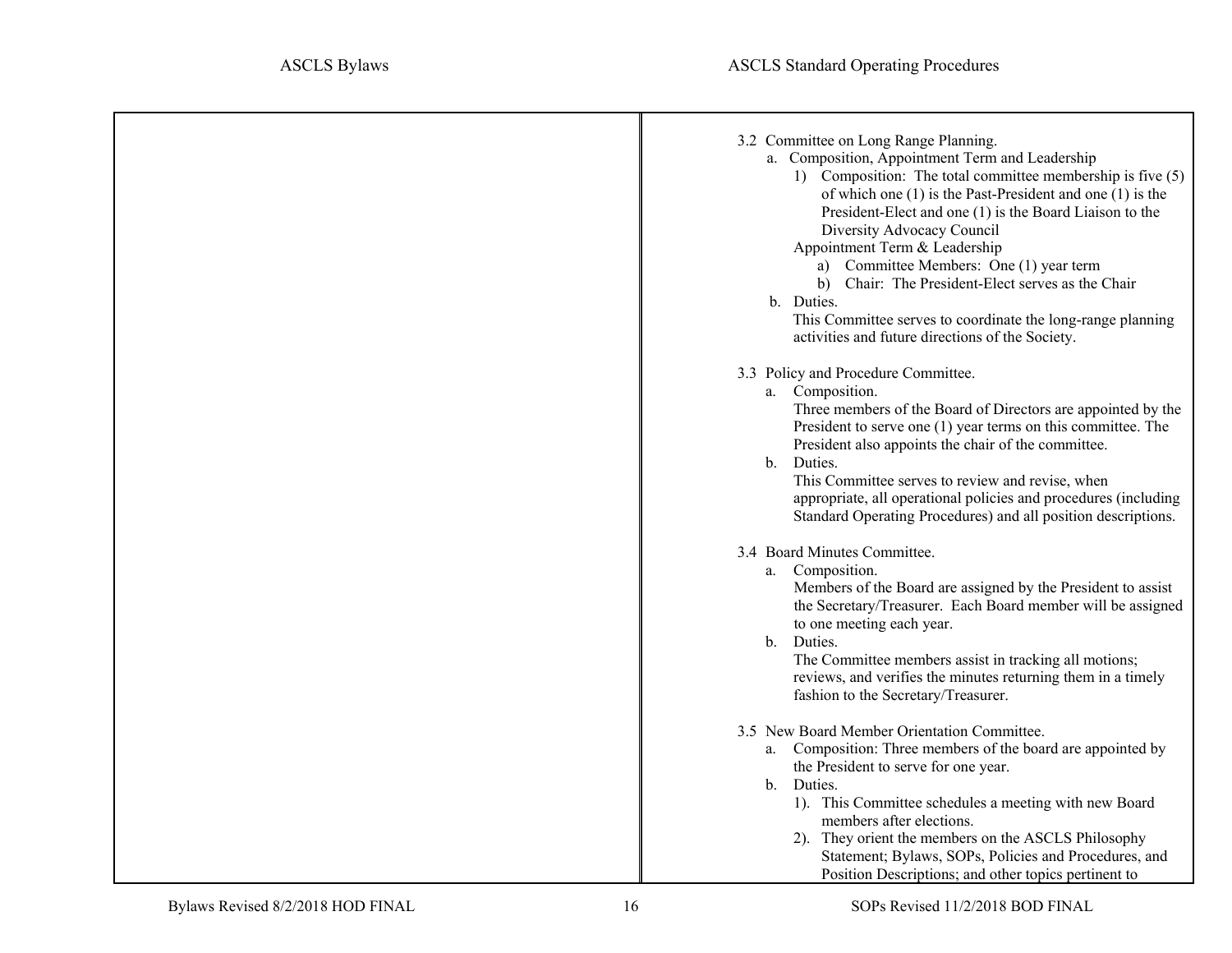<span id="page-16-5"></span><span id="page-16-4"></span><span id="page-16-3"></span><span id="page-16-2"></span><span id="page-16-1"></span><span id="page-16-0"></span>

|                                                                                                                                                                                                                                                                                                                                                                                                                                                                                                                                                | service as a member of the Board of Directors.<br>3). The Committee Chair coordinates with the ASCLS Office<br>in preparation of the Orientation Manuals.                                                                                                                                                                                                                                                                                                                                                                                                                                                                                                                                                                                                                                                                                                                                                                                                   |
|------------------------------------------------------------------------------------------------------------------------------------------------------------------------------------------------------------------------------------------------------------------------------------------------------------------------------------------------------------------------------------------------------------------------------------------------------------------------------------------------------------------------------------------------|-------------------------------------------------------------------------------------------------------------------------------------------------------------------------------------------------------------------------------------------------------------------------------------------------------------------------------------------------------------------------------------------------------------------------------------------------------------------------------------------------------------------------------------------------------------------------------------------------------------------------------------------------------------------------------------------------------------------------------------------------------------------------------------------------------------------------------------------------------------------------------------------------------------------------------------------------------------|
| G. Vacancies<br>Any vacancy occurring on the Board of Directors may be filled by vote<br>of the Board of Directors at any regular or special meeting, the new<br>director to serve until the House of Delegates elects a successor at its<br>next annual session.                                                                                                                                                                                                                                                                              | G. Vacancies<br>1. Board of Directors.<br>Vacancies occurring on the Board of Directors of the Society may be<br>filled by vote of the Board of Directors.<br>Regional Directors, Ascending Professional Director and Developing<br>2.<br>Professional Director.<br>a. The President of the Society must appoint a successor as soon as<br>possible if a vacancy occurs among the elected Regional Directors,<br>Ascending Professional Director or Developing Professional<br>Director of the Board of Directors. The vacancy may be due a<br>change of residence to another region or for other reasons.<br>This is to be done with the approval of the Board of Directors and<br>b.<br>the appropriate regional council and no later than before the next<br>meeting of the Board of Directors.<br>The appointee is to serve until the next annual meeting, at which<br>time the House of Delegates will fill the remainder of that term by<br>election. |
| H. Compensation<br>Directors shall not receive any salary for their services as directors, but<br>may, by resolution of the Board of Directors, be reimbursed for<br>expenses incurred in the performance of their duties.                                                                                                                                                                                                                                                                                                                     | H. Compensation<br>Members of the Board of Directors do not receive any stated compensation<br>for services. By resolution of the Board they may be reimbursed for<br>expenses incurred in the performance of their duties.                                                                                                                                                                                                                                                                                                                                                                                                                                                                                                                                                                                                                                                                                                                                 |
| <b>Chief Administrative Officer.</b><br>I.<br>The Board of Directors shall select the chief administrative officer of<br>this Society, with duties as determined by the Board of Directors. The<br>chief administrative officer shall be a non-voting member of the Board<br>and shall be entitled to attend all meetings of the House of Delegates, of<br>the Board of Directors, and of any councils, committees or other bodies<br>of the Society as directed by the Board of Directors with the exception<br>of the Nominations Committee. | I. Chief Administrative Officer<br>Selection of the Chief Administrative Officer is outlined in the Bylaws<br>Article IV, Section I.                                                                                                                                                                                                                                                                                                                                                                                                                                                                                                                                                                                                                                                                                                                                                                                                                        |
| J. Impeachment of Officials<br>An elected official of this Society may be impeached for gross<br>dereliction of duty or for malfeasance.                                                                                                                                                                                                                                                                                                                                                                                                       | J. Impeachment of Officials<br>This process is defined in the Bylaws.                                                                                                                                                                                                                                                                                                                                                                                                                                                                                                                                                                                                                                                                                                                                                                                                                                                                                       |
| Impeachment may be initiated when a constituent society, board of<br>directors of a constituent society; regional council, the Board of<br>Directors, or the House of Delegates of the Society files with the<br>appropriate (Judicial) committee, formal and specific charges against a<br>person holding an elected office in the Society.                                                                                                                                                                                                   |                                                                                                                                                                                                                                                                                                                                                                                                                                                                                                                                                                                                                                                                                                                                                                                                                                                                                                                                                             |
| The accused shall receive a copy of these charges within ten (10) days.<br>Bylaws Revised 8/2/2018 HOD FINAL<br>17                                                                                                                                                                                                                                                                                                                                                                                                                             | SOPs Revised 11/2/2018 BOD FINAL                                                                                                                                                                                                                                                                                                                                                                                                                                                                                                                                                                                                                                                                                                                                                                                                                                                                                                                            |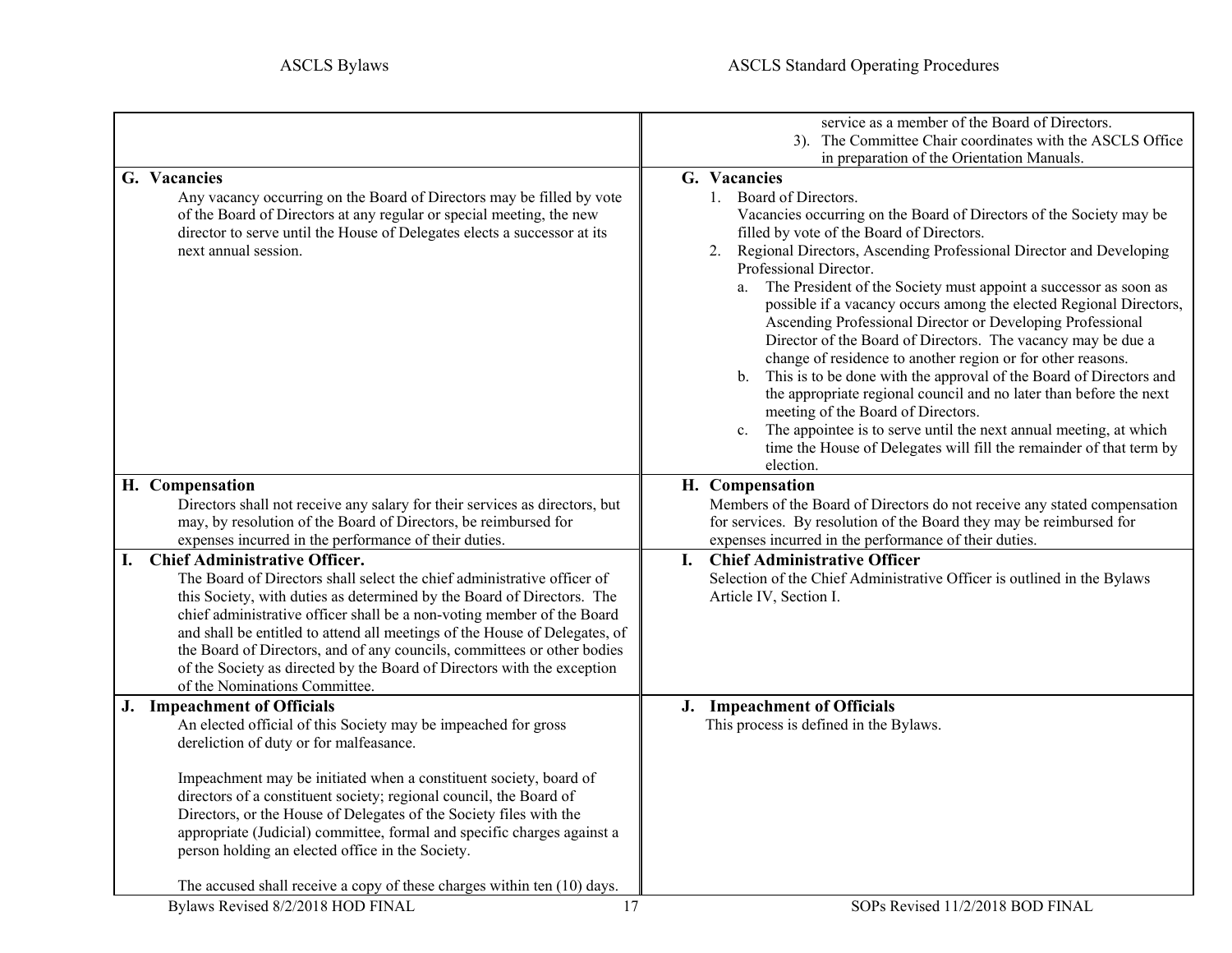<span id="page-17-2"></span><span id="page-17-1"></span><span id="page-17-0"></span>

| During the period of investigation of the charges, the official shall be<br>allowed to function in the office for which he/she was elected, unless the |                                                                            |
|--------------------------------------------------------------------------------------------------------------------------------------------------------|----------------------------------------------------------------------------|
| Board of Directors, by two-thirds $(2/3)$ vote, determines that it would be                                                                            |                                                                            |
| in the best interest of the Society to suspend the accused pending                                                                                     |                                                                            |
| investigation and hearing.                                                                                                                             |                                                                            |
| The committee shall investigate the charges and recommend to the                                                                                       |                                                                            |
| Board of Directors such action, as it deems appropriate.                                                                                               |                                                                            |
| The accused shall be given a copy of the findings and recommendations                                                                                  |                                                                            |
| of the committee no less than thirty-days (30) prior to the meeting of the                                                                             |                                                                            |
| Board of Directors at which the recommendations of the committee are                                                                                   |                                                                            |
| to be considered.                                                                                                                                      |                                                                            |
| The accused shall be notified of the time and place of the meeting of the                                                                              |                                                                            |
| Board of Directors at which the charges shall be considered. At this                                                                                   |                                                                            |
| meeting the accused shall have the opportunity to appear in person and                                                                                 |                                                                            |
| to present any defense to such charges before action is taken thereon.                                                                                 |                                                                            |
| The accused shall be removed from office if two-thirds of the Board of                                                                                 |                                                                            |
| Directors, not counting the accused, votes to remove the accused. Any                                                                                  |                                                                            |
| officer thus removed from office shall have the right to appeal to the                                                                                 |                                                                            |
| House of Delegates.                                                                                                                                    |                                                                            |
| The House may by two-thirds $(2/3)$ vote, overturn the decision of the                                                                                 |                                                                            |
| Board of Directors and reinstate the officer.                                                                                                          |                                                                            |
| K. Incapacitation                                                                                                                                      | K. Incapacitation                                                          |
| An elected official of this Society may be relieved of his/her duties or                                                                               | The procedures regarding incapacitation (mental or physical) will be drawn |
| removed from office for reasons of incapacitation according to                                                                                         | from Robert's Rules of Order, Newly Revised and/or upon advice from        |
| procedures established by the Board of Directors of the Society                                                                                        | legal counsel.                                                             |
| <b>ARTICLE V -- HOUSE OF DELEGATES</b>                                                                                                                 | <b>ARTICLE V -- HOUSE OF DELEGATES</b>                                     |
| A. Authority                                                                                                                                           | A. Authority                                                               |
| There shall be a House of Delegates of the Society, which shall have                                                                                   | The authority of the House of Delegates is defined in the Bylaws.          |
| authority within the Society regarding election of the officers and                                                                                    |                                                                            |
| members of the Board of Directors and of elective committees; adoption                                                                                 |                                                                            |
| and amendment of the Bylaws and the Articles of Incorporation                                                                                          |                                                                            |
| according to the laws of the state of incorporation; approval of<br>professional practice standards and scope and direction for the Society            |                                                                            |
| and the profession; hearing appeals and rendering final decisions; and to                                                                              |                                                                            |
| review the annual audit; except as otherwise provided in these Bylaws.                                                                                 |                                                                            |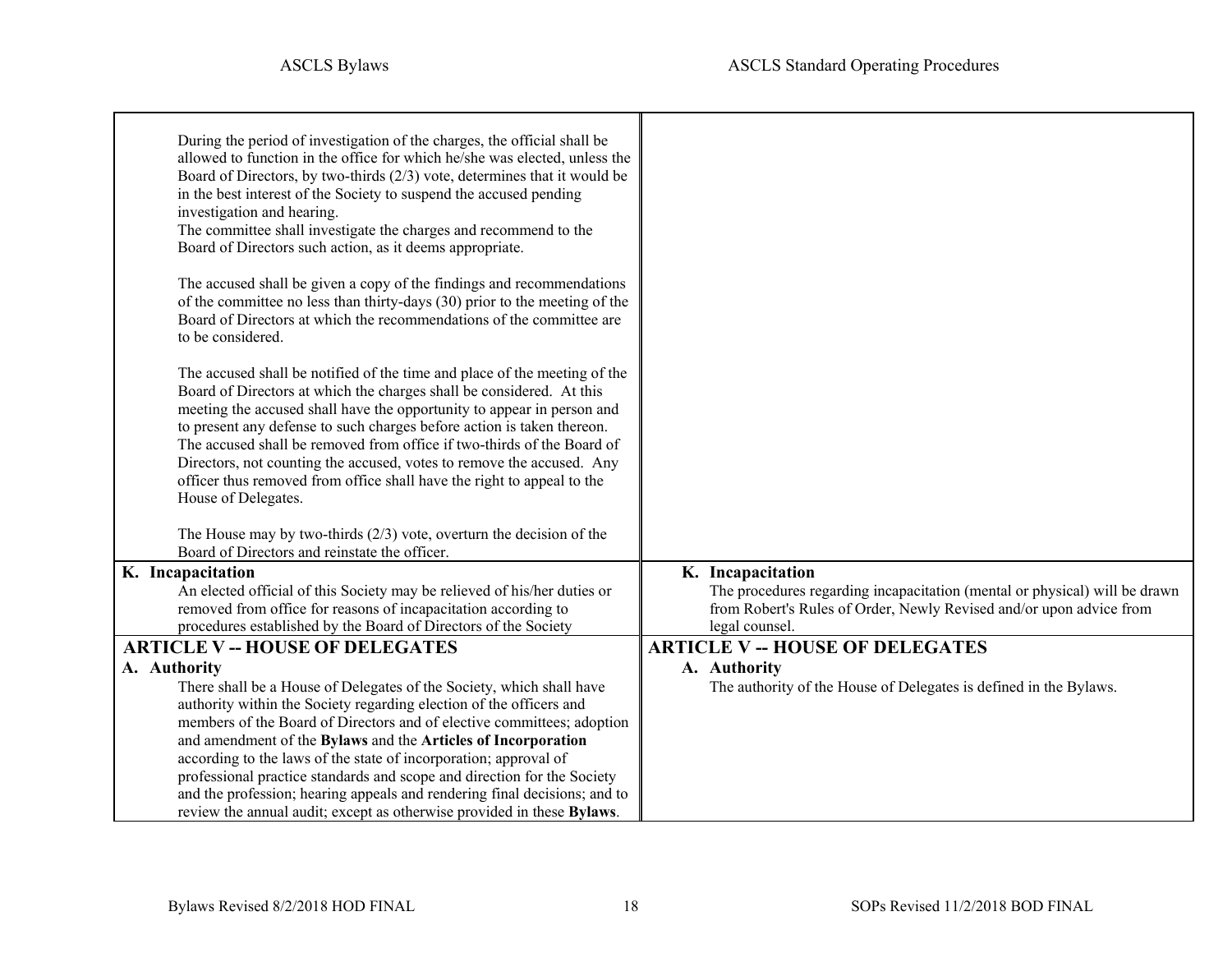<span id="page-18-3"></span><span id="page-18-2"></span><span id="page-18-1"></span><span id="page-18-0"></span>

| <b>B.</b> Meetings<br>An annual session of the House of Delegates shall be held at such time<br>and place as the Board of Directors may determine for the purpose of<br>electing officers, directors and elected members of the Nominations<br>Committee and the Judicial Committee, and for the transaction of such<br>other business as may come under the authority of the House of<br>Delegates, as specified under Section A of this Article.<br>The President of the Society or the duly authorized designee of the<br>President shall preside at the annual session of the House of Delegates.<br>Any member of the Society is eligible to attend the annual session of the<br>House of Delegates, which shall also be the annual business session of<br>the Society.                   | <b>B.</b> Meetings<br>The House of Delegates is to hold no less than one meeting during any one<br>annual meeting of the Society.<br>1. House of Delegates.<br>a. Business:<br>1) The order of business for the House of Delegates will include<br>all items as outlined by the Bylaws of the Society and will<br>include:<br>a). Amending the standing rules of order when necessary;<br>b). Receiving reports from officers, committees, and official<br>representatives.<br>The following items of Society business to be considered for<br>2)<br>action by the House of Delegates will occur during the annual<br>Board of Directors meeting scheduled prior to the House of<br>Delegates:<br>a). Election Committee presentation of candidates and<br>nominations from the floor;<br>d). Accepting and approving new items of business for<br>consideration by the House of Delegates.<br>b. Any member of this Society is eligible to attend the annual<br>meetings of the House of Delegates.<br>c. The privilege of the floor will be granted to non-delegates by<br>consent of the House of Delegates. The privilege of the floor will<br>be granted automatically to persons chairing elective and<br>appointive committees, and to coordinating members who are<br>representatives of this Society to another society or group.<br>d. Past presidents of this Society who are members, and the principal<br>administrative officers of the Executive Office shall have the<br>privilege of being seated in the House of Delegates as nonvoting<br>members. |
|------------------------------------------------------------------------------------------------------------------------------------------------------------------------------------------------------------------------------------------------------------------------------------------------------------------------------------------------------------------------------------------------------------------------------------------------------------------------------------------------------------------------------------------------------------------------------------------------------------------------------------------------------------------------------------------------------------------------------------------------------------------------------------------------|-----------------------------------------------------------------------------------------------------------------------------------------------------------------------------------------------------------------------------------------------------------------------------------------------------------------------------------------------------------------------------------------------------------------------------------------------------------------------------------------------------------------------------------------------------------------------------------------------------------------------------------------------------------------------------------------------------------------------------------------------------------------------------------------------------------------------------------------------------------------------------------------------------------------------------------------------------------------------------------------------------------------------------------------------------------------------------------------------------------------------------------------------------------------------------------------------------------------------------------------------------------------------------------------------------------------------------------------------------------------------------------------------------------------------------------------------------------------------------------------------------------------------------------------------------------------------|
| C. DELEGATES<br>Each duly charted constituent society shall be entitled to at least four<br>(4) delegates [two (2) delegates-at-large, one (1) ascending<br>professional, one (1) developing professional delegate] plus one (1)<br>delegate per each 50 Professional, Ascending Professional and<br>emeritus members or major fraction thereof to the House of<br>Delegates, to be designated in accordance with established<br>procedures.<br>Each delegate, or a duly authorized alternate, and each member of the<br>Board of Directors in attendance at the annual meetings of the House<br>of Delegates shall be entitled to one (1) vote.<br>Two-thirds of all duly authorized and properly certified delegates<br>must be present for the meetings to constitute a quorum of the House | C. Delegates<br>The Credentials Committee will implement the procedures developed by<br>the Board of Directors of this Society and transmit the instructions<br>necessary to constitute official lists of delegates to the meetings of the<br>House of Delegates.<br>1. Official Lists.<br>Such official lists are to include the names and addresses of:<br>The president and president-elect of each constituent society who<br>a.<br>held office on January 1, of the current year (or in the event of a<br>vacancy having occurred and having been filled in the interim,<br>their constitutionally defined successors), and their alternates;<br>b. The delegates designated by each constituent society, and their<br>alternates; and                                                                                                                                                                                                                                                                                                                                                                                                                                                                                                                                                                                                                                                                                                                                                                                                                           |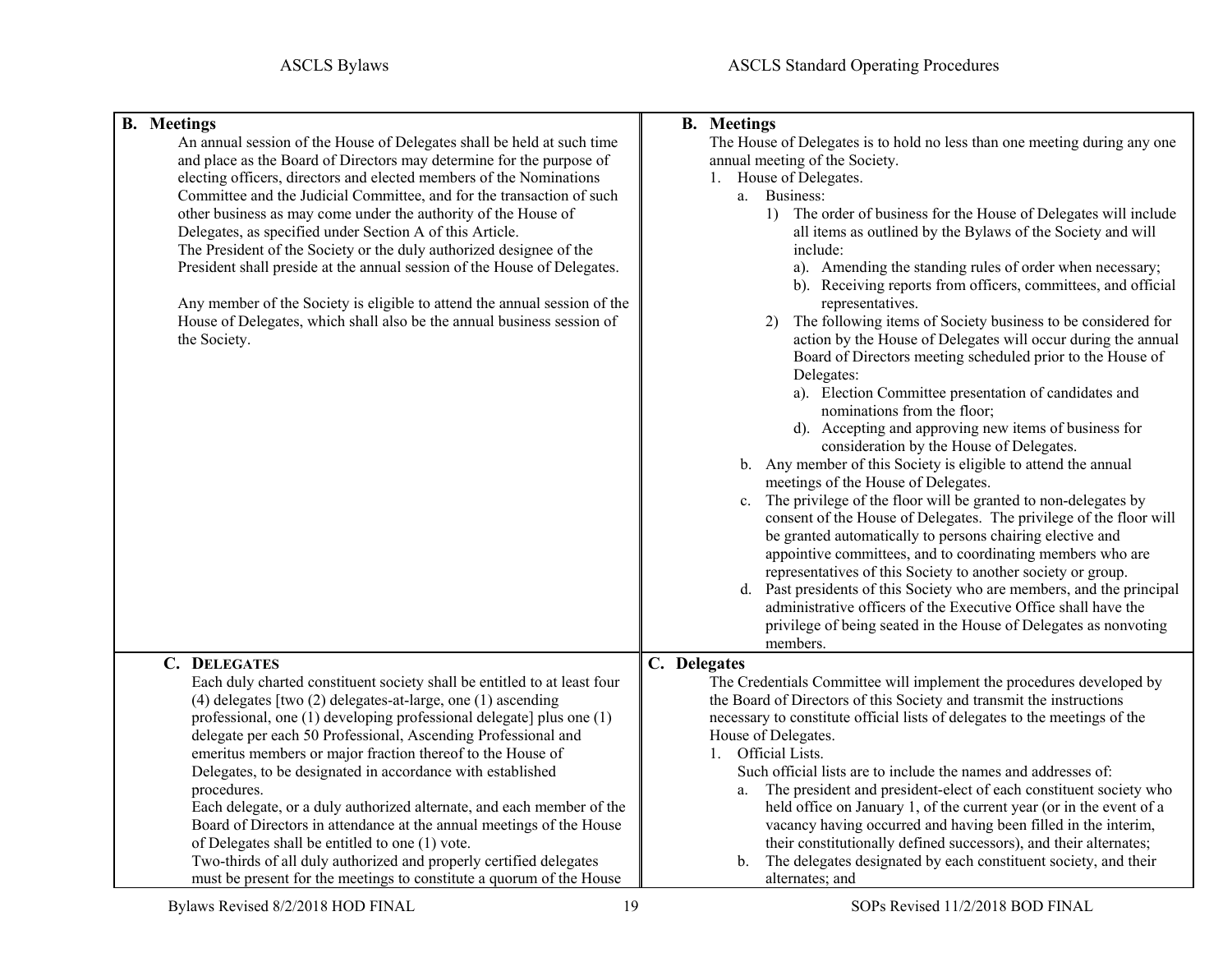<span id="page-19-4"></span><span id="page-19-3"></span><span id="page-19-2"></span><span id="page-19-1"></span><span id="page-19-0"></span>

| of Delegates. The House of Delegates shall act by majority vote<br>unless a higher percentage is specified in the Articles of<br>Incorporation, Bylaws or other applicable law. | Members of the current Board of Directors of this Society.<br>c.<br>The two delegates-at-large will be the president and president-elect<br>d.<br>or their designated alternates. The third delegate-at-large shall be<br>an Ascending Professional delegate. The fourth delegate shall be a<br>Developing Professional delegate.                                                                                                                                                                                                                                                                                                                                                                                                                                                                                                                                                                                        |
|---------------------------------------------------------------------------------------------------------------------------------------------------------------------------------|--------------------------------------------------------------------------------------------------------------------------------------------------------------------------------------------------------------------------------------------------------------------------------------------------------------------------------------------------------------------------------------------------------------------------------------------------------------------------------------------------------------------------------------------------------------------------------------------------------------------------------------------------------------------------------------------------------------------------------------------------------------------------------------------------------------------------------------------------------------------------------------------------------------------------|
|                                                                                                                                                                                 | 2. Delegation Size.                                                                                                                                                                                                                                                                                                                                                                                                                                                                                                                                                                                                                                                                                                                                                                                                                                                                                                      |
|                                                                                                                                                                                 | a. The size of a constituent society delegation is to be based on the<br>number of professional and emeritus members as so provided in<br>the Bylaws of the Society.<br>b. The Executive Office will, on the 31st of May each year (or at a<br>time established by the Board of Directors), close the official<br>membership files and shall record the number of professional and<br>emeritus members in each constituent society as of that day.<br>Within one week, the president of each constituent society is to be<br>$\mathbf{c}$ .<br>notified of the official professional and emeritus membership<br>count of that society and of the number of delegates to be<br>designated by that society.<br>d. If the number of delegates defined by the official count disagrees<br>with number based on constituent society records, the Executive<br>Office and president of that society are to seek concurrence no |
|                                                                                                                                                                                 | later than 48 hours prior to the opening of the annual session of the<br>House of Delegates.                                                                                                                                                                                                                                                                                                                                                                                                                                                                                                                                                                                                                                                                                                                                                                                                                             |
|                                                                                                                                                                                 | In the event agreement has not been reached, the matter will come<br>e.<br>to the Board of Directors of this Society for decision.                                                                                                                                                                                                                                                                                                                                                                                                                                                                                                                                                                                                                                                                                                                                                                                       |
|                                                                                                                                                                                 | f. A member who has transferred membership from one constituent<br>society to another will be counted as a member of that society in<br>which the name is listed the day the membership file is closed in<br>the Executive Office.                                                                                                                                                                                                                                                                                                                                                                                                                                                                                                                                                                                                                                                                                       |
|                                                                                                                                                                                 | 3. The official lists:                                                                                                                                                                                                                                                                                                                                                                                                                                                                                                                                                                                                                                                                                                                                                                                                                                                                                                   |
|                                                                                                                                                                                 | a. The official lists will further indicate the chair and co-chair, and                                                                                                                                                                                                                                                                                                                                                                                                                                                                                                                                                                                                                                                                                                                                                                                                                                                  |
|                                                                                                                                                                                 | their alternates, of each constituent society delegation.<br>b. The Credentials Committee will revalidate the members of the                                                                                                                                                                                                                                                                                                                                                                                                                                                                                                                                                                                                                                                                                                                                                                                             |
|                                                                                                                                                                                 | House of Delegates, except in unusual circumstances as defined by                                                                                                                                                                                                                                                                                                                                                                                                                                                                                                                                                                                                                                                                                                                                                                                                                                                        |
|                                                                                                                                                                                 | the Committee, when the Credentials Committee will conduct                                                                                                                                                                                                                                                                                                                                                                                                                                                                                                                                                                                                                                                                                                                                                                                                                                                               |
|                                                                                                                                                                                 | certification of members as directed by the President of this                                                                                                                                                                                                                                                                                                                                                                                                                                                                                                                                                                                                                                                                                                                                                                                                                                                            |
|                                                                                                                                                                                 | Society.                                                                                                                                                                                                                                                                                                                                                                                                                                                                                                                                                                                                                                                                                                                                                                                                                                                                                                                 |
|                                                                                                                                                                                 | <b>D.</b> General Duties                                                                                                                                                                                                                                                                                                                                                                                                                                                                                                                                                                                                                                                                                                                                                                                                                                                                                                 |
|                                                                                                                                                                                 | 1. House of Delegates.<br>The general duties of the House of Delegates include election of                                                                                                                                                                                                                                                                                                                                                                                                                                                                                                                                                                                                                                                                                                                                                                                                                               |
|                                                                                                                                                                                 | officers, directors, and members of elected committees, and the                                                                                                                                                                                                                                                                                                                                                                                                                                                                                                                                                                                                                                                                                                                                                                                                                                                          |
|                                                                                                                                                                                 | transaction of such business as defined in Bylaws Article V.                                                                                                                                                                                                                                                                                                                                                                                                                                                                                                                                                                                                                                                                                                                                                                                                                                                             |
|                                                                                                                                                                                 | 2. House Committees.                                                                                                                                                                                                                                                                                                                                                                                                                                                                                                                                                                                                                                                                                                                                                                                                                                                                                                     |
|                                                                                                                                                                                 | The President appoints Chairs of the Election Committee, Credentials                                                                                                                                                                                                                                                                                                                                                                                                                                                                                                                                                                                                                                                                                                                                                                                                                                                     |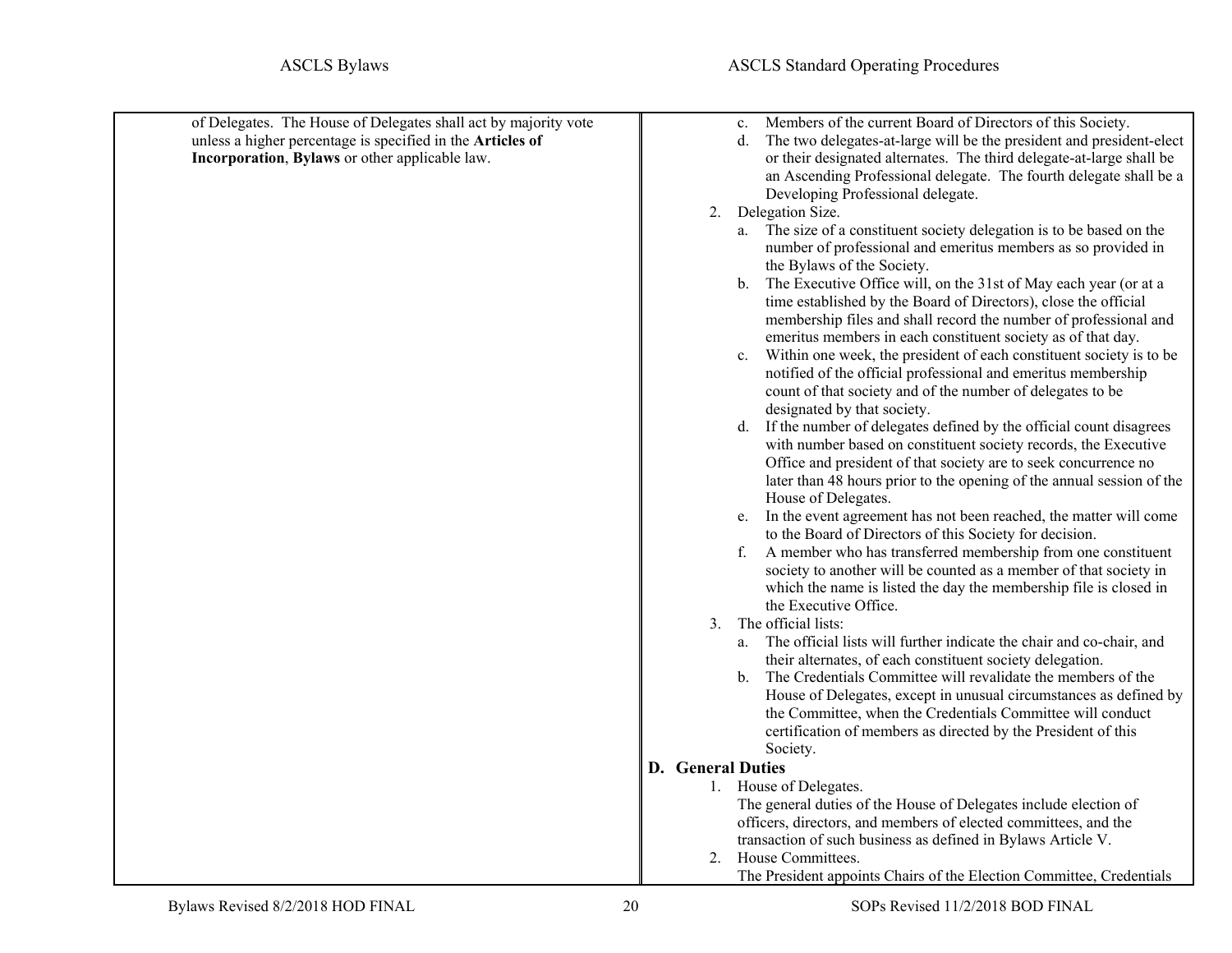<span id="page-20-1"></span><span id="page-20-0"></span>

| Committee, Sergeant of Arms, and the Minutes Committee (in                 |
|----------------------------------------------------------------------------|
| consultation with the Secretary/Treasurer) for a term of one year.         |
| Members of the committees are asked to serve for the duration of the       |
| annual meeting by the respective committee chairs                          |
| a. Elections Committee.                                                    |
| 1) The election of the officers, Board of Directors and elective           |
| committee members as provided in the Bylaws by the House                   |
| of Delegates are to be conducted by an Elections Committee.                |
| 2) Election is to be by ballot and a majority of votes cast will           |
| elect. If no candidate receives a majority of votes on the first           |
| ballot, the candidate with the lowest number of votes will be              |
| eliminated and balloting will continue until a candidate                   |
| receives a majority of the votes cast.                                     |
| 3) In the event of a tie, the elections to be determined by lot.           |
| An official list of candidates and their qualifications is to be<br>4)     |
| published at least 60 days before the annual session.                      |
| Nominations may be made from the floor. The written<br>5)                  |
| permission and qualifications of all persons nominated from                |
| the floor are to be presented to the House of Delegates at the             |
| time such nominations are made.                                            |
| Credentials Committee.<br>b.                                               |
| 1) The Credentials Committee has the responsibility of                     |
| determining the number of delegates representing each                      |
| constituent society and verifying the eligibility of those                 |
| individuals.                                                               |
| 2) The delegate determinations are outlined in Article V, C.               |
| The cutoff date for establishing the number of delegates is to             |
| be set in consultation with the BOD and Executive Office.                  |
| The President of each society is to receive their delegate<br>4)           |
| information and list in a timely fashion allowing delegates to             |
| make travel arrangements.                                                  |
| Sergeant of Arms.<br>c.                                                    |
| The responsibility of maintaining order and the decorum of the             |
| business sessions and other official functions of this Society lie         |
| with this committee.                                                       |
| Minutes Committee.<br>d.                                                   |
| This committee of three individuals will assist the                        |
| Secretary/Treasurer in recording the proceedings of the meetings           |
| of the Society.                                                            |
| E. Qualifications/Eligibility                                              |
| Qualifications for the House of Delegates are defined in Bylaws Article V. |
| F. Nomination/Election/Appointment                                         |
| Nomination/election/appointment of delegates is defined in the Bylaws      |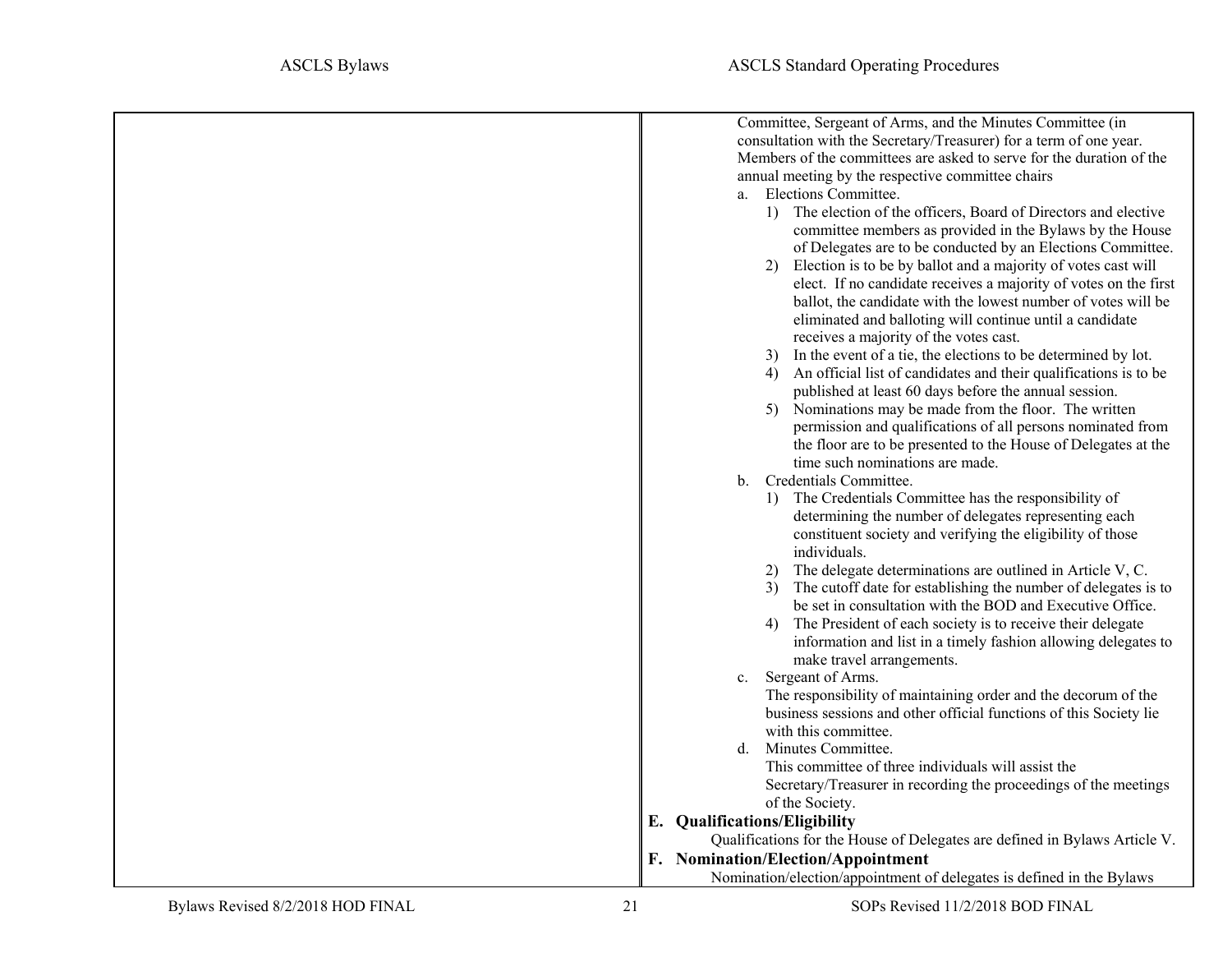<span id="page-21-6"></span><span id="page-21-5"></span><span id="page-21-4"></span><span id="page-21-3"></span><span id="page-21-2"></span><span id="page-21-1"></span><span id="page-21-0"></span>

|                                                                            | Article V.                                                                                                                                                                                                                                                                                                                                                                                                                                                                                                                                                                                                                                                                                                        |
|----------------------------------------------------------------------------|-------------------------------------------------------------------------------------------------------------------------------------------------------------------------------------------------------------------------------------------------------------------------------------------------------------------------------------------------------------------------------------------------------------------------------------------------------------------------------------------------------------------------------------------------------------------------------------------------------------------------------------------------------------------------------------------------------------------|
|                                                                            | G. Term of Office                                                                                                                                                                                                                                                                                                                                                                                                                                                                                                                                                                                                                                                                                                 |
|                                                                            |                                                                                                                                                                                                                                                                                                                                                                                                                                                                                                                                                                                                                                                                                                                   |
|                                                                            | 1. Designated delegates serve from the opening of the House of Delegates<br>at the annual session for which they were elected until the opening of<br>the House of Delegates at the next annual session.                                                                                                                                                                                                                                                                                                                                                                                                                                                                                                          |
|                                                                            | H. Vacancies                                                                                                                                                                                                                                                                                                                                                                                                                                                                                                                                                                                                                                                                                                      |
|                                                                            | 1. A properly certified alternate, chosen by the president or whoever is<br>chairing the delegation, may fill the seat of an official delegate absent<br>from a meeting of the House of Delegates.<br>2. In the absence of such officials, the members of that constituent society<br>can petition the president of this Society to act to complete the<br>delegation with properly certified members of that constituent society.<br>Therefore, a delegate with professional or emeritus membership must<br>be replaced with a professional or emeritus member. A delegate with<br>Ascending Professional membership must be replaced with an<br>Ascending Professional member. A Developing Professional member |
|                                                                            | delegate must be replaced with a Developing Professional member.                                                                                                                                                                                                                                                                                                                                                                                                                                                                                                                                                                                                                                                  |
| <b>ARTICLE VI-OFFICERS</b>                                                 | <b>ARTICLE VI -- OFFICERS</b>                                                                                                                                                                                                                                                                                                                                                                                                                                                                                                                                                                                                                                                                                     |
| A. Society Officers                                                        | A. Authority                                                                                                                                                                                                                                                                                                                                                                                                                                                                                                                                                                                                                                                                                                      |
| The officers of the Society shall consist of the President, the President- | The authority of the officers is defined in the Bylaws.                                                                                                                                                                                                                                                                                                                                                                                                                                                                                                                                                                                                                                                           |
| elect and the Secretary/Treasurer.                                         | The President of the Society serves as the presiding officer of the Board of                                                                                                                                                                                                                                                                                                                                                                                                                                                                                                                                                                                                                                      |
|                                                                            | Directors and the Secretary/Treasurer serves as Secretary/Treasurer of the                                                                                                                                                                                                                                                                                                                                                                                                                                                                                                                                                                                                                                        |
|                                                                            | Board. In the absence of the President, the President-elect assumes the                                                                                                                                                                                                                                                                                                                                                                                                                                                                                                                                                                                                                                           |
|                                                                            | responsibilities of the presiding officer.                                                                                                                                                                                                                                                                                                                                                                                                                                                                                                                                                                                                                                                                        |
|                                                                            | <b>B.</b> Composition                                                                                                                                                                                                                                                                                                                                                                                                                                                                                                                                                                                                                                                                                             |
|                                                                            | The officers of this Society are those as stated in the Bylaws: President,                                                                                                                                                                                                                                                                                                                                                                                                                                                                                                                                                                                                                                        |
|                                                                            | President-elect, and Secretary/Treasurer.                                                                                                                                                                                                                                                                                                                                                                                                                                                                                                                                                                                                                                                                         |
|                                                                            | C. Qualifications/Eligibility                                                                                                                                                                                                                                                                                                                                                                                                                                                                                                                                                                                                                                                                                     |
|                                                                            | Professional and emeritus members of this Society are eligible to hold                                                                                                                                                                                                                                                                                                                                                                                                                                                                                                                                                                                                                                            |
|                                                                            | office provided they have been members for at least five consecutive years                                                                                                                                                                                                                                                                                                                                                                                                                                                                                                                                                                                                                                        |
|                                                                            | immediately prior to election, and have held office or membership on the                                                                                                                                                                                                                                                                                                                                                                                                                                                                                                                                                                                                                                          |
|                                                                            | Board of Directors either in this Society or in a constituent society, and                                                                                                                                                                                                                                                                                                                                                                                                                                                                                                                                                                                                                                        |
|                                                                            | must have been a Delegate to the National Meeting 3 of the last 5 years. An                                                                                                                                                                                                                                                                                                                                                                                                                                                                                                                                                                                                                                       |
|                                                                            | officer of this Society may be nominated for a different office; where upon                                                                                                                                                                                                                                                                                                                                                                                                                                                                                                                                                                                                                                       |
|                                                                            | a resignation from the original office must be affected.                                                                                                                                                                                                                                                                                                                                                                                                                                                                                                                                                                                                                                                          |
| <b>B.</b> Election of Officers                                             | D. Nomination/Election/Appointment                                                                                                                                                                                                                                                                                                                                                                                                                                                                                                                                                                                                                                                                                |
| The House of Delegates, at its annual session, shall elect by a majority   | The election of officers by the House of Delegates of the Society is to be                                                                                                                                                                                                                                                                                                                                                                                                                                                                                                                                                                                                                                        |
| vote a President-elect annually and a Secretary/Treasurer triennially.     | conducted by secret ballot except when the Nominations Committee                                                                                                                                                                                                                                                                                                                                                                                                                                                                                                                                                                                                                                                  |
|                                                                            | presents a slate of nominees without opposition and there are no additional                                                                                                                                                                                                                                                                                                                                                                                                                                                                                                                                                                                                                                       |
| The President, President-elect, and Past President shall serve terms of    | nominations made during the candidates' presentation. Such uncontested                                                                                                                                                                                                                                                                                                                                                                                                                                                                                                                                                                                                                                            |
| one (1) year each or until a successor is elected. After this one-year     | slates can be elected by acclamation at next session of the House of                                                                                                                                                                                                                                                                                                                                                                                                                                                                                                                                                                                                                                              |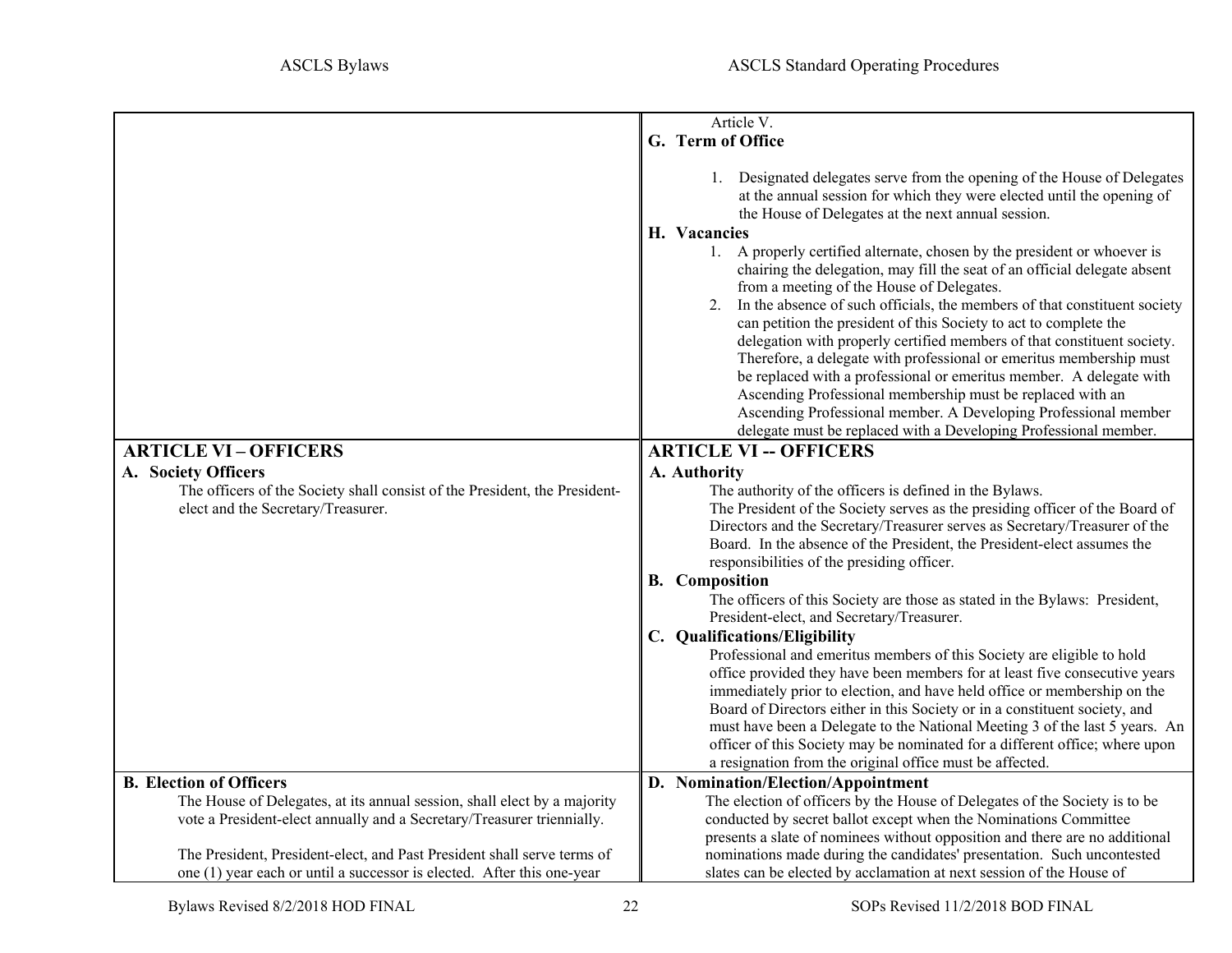term, the President-elect shall succeed to the presidency. The Secretary/Treasurer shall serve a term of three (3) years or until a successor is elected. The Secretary/Treasurer shall be eligible for reelection, but may not serve more than two (2) consecutive terms.

Vacancies in these offices may be filled at any meeting of the Board of Directors, except that in the event of a vacancy in the office of the President, the President-elect shall become President for the remainder of that term and for the succeeding year. In the event of a vacancy in the office of President-elect, at the next session of the House of Delegates, both a President-elect and President shall be elected.

#### **C. Duties**

The duties of the officers shall be determined by the Board of Directors, except that:

1. The President shall be the chief elected officer of the Society, shall serve as its principal spokesperson and shall preside at the annual meetings of the House of Delegates and at all meetings of the Board of Directors.

The President may designate another to preside at the annual meetings of the House of Delegates.

The President shall be a non-voting ex officio member of all committees of the Society with the exception of the Nominations and Judicial Committees;

- 2. The President-elect shall become familiar with the duties of the office of President and shall assist the President as the President may from time to time direct and in the absence of the President preside at meetings of the Board of Directors; and
- 3. The Secretary/Treasurer shall act as secretary at all meetings of the Board of Directors and House of Delegates and keep or cause to be kept in permanent form a record of all minutes taken at such meetings.

The Secretary/Treasurer shall have the responsibility for the receipt and expenditure of funds by the Society, shall ensure that all accounts of the Society have been audited annually by a certified public accountant at the expense of the Society, and shall submit or cause to be submitted to the House of Delegates at its annual meetings a balance sheet and a statement of all receipts and

Delegates. In a contested election, a majority of votes cast will elect. If no candidate for an office receives a majority of votes on the first ballot, the candidate with the lowest number of votes will be eliminated and balloting will continue until a candidate receives a majority of the votes cast. In the event of a tie, lot will determine the election.

### <span id="page-22-0"></span>**E. Term of Office**

The term of office of any officer of this Society elected at an annual meeting will begin with the sine die adjournment of the House of Delegates at such annual meeting.

#### <span id="page-22-1"></span>**F. Vacancies**

Vacancies may be filled at any meeting of the Board of Directors, except that in the event of a vacancy of the office of the President, the Presidentelect shall become President the remainder of that term and for the succeeding year. In the event of a vacancy in the office of President-elect, at the next session of the House of Delegates, both a President-elect and President shall be elected.

#### <span id="page-22-3"></span><span id="page-22-2"></span>**G. General Duties**

In addition to the duties of the officers defined in the Bylaws, the following describe the basic job functions:

- 1. President.
	- a. Serves as chief elected officer, representing the entire membership, and the best interest of the Society;
	- b. Exercises leadership in the motivation of other officers, board members, committee members, staff, and membership;
	- c. Influences the establishment of goals and objectives for the Society during term of office;
	- d. Acts as spokesman and inspirational leader and takes an important part in monitoring and evaluating organizational performance and effectiveness;
	- e. Works in partnership with executive director as necessary.
	- f. And within the limits of the Bylaws and Standard Operating Procedures, the President is responsible and has commensurate authority to accomplish the responsibilities set forth in the policies and procedures manual.
- <span id="page-22-4"></span>2. President-elect.
	- a. Serves as a member of the Executive Committee;
	- b. Assists the President as directed and in the absence of the president presides at meetings of the Board of Directors or the Executive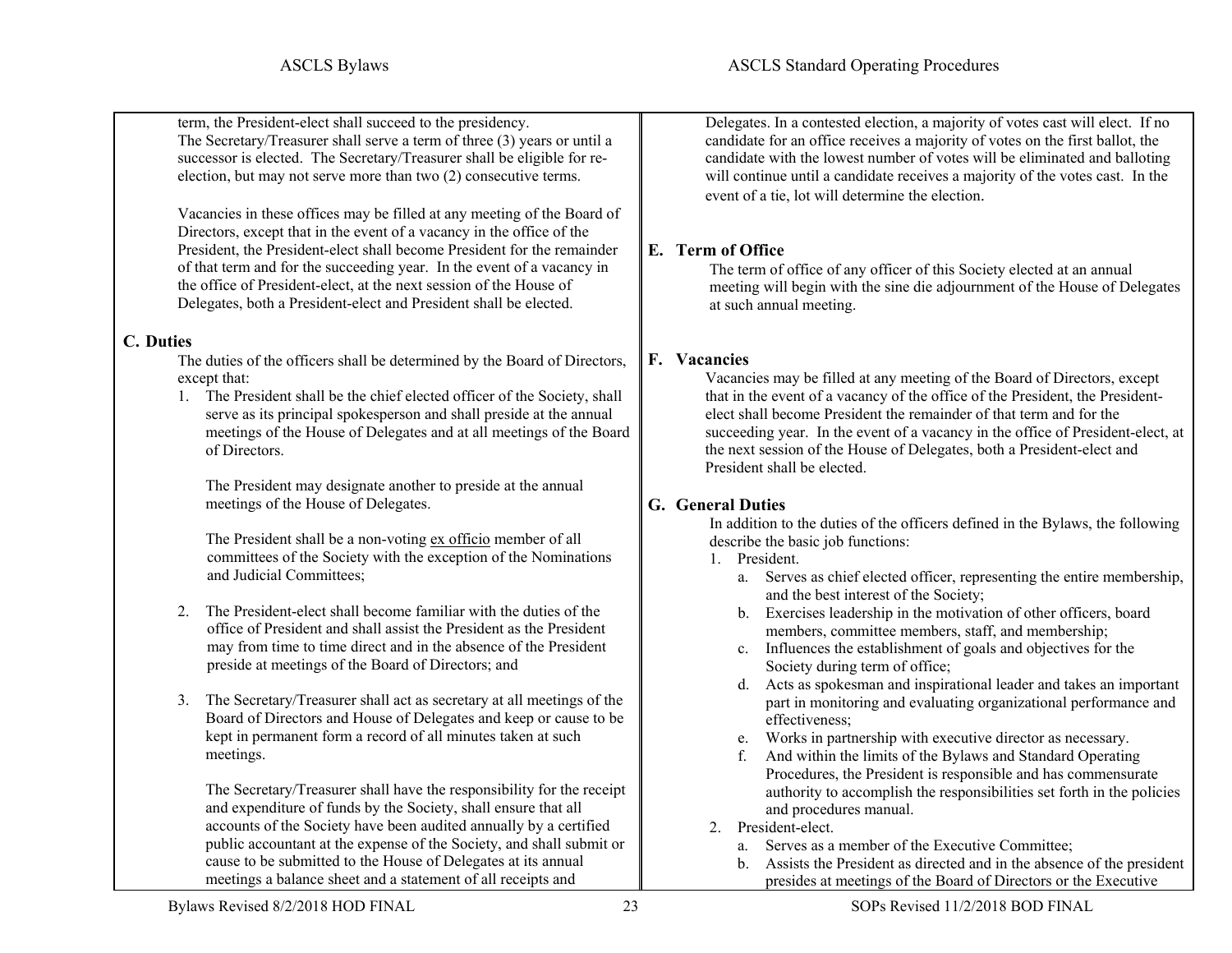<span id="page-23-5"></span><span id="page-23-4"></span><span id="page-23-3"></span><span id="page-23-2"></span><span id="page-23-1"></span><span id="page-23-0"></span>

| expenditures of the Society for the year just ended.                  | Committee;                                                                |
|-----------------------------------------------------------------------|---------------------------------------------------------------------------|
|                                                                       | Serves as Chair of the Committee on Long Range Planning;<br>c.            |
|                                                                       | Serves as chair of the Appointments Committee.<br>d.                      |
|                                                                       |                                                                           |
|                                                                       | Secretary/Treasurer.<br>3.                                                |
|                                                                       |                                                                           |
|                                                                       | a. Acts as Secretary at all meetings of the Board of Directors and        |
|                                                                       | House of Delegates and keeps or causes to be kept in permanent            |
|                                                                       | form a record of all minutes taken at such meetings;                      |
|                                                                       | b. Has responsibility for the receipt and expenditure of funds by the     |
|                                                                       | Society and oversees the annual financial audit;                          |
|                                                                       | Participates in the preparation of the Society's budget;<br>c.            |
|                                                                       | Chairs the ASCLS Board Finance Committee;<br>d.                           |
|                                                                       | Serves as a member of the Executive Committee.                            |
|                                                                       | e.                                                                        |
|                                                                       |                                                                           |
|                                                                       | H. Meetings.                                                              |
|                                                                       | Meetings are defined in the Bylaws Article IV, Section C.                 |
| <b>ARTICLE VII-COMMITTEES</b>                                         | <b>ARTICLE VII - COMMITTEES</b>                                           |
|                                                                       | ASCLS elected and appointed committees standardized operating procedures: |
| <b>A. Nominations Committee</b>                                       | <b>Elected Committees</b><br>$1_{\cdot}$                                  |
| There shall be a Nominations Committee of the House of Delegates,     | Elected Committees of this Society include: Nominations and Judicial;     |
| consisting of not more than ten (10) members, who shall be elected by | members are elected by the House of Delegates                             |
|                                                                       | <b>Appointed Committees</b><br>2.                                         |
| the House of Delegates.                                               |                                                                           |
| The Nominations Committee shall be responsible for presenting to the  | Appointed Committees include all other recognized committees of this      |
| House of Delegates at its succeeding annual session nominations for   | Society.                                                                  |
| those positions to be filled by election at that session.             | <b>Appointment Process</b><br>3.                                          |
|                                                                       | a. All appointed positions of committees and Boards are appointed by      |
|                                                                       | the President-Elect as Chair of the Appointments Committee and            |
|                                                                       | approved by the ASCLS Board of Directors.                                 |
|                                                                       | Regional Committee Members: appointments are recommended by<br>b.         |
|                                                                       | the Regional Director to the President-Elect who submits the              |
|                                                                       | regional committee member for approval by the ASCLS Board of              |
|                                                                       | Directors.                                                                |
|                                                                       |                                                                           |
|                                                                       | Developing Professional Forum Members: appointments are<br>c.             |
|                                                                       | recommended by the Developing Professional Director to the                |
|                                                                       | President-Elect who submits the Developing Professional members           |
|                                                                       | for approval by the ASCLS Board of Directors.                             |
|                                                                       | Ascending Professional Forum members: Developing Professional<br>d.       |
|                                                                       | Forum members may succeed to the Ascending Professional                   |
|                                                                       | committee position through the appointment process. Ascending             |
|                                                                       | Professional member appointments are recommended to the                   |
|                                                                       |                                                                           |
|                                                                       | President-elect who submits recommendations for approval by the           |
|                                                                       | ASCLS Board of Directors.                                                 |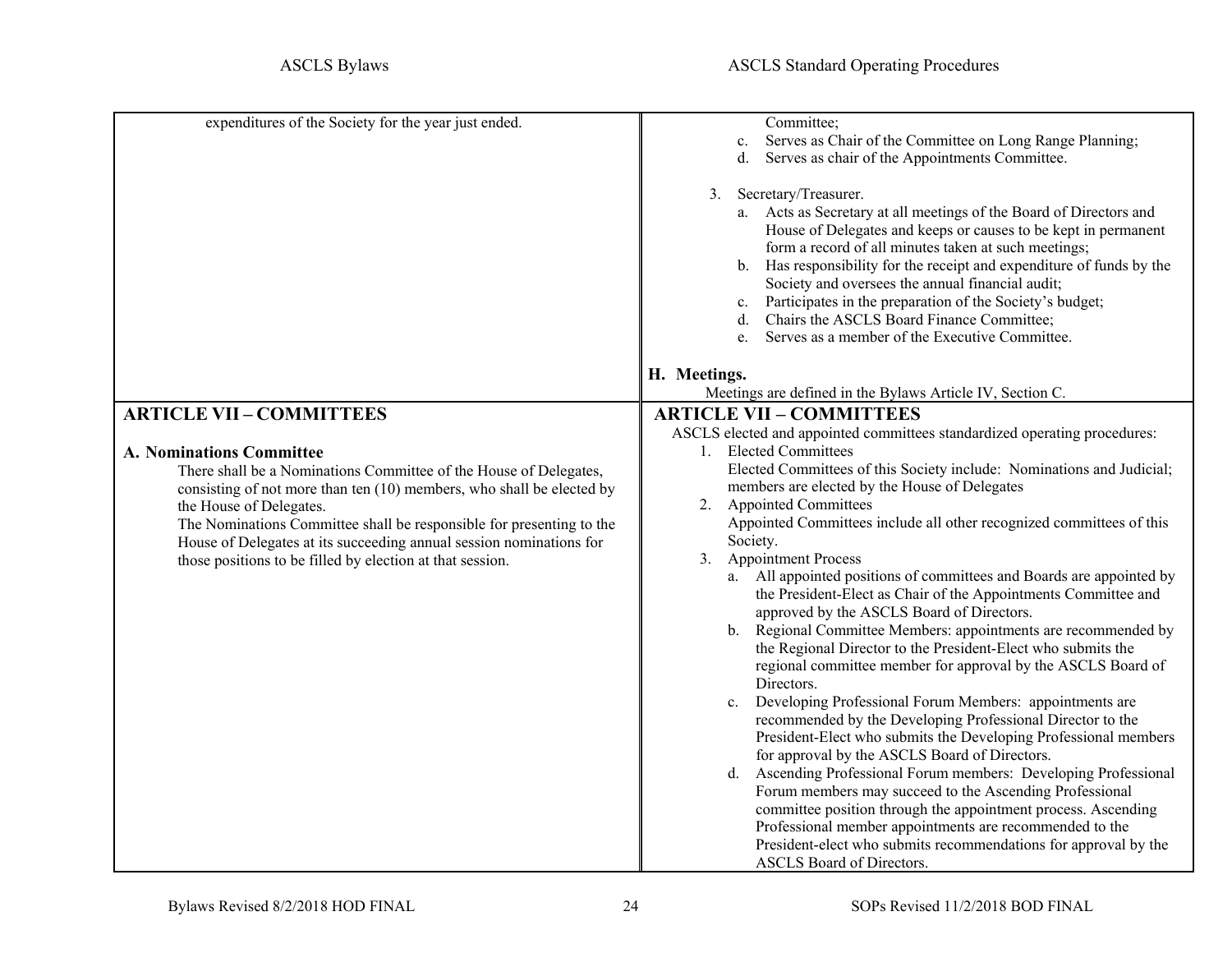<span id="page-24-0"></span>

| <b>Committee Vacancies</b><br>4.<br>A vacancy that occurs before the expiration of a committee member's<br>term will be filled through appointment by the President, with approval<br>of the Board or by the Regional Director for committees made up of<br>appointed Regional Chairs. The new appointed member will serve the<br>remainder of the original appointee's term.<br>Appointment of committee members should include representation from<br>5.<br>under-represented groups within the membership, if possible.<br>Vice-Chair: The Vice-Chair may succeed to the Chair position through<br>6.<br>the appointment process.<br>7. Additional Committee Members (optional):<br>a. Additional Resources: These resources may be invited by a<br>committee chair to participate as a non-appointed / non-voting<br>member to provide specific areas of expertise to a committee.<br>Additional Resources could include non-members of the society.<br>Special Advisor: Is an appointed / non-voting committee member.<br>b.<br>Appointment will be in accordance with the society's appointment<br>process. Terms and responsibilities will be outlined in the specific<br>Committee Standard Operating Procedure and society Position<br>Description.<br>Interested Observer(s): May be invited by the Committee's Chair or<br>c.<br>Board of Directors to be a part of a committee's activities as a non-<br>appointed / non-voting member. |
|-----------------------------------------------------------------------------------------------------------------------------------------------------------------------------------------------------------------------------------------------------------------------------------------------------------------------------------------------------------------------------------------------------------------------------------------------------------------------------------------------------------------------------------------------------------------------------------------------------------------------------------------------------------------------------------------------------------------------------------------------------------------------------------------------------------------------------------------------------------------------------------------------------------------------------------------------------------------------------------------------------------------------------------------------------------------------------------------------------------------------------------------------------------------------------------------------------------------------------------------------------------------------------------------------------------------------------------------------------------------------------------------------------------------------------------------------------|
| <b>Nominations Committee</b><br>А.                                                                                                                                                                                                                                                                                                                                                                                                                                                                                                                                                                                                                                                                                                                                                                                                                                                                                                                                                                                                                                                                                                                                                                                                                                                                                                                                                                                                                  |
| 1. Composition, Election, Term, and Leadership<br>Composition: The total committee membership is six (6) members,<br>a.<br>which includes five (5) members elected at large plus the sitting<br>Past President.<br>1) Member eligibility: Professional or emeritus members of this<br>Society who are and have been active members in the Society<br>for ten $(10)$ years or more prior to election. No officer or<br>director elected or appointed, of this Society is eligible with<br>the exception of the sitting past-president.<br>Each of the five $(5)$ elected members would serve as a liaison<br>to two (2) regions not served by an elected member that year.<br>The Nominations Chair would be responsible for assigning<br>regional liaisons.<br>2) Minimal qualifications for Nominations Committee<br>1. Member of a national task force, committee or Board of<br>Directors within the last 5 years, AND<br>2. Attendance at a minimum of 3 of the last 5 Annual                                                                                                                                                                                                                                                                                                                                                                                                                                                                   |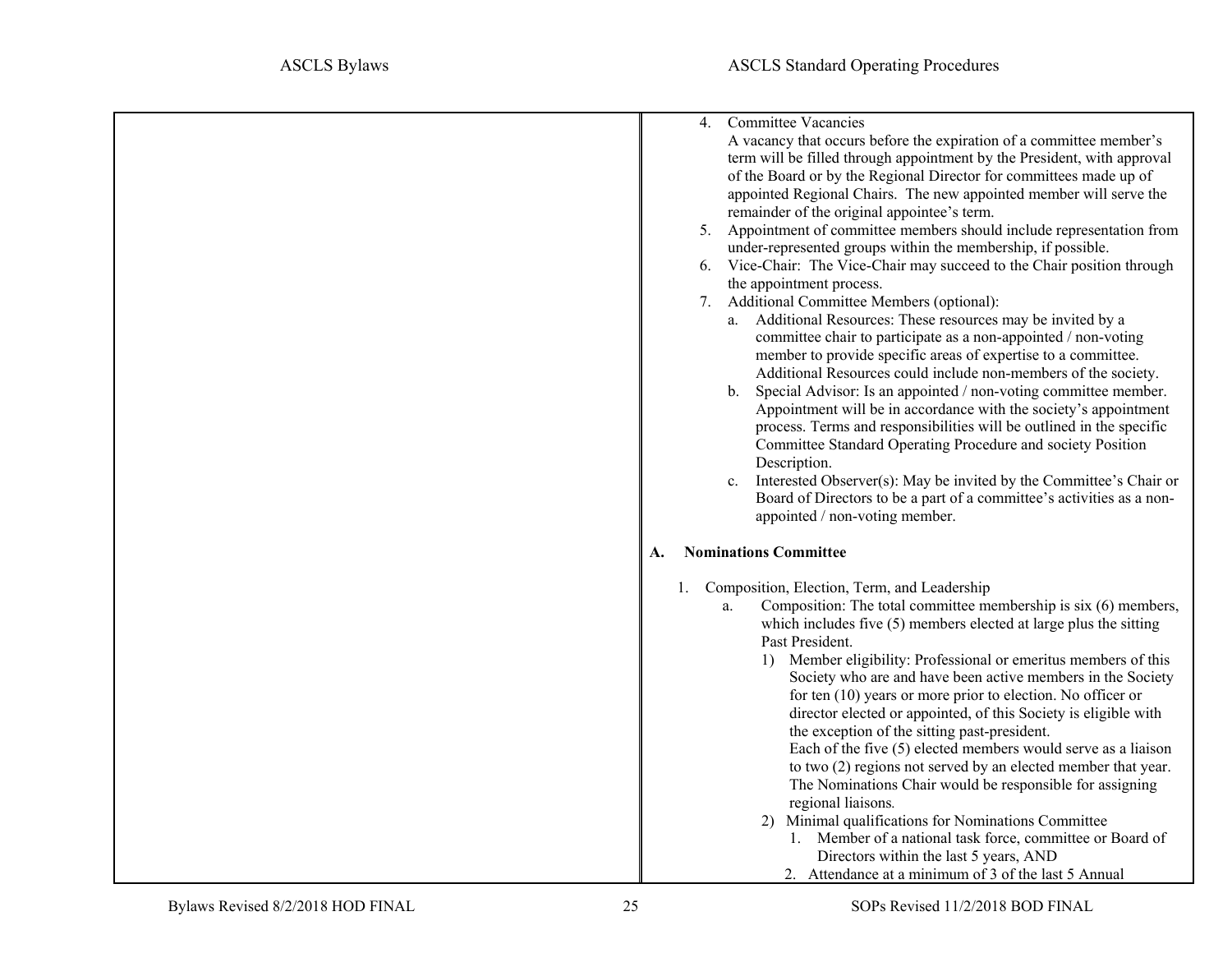| Meetings with a preference given to individuals also serving<br>as Delegates.                  |
|------------------------------------------------------------------------------------------------|
| Election and Candidate Selection:<br>b.                                                        |
| 1) Members are elected at the annual session of this Society by                                |
| the House of Delegates.                                                                        |
| Election of members are to be staggered such that two (2)<br>2)                                |
| members are elected every other year and one (1) member is                                     |
| elected in the year in between.                                                                |
| Candidate Selection: Constituent societies may recommend<br>2)                                 |
| qualified persons to the Nominations Committee at the same                                     |
| time and in the same manner as nominations are submitted for                                   |
| other elected positions of the Society.                                                        |
| The Nominations Committee processes information on all<br>3)                                   |
| submitted potential candidates for this committee and prepares                                 |
| a slate of qualified nominees for each region with an open                                     |
| position. This slate of nominees becomes part of the slate of                                  |
| candidates for elected positions in this Society.                                              |
| Elected Term and Leadership:<br>$c_{\cdot}$                                                    |
| 1) Committee Member: three (3) year term; is not eligible to                                   |
| serve more than two $(2)$ consecutive terms and may not serve                                  |
| again until they have been off the committee for a minimum of                                  |
| three $(3)$ years (i.e. one term length).                                                      |
| Chair and Vice-Chair:<br>2)                                                                    |
| The committee will elect their own Chair and Vice Chair<br>a)                                  |
| when the committee convenes at the ASCLS Annual                                                |
| Meeting                                                                                        |
| The Chair and Vice Chair will serve a term limit of one<br>b)                                  |
| (1) year of service with no more than two $(2)$ consecutive                                    |
| terms being served.                                                                            |
| If the Chair cannot complete their term, the current Vice<br>C)<br>Chair will assume that role |
| 3) When a vacancy occurs on the Committee, the President of this                               |
| Society, with the approval of the Board of Directors, will                                     |
| appoint a qualified person to serve until the next annual session                              |
| of the House of Delegates when an individual is to be elected to                               |
| serve the remainder of the term.                                                               |
| 2.<br>Responsibilities                                                                         |
| The Nominations Committee is responsible for procedures relating<br>a.                         |
| to nominations to elective positions in this Society.                                          |
| Prepare for the House of Delegates a slate, which is to present no<br>b.                       |
| less than two nominees for each position under consideration. In                               |
| the event that upon expiration of all possible sources for nominees,                           |
| only one can be obtained for a particular office, the presentation of                          |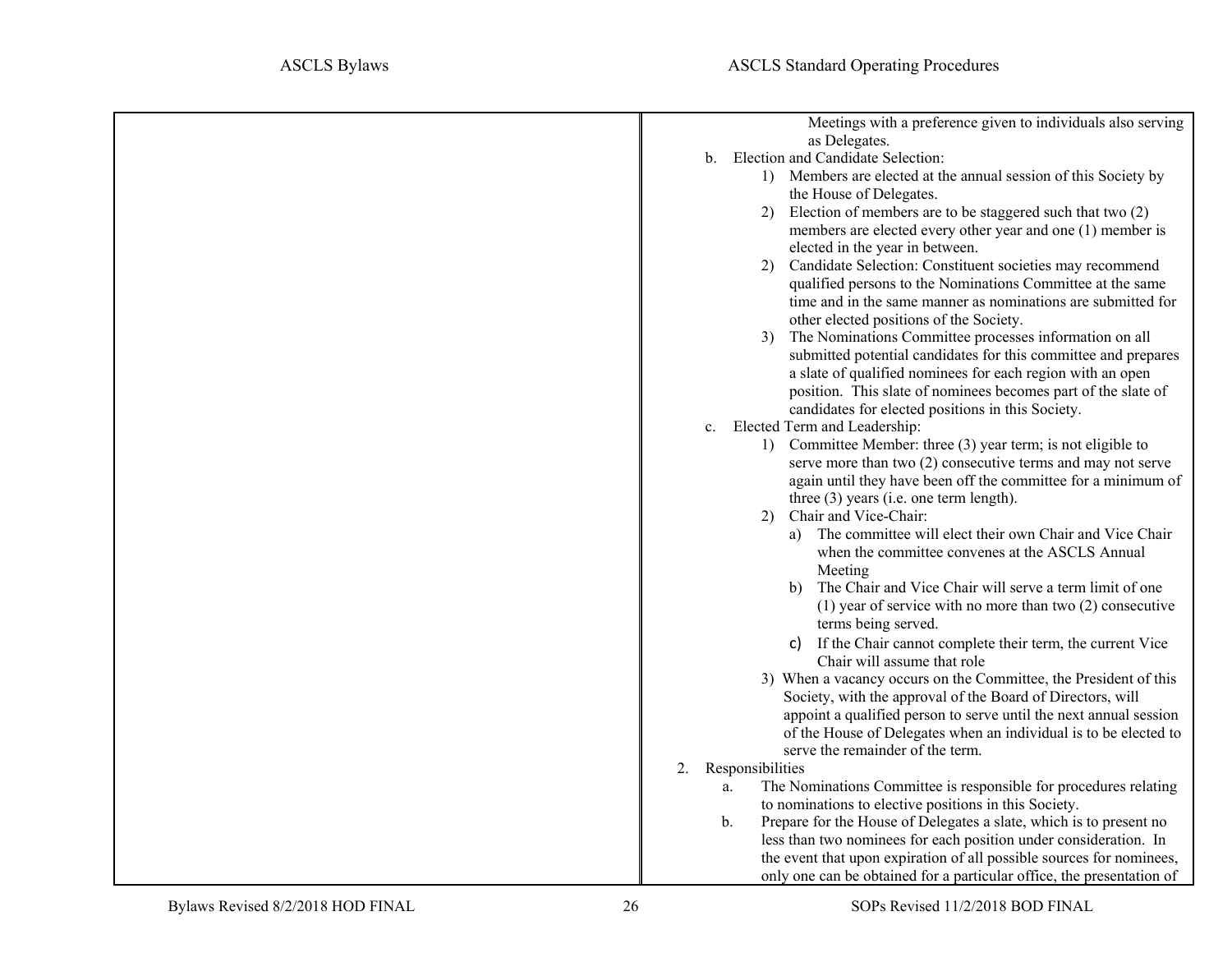<span id="page-26-3"></span><span id="page-26-2"></span><span id="page-26-1"></span><span id="page-26-0"></span>

|                                                                                                                                                                                                                                                                                                                                                                                                                                           | such a slate will be considered legal.<br>1) Nominations Committee Chair is responsible to present the<br>slate of candidates to the Board of Directors for acceptance<br>The Nominations Committee will not be responsible for presenting<br>c.<br>qualifications of persons nominated from the floor but are to verify<br>such qualifications before adding such nominees to the slate.                                                                                                                                                                                                                                                                                                                                                                                                                                                                                                                                                                                                                                                                                                                                                                                                                                                                                                                                                                                                                                                                                                                                                                                               |
|-------------------------------------------------------------------------------------------------------------------------------------------------------------------------------------------------------------------------------------------------------------------------------------------------------------------------------------------------------------------------------------------------------------------------------------------|-----------------------------------------------------------------------------------------------------------------------------------------------------------------------------------------------------------------------------------------------------------------------------------------------------------------------------------------------------------------------------------------------------------------------------------------------------------------------------------------------------------------------------------------------------------------------------------------------------------------------------------------------------------------------------------------------------------------------------------------------------------------------------------------------------------------------------------------------------------------------------------------------------------------------------------------------------------------------------------------------------------------------------------------------------------------------------------------------------------------------------------------------------------------------------------------------------------------------------------------------------------------------------------------------------------------------------------------------------------------------------------------------------------------------------------------------------------------------------------------------------------------------------------------------------------------------------------------|
|                                                                                                                                                                                                                                                                                                                                                                                                                                           |                                                                                                                                                                                                                                                                                                                                                                                                                                                                                                                                                                                                                                                                                                                                                                                                                                                                                                                                                                                                                                                                                                                                                                                                                                                                                                                                                                                                                                                                                                                                                                                         |
| <b>B. Judicial Committee</b><br>There shall be a Judicial Committee of the Society, consisting of five (5)<br>members elected by majority vote of the House of Delegates.<br>Legal Counsel shall serve in a non-voting ex officio capacity.<br>The Judicial Committee shall exercise its functions only in those matters<br>specifically assigned by the Bylaws, or in matters referred by official<br>persons or bodies of this Society. | <b>B.</b> Judicial Committee<br>1. Responsibilities.<br>a. The Judicial Committee functions in this Society as an impartial<br>body to investigate or deliberate matters referred for its<br>consideration; to arrive at a conclusion as to the truth or propriety<br>of facts adduced to the proceedings; to test facts against the<br>Bylaws of this Society or against common standards of justice and<br>fair play; and to render opinions as recommendations for action of<br>the Society.<br>The Committee is to sit with a majority in attendance to hear<br>b.<br>appeals or defense in proceeding involving expulsion of members,<br>impeachment of official persons, or other proceedings as<br>determined by the Board of Directors of this Society. Information<br>or deliberations reflecting upon the reputation or good faith of<br>persons or groups in this Society will be considered privileged<br>communication.<br>The Judicial Committee exercises its functions only in those<br>$c_{\cdot}$<br>matters specifically assigned by the Bylaws of this Society, or in<br>matters referred by official persons or bodies of this Society.<br>An opinion of this committee will in no way supersede the<br>d.<br>constitutional codes of this Society, nor will an opinion bind the<br>Society. Except as otherwise provided in the Bylaws and Standard<br>Operating Procedures of this Society, the House of Delegates may<br>annul or reverse a ruling of the Committee.<br>2. Composition.<br>The Judicial Committee comprises five professional or emeritus<br>a. |
|                                                                                                                                                                                                                                                                                                                                                                                                                                           | members of the Society, each of whom shall have served this<br>Society previously as an officer, director, or presiding official of<br>the Bylaws Committee of this Society.<br>b. Nominees may run for membership of the Judicial Committee<br>while serving as a constituent society elected official. However,<br>upon election to the Judicial Committee the individual must resign<br>their elected position in the constituent society.<br>Term of Service.<br>3.<br>One member of the Committee is to be elected annually to serve a term<br>of five years. Within two weeks after the composition of the                                                                                                                                                                                                                                                                                                                                                                                                                                                                                                                                                                                                                                                                                                                                                                                                                                                                                                                                                                        |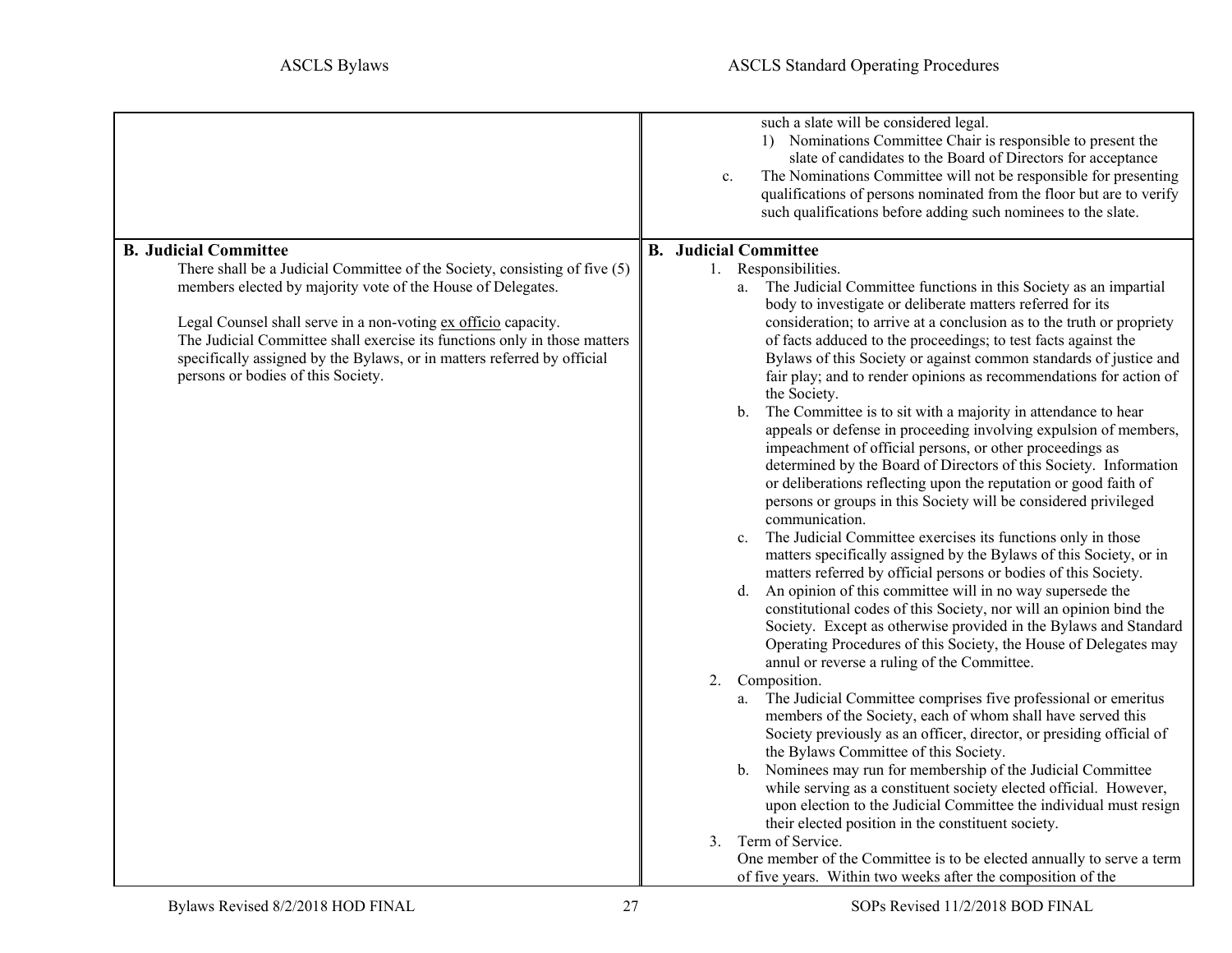<span id="page-27-5"></span><span id="page-27-4"></span><span id="page-27-3"></span><span id="page-27-2"></span><span id="page-27-1"></span><span id="page-27-0"></span>

|                                                                                                                                                                                                                                                                                                                                                                                                               | Committee has been defined by election of a new member, the<br>members are to elect one of their members to chair the Committee for<br>the year. The members of this committee shall not be eligible for re-<br>election by the Society.<br>4. Nominations.<br>Nominations of candidates for election to this committee shall be<br>handled in the same manner as for Officers of the Society.<br>5. Vacancies.<br>When a vacancy occurs on the Committee, the president of this<br>Society, with the approval of the Board of Directors, will appoint a<br>qualified person to serve until the next annual session of the House of<br>Delegates when an individual is to be elected to serve the remainder of<br>the term.<br>Duties.<br>6.<br>a. Interpret the Bylaws of the Society.<br>b. Hear appeals brought by a member or constituent society against<br>an action or decision of a functional body of this Society.<br>Investigate charges brought in expulsion, impeachment, or other<br>$c_{\cdot}$<br>proceedings as determined by the Board of Directors of this<br>Society, and hearing of appeal of defense in such proceedings.<br>d. Report to the Board of Directors of all matters considered, together<br>with recommendation for action or disposition of such matters<br>when appropriate.<br>Establish and/or continue a permanent and historically complete<br>e. |
|---------------------------------------------------------------------------------------------------------------------------------------------------------------------------------------------------------------------------------------------------------------------------------------------------------------------------------------------------------------------------------------------------------------|-------------------------------------------------------------------------------------------------------------------------------------------------------------------------------------------------------------------------------------------------------------------------------------------------------------------------------------------------------------------------------------------------------------------------------------------------------------------------------------------------------------------------------------------------------------------------------------------------------------------------------------------------------------------------------------------------------------------------------------------------------------------------------------------------------------------------------------------------------------------------------------------------------------------------------------------------------------------------------------------------------------------------------------------------------------------------------------------------------------------------------------------------------------------------------------------------------------------------------------------------------------------------------------------------------------------------------------------------------------------------------------------|
|                                                                                                                                                                                                                                                                                                                                                                                                               | record of opinions and outcomes as a reference for the future.                                                                                                                                                                                                                                                                                                                                                                                                                                                                                                                                                                                                                                                                                                                                                                                                                                                                                                                                                                                                                                                                                                                                                                                                                                                                                                                            |
| C. Bylaws Committee                                                                                                                                                                                                                                                                                                                                                                                           | C. Bylaws Committee                                                                                                                                                                                                                                                                                                                                                                                                                                                                                                                                                                                                                                                                                                                                                                                                                                                                                                                                                                                                                                                                                                                                                                                                                                                                                                                                                                       |
| There shall be a Bylaws Committee whose members shall be appointed<br>by the President-Elect as Chair of the Appointments Committee with the<br>approval of the President and the Board of Directors.<br>The Bylaws Committee shall receive proposed amendments to the<br>Bylaws and Articles of Incorporation of the Society and prepare such<br>amendments for consideration as described under Article XV. | The Bylaws Committee is an appointed committee of this Society.<br>1. Composition, Appointment Term, and Leadership:<br>a. Composition: The total committee membership is eight (8)<br>members of which one (1) must be a Developing Professional<br>member and one (1) must be an Ascending Professional member.<br>b. Appointment, Term & Leadership:<br>1) Committee Members: Three (3) year term; two (2) members<br>appointed annually; may only serve for two (2) terms and may<br>serve again after being off the committee for one (1) year.<br>2) Developing Professional member: One (1) year term<br>Ascending Professional member: One (1) year term;<br>3)<br>maximum of two (2) terms.<br>4) Chair and Vice Chair: Appointed from the members of the<br>committee by the President-Elect with Board approval; one<br>$(1)$ year term with the Chair limited to three $(3)$ terms<br>2.<br>Duties.<br>This committee is authorized to reject proposed changes to the<br>a.                                                                                                                                                                                                                                                                                                                                                                                                   |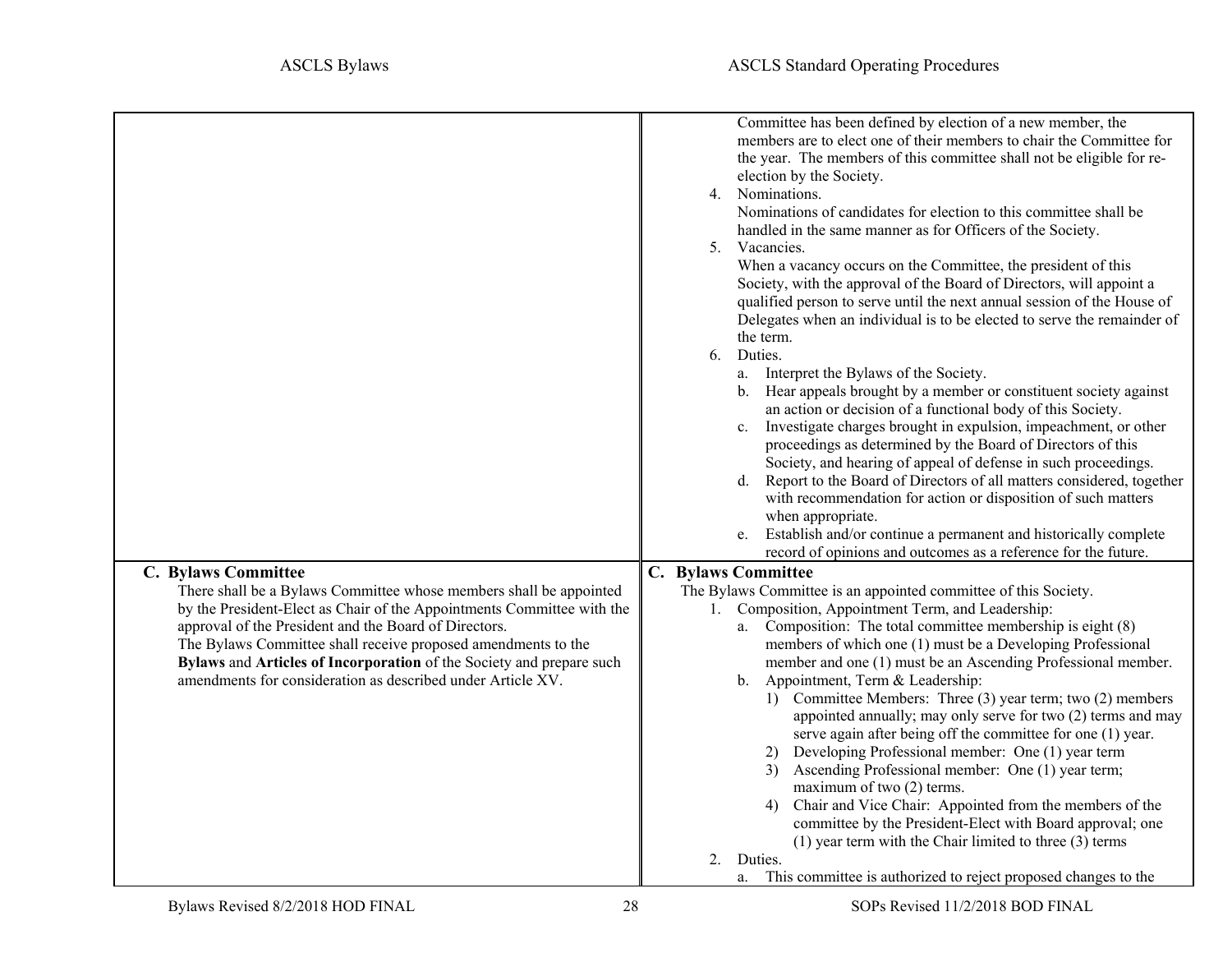<span id="page-28-1"></span><span id="page-28-0"></span>

|                                                                                                                                                                                                                                                                                                                                                                                                                                                                                                                                                         | constitutional codes of this Society provided that full justification<br>of rejection is returned to the proponent. The proponent has the<br>prerogative to require the Bylaws Committee to refer the rejection<br>to the Judicial Committee for decision.<br>b. When a number of proposals of similar or related intent or content<br>have been submitted, this committee may consolidate or<br>restructure the proposals into an appropriate form. In preparing<br>proposals for presentation as amendments to the House of<br>Delegates, this committee will preserve the intent of the proposal<br>as submitted.<br>This committee is empowered to make such non-substantive<br>$\mathbf{c}$ .<br>changes in the language of adopted amendments and other bylaws<br>as may be necessary for clarity or to conform to the action of the<br>House of Delegates.<br>This committee will perform such additional duties as are defined<br>d.<br>or implied in the Bylaws and Standard Operating Procedures of the<br>Society.            |
|---------------------------------------------------------------------------------------------------------------------------------------------------------------------------------------------------------------------------------------------------------------------------------------------------------------------------------------------------------------------------------------------------------------------------------------------------------------------------------------------------------------------------------------------------------|------------------------------------------------------------------------------------------------------------------------------------------------------------------------------------------------------------------------------------------------------------------------------------------------------------------------------------------------------------------------------------------------------------------------------------------------------------------------------------------------------------------------------------------------------------------------------------------------------------------------------------------------------------------------------------------------------------------------------------------------------------------------------------------------------------------------------------------------------------------------------------------------------------------------------------------------------------------------------------------------------------------------------------------|
| <b>D.</b> Additional Committees<br>The Board will develop mechanisms whereby ASCLS advocacy is<br>implemented in areas of accreditation, certification, professional affairs,<br>governmental affairs, and education, and that membership development<br>and strategic planning activities will occur.<br>The Board of Directors may establish and delegate such of its authority<br>to additional committees, as it deems appropriate in accordance with<br>these Bylaws, the Articles of Incorporation and the laws of the state of<br>incorporation. | <b>D.</b> Additional Committees<br>The following are recognized appointed committees of this Society.<br>1. Abstract and Proposal Review Committee (APRC)<br>a. Composition, Appointment Term, and Leadership:<br>Composition: The total committee membership is eight $(8)$<br>1)<br>and includes each of the following Scientific Assemblies:<br>Laboratory Administration, Chemistry/Urinalysis,<br>Education, Microbiology, Hematology/Hemostasis,<br>Immunology, Immunohematology, and one at-large<br>member.<br>Consultation from other disciplines will occur as needed in<br>2)<br>the event committee membership doesn't contain the<br>necessary expertise; such consultation is made at the Chair's<br>discretion.<br>Appointment Term & Leadership:<br>3)<br>a) Term: Three $(3)$ year term; two $(2)$ members appointed<br>annually; may serve two (2) terms and may not serve<br>again until they have been off the Committee for a<br>minimum of one (1) year.<br>b) Chair and Vice-Chair: Appointed from the members of |
|                                                                                                                                                                                                                                                                                                                                                                                                                                                                                                                                                         | the committee by the President-Elect with Board<br>approval; one (1) year term; Chair is to be appointed<br>from the members who are in the second or third year of<br>their term. The Chair is limited to 3 terms<br>b. Duties.                                                                                                                                                                                                                                                                                                                                                                                                                                                                                                                                                                                                                                                                                                                                                                                                         |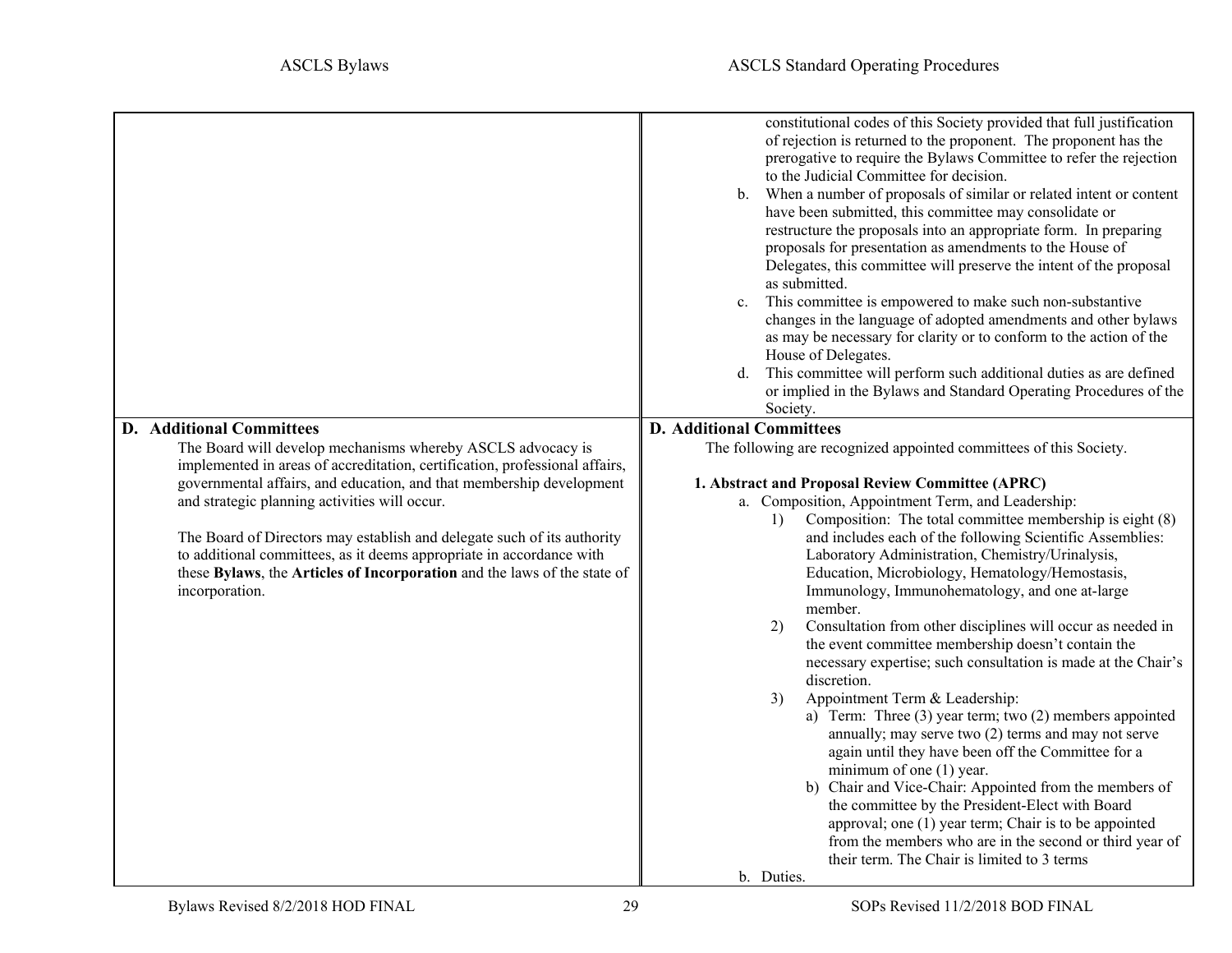<span id="page-29-1"></span><span id="page-29-0"></span>

| The committee serves two purposes: 1) to review submissions for<br>poster and oral sessions at the Annual Meeting, and 2) to solicit<br>and rank program proposals for the Annual Meeting continuing<br>education sessions.                                                                                                                                                                                                                                                                                                                                                                                                                                                                                                                                                                                                                                                                                                                                                                                                                                                                                       |
|-------------------------------------------------------------------------------------------------------------------------------------------------------------------------------------------------------------------------------------------------------------------------------------------------------------------------------------------------------------------------------------------------------------------------------------------------------------------------------------------------------------------------------------------------------------------------------------------------------------------------------------------------------------------------------------------------------------------------------------------------------------------------------------------------------------------------------------------------------------------------------------------------------------------------------------------------------------------------------------------------------------------------------------------------------------------------------------------------------------------|
| 2. Annual Meeting Steering Committee (AMSC)<br>b. Composition, Appointment Term, and Leadership:<br>1) The total committee membership is six (6) and includes:<br>AMSC Chair, AMSC Vice Chair, AMSC Past Chair,<br>ASCLS President-Elect, Ascending Professional Forum<br>Director, and the Host Society Liaison.<br>2) Additional committee members: 1-2 ASCLS members who<br>work in industry may be appointed to provide specific<br>industry expertise to the committee<br>3) Ex-officio members are the ASCLS President, Executive<br>Vice President, Director of Professional Development, and<br>the ASCLS Meeting Manager.<br>4) Appointment Term & Leadership:<br>a) The member appointed to Vice-Chair of AMSC must<br>agree to a three-year term ending with the Past Chair<br>of the AMSC.<br>b) Committee Members: One (1) year term<br>b. AMSC Duties<br>The Committee serves to develop short and long-term plans for the<br>ASCLS Annual Meeting consistent with the Strategic Plan of the<br>organization and provide direction and leadership to APRC during<br>the program submission process. |
| ASCLS Education & Research Fund, Inc. (E & R Fund)<br>3.<br>a. Composition, Appointment Term, and Leadership:<br>1) Composition: The total committee membership is a<br>minimum of seven (7) appointed trustees.<br>2) Additional Member: The E & R Fund Board of Trustees<br>appoints one (1) additional member from an industry related<br>to laboratory sciences.<br>3) Appointment Term & Leadership:<br>a) Trustees: Three (3) year term; eligible for an<br>additional three-year term; may not serve again until<br>they have been off the E & R Board of Trustees for a<br>minimum of one (1) year.<br>b) The laboratory industry member is not eligible for an<br>additional term until they have been off the E & R<br>Board of Trustees for at least three (3) years.                                                                                                                                                                                                                                                                                                                                  |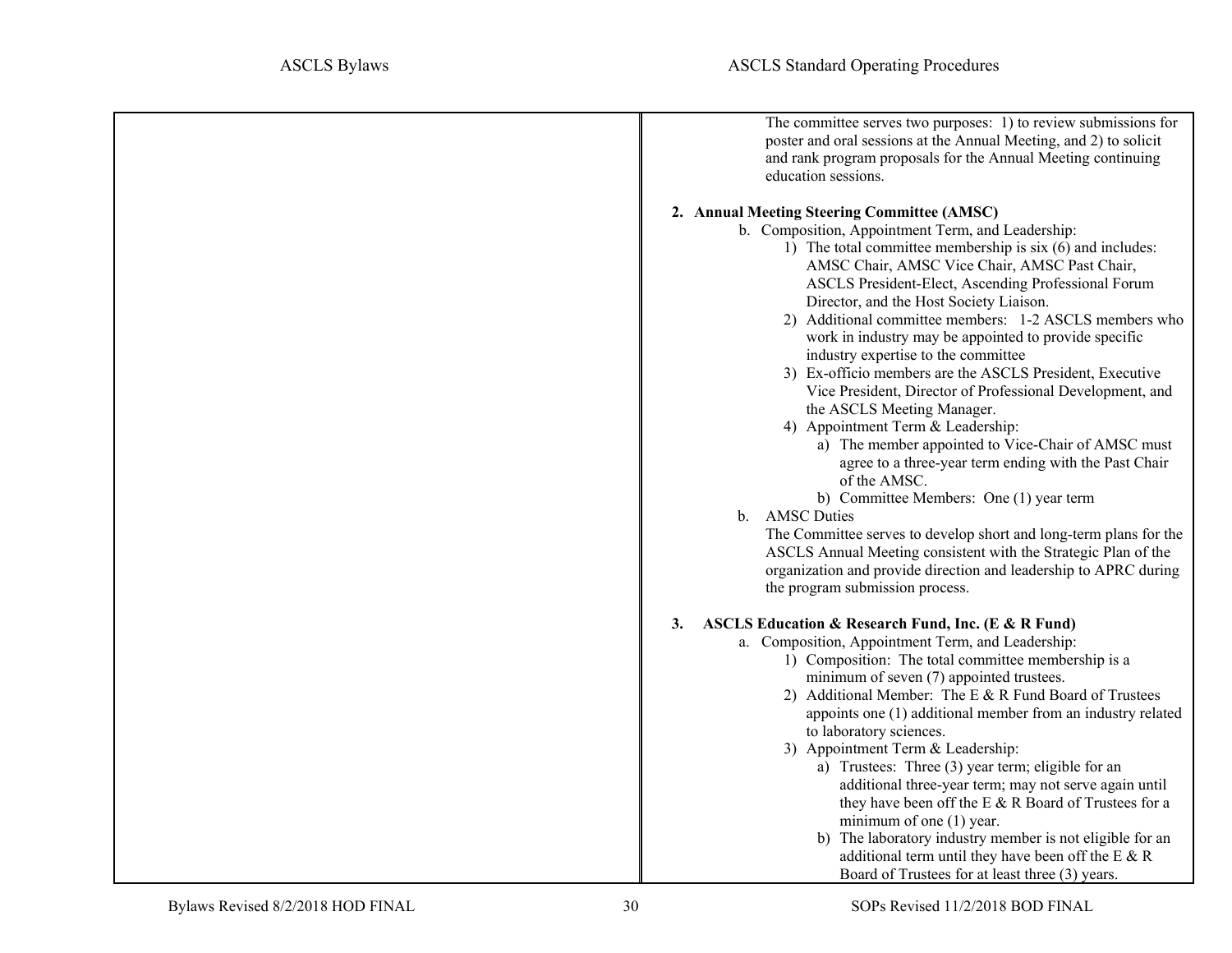<span id="page-30-0"></span>

| c) Chair and Vice-Chair: Vice-Chair is appointed from                 |
|-----------------------------------------------------------------------|
| the members of the E & R Fund Board of Trustees by                    |
| the President-Elect with Board approval; Vice-Chair                   |
| will serve a one (1) year term and succeed to the Chair               |
|                                                                       |
| position to serve a one (1) year term.                                |
| b. Duties.                                                            |
| 1) One (1) of the Trustees is appointed by the Chair of the           |
| Board of Trustees to the ASCLS Awards Committee for a                 |
| term of one (1) year. This appointee shall help co-ordinate           |
| promotional activities of the Awards Committee and the                |
| E&R Fund, assist in the periodic review of promotional                |
| materials and application forms, and assist in coordinating           |
| the presentation of the E&R Fund Awards.                              |
| 2) The E&R Fund is responsible for developing and providing           |
| educational media in medical laboratory science and to                |
|                                                                       |
| encourage and assist educational and scientific research in           |
| the field of medical laboratory science.                              |
| 3) The E&R Fund Board of Trustees is responsible for                  |
| managing the property, business and affairs of the Fund.              |
| <b>ASCLS Political Action Committee Board of Trustees (PAC)</b><br>4. |
| a. Composition, Appointment Term, and Leadership:                     |
| 1) Composition: The total committee membership is ten (10)            |
| appointed Trustees, each representing one of the ten (10)             |
| ASCLS regions.                                                        |
| 2) Appointment Term, and Leadership:                                  |
| a) Trustees: Appointed on a rotational basis, to serve a              |
| three $(3)$ year term; may only serve for two $(2)$ terms             |
| and may not serve again until they have been off the                  |
| PAC Board for a minimum of one (1) year.                              |
| b) Recommendations for appointment are solicited from                 |
|                                                                       |
| the Regional Director during the first year of their term             |
| and approved by the ASCLS Board of Directors. The                     |
| Trustee's term begins during the second year of the                   |
| Regional Director's term.                                             |
| c) Chair, Vice-Chair and Treasurer: The ASCLS PAC                     |
| Board of Trustees elects their Chair, Vice-Chair and                  |
| Treasurer annually at the ASCLS Annual Meeting, to                    |
| serve a one $(1)$ year term.                                          |
| b. Duties.                                                            |
| The Board of Trustees works with the Legislative Consultant to        |
| direct PAC donations into efforts that will benefit the field of      |
| clinical laboratory science and its practitioners.                    |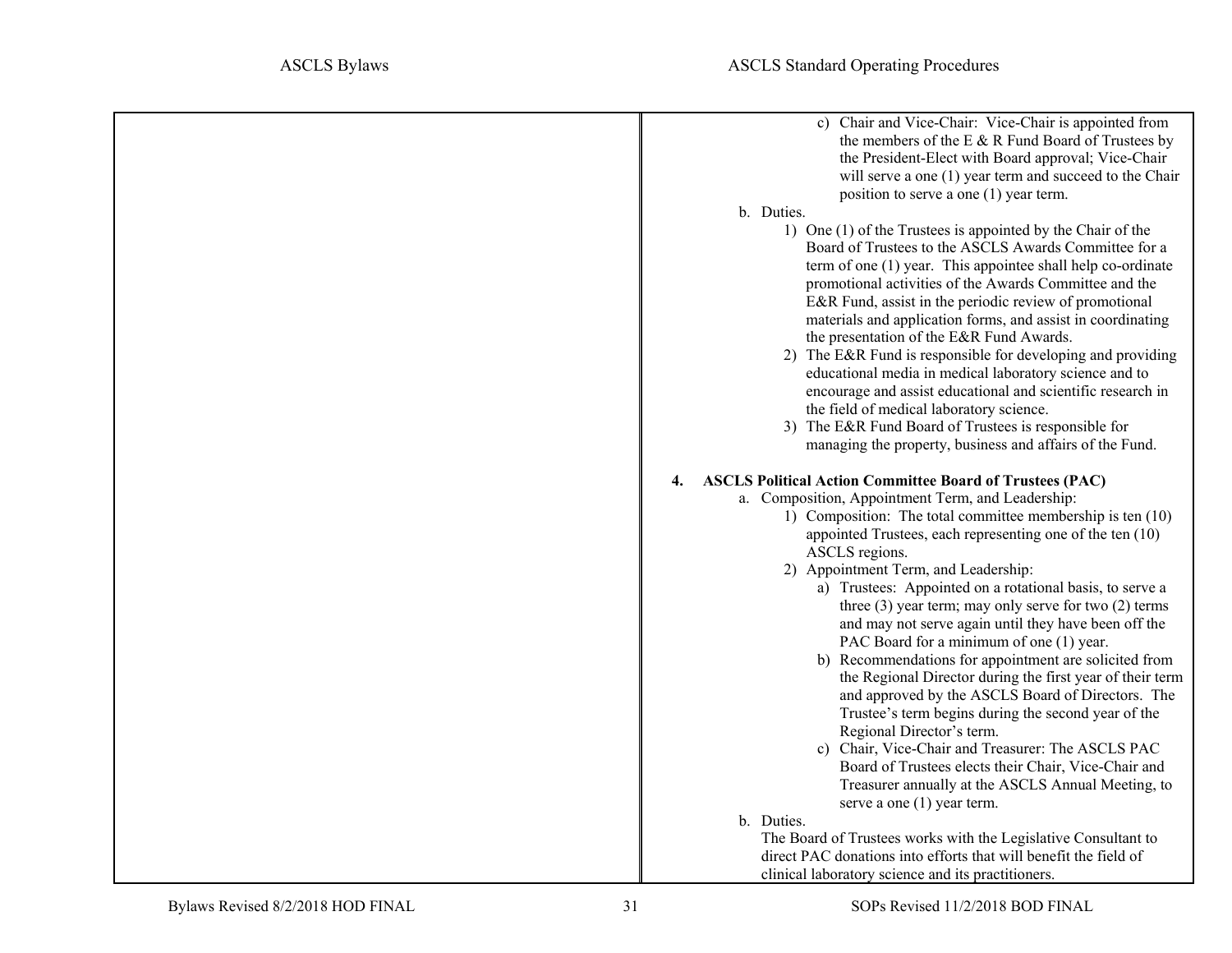<span id="page-31-0"></span>

| <b>Awards Committee</b><br>5.<br>a. Composition, Appointment Term, and Leadership:<br>Composition: The total committee membership is ten $(10)$<br>1)<br>members of which one (1) must be a Developing Professional<br>member; one (1) must be an Ascending Professional member;<br>one (1) must be an ASCLS member who works in industry and<br>one (1) additional ASCLS Education & Research (E& R) Fund,<br>Inc. appointed member.<br>Appointment Term, and Leadership:<br>2)<br>a) Committee Members: Three (3) year term; two (2)<br>members appointed annually; may serve two (2) terms<br>and may not serve again until they have been off the<br>committee for a minimum of one (1) year.<br>b) Developing Professional member: One (1) year term<br>c) Ascending Professional member: One (1) year term;<br>maximum of two (2) terms<br>d) Industry ASCLS member: One (1) year term<br>e) ASCLS E & R Fund member: One $(1)$ year term<br>f) Chair and Vice-Chair: Appointed from the members of<br>the committee by the President-Elect with Board<br>approval; one (1) year term with the Chair limited to<br>three $(3)$ terms.<br>b. Duties.<br>1) This committee is responsible for publishing or causing to be<br>published the awards program for the Society and for the |
|-------------------------------------------------------------------------------------------------------------------------------------------------------------------------------------------------------------------------------------------------------------------------------------------------------------------------------------------------------------------------------------------------------------------------------------------------------------------------------------------------------------------------------------------------------------------------------------------------------------------------------------------------------------------------------------------------------------------------------------------------------------------------------------------------------------------------------------------------------------------------------------------------------------------------------------------------------------------------------------------------------------------------------------------------------------------------------------------------------------------------------------------------------------------------------------------------------------------------------------------------------------------------------------------|
|                                                                                                                                                                                                                                                                                                                                                                                                                                                                                                                                                                                                                                                                                                                                                                                                                                                                                                                                                                                                                                                                                                                                                                                                                                                                                           |
|                                                                                                                                                                                                                                                                                                                                                                                                                                                                                                                                                                                                                                                                                                                                                                                                                                                                                                                                                                                                                                                                                                                                                                                                                                                                                           |
|                                                                                                                                                                                                                                                                                                                                                                                                                                                                                                                                                                                                                                                                                                                                                                                                                                                                                                                                                                                                                                                                                                                                                                                                                                                                                           |
|                                                                                                                                                                                                                                                                                                                                                                                                                                                                                                                                                                                                                                                                                                                                                                                                                                                                                                                                                                                                                                                                                                                                                                                                                                                                                           |
|                                                                                                                                                                                                                                                                                                                                                                                                                                                                                                                                                                                                                                                                                                                                                                                                                                                                                                                                                                                                                                                                                                                                                                                                                                                                                           |
|                                                                                                                                                                                                                                                                                                                                                                                                                                                                                                                                                                                                                                                                                                                                                                                                                                                                                                                                                                                                                                                                                                                                                                                                                                                                                           |
|                                                                                                                                                                                                                                                                                                                                                                                                                                                                                                                                                                                                                                                                                                                                                                                                                                                                                                                                                                                                                                                                                                                                                                                                                                                                                           |
|                                                                                                                                                                                                                                                                                                                                                                                                                                                                                                                                                                                                                                                                                                                                                                                                                                                                                                                                                                                                                                                                                                                                                                                                                                                                                           |
|                                                                                                                                                                                                                                                                                                                                                                                                                                                                                                                                                                                                                                                                                                                                                                                                                                                                                                                                                                                                                                                                                                                                                                                                                                                                                           |
|                                                                                                                                                                                                                                                                                                                                                                                                                                                                                                                                                                                                                                                                                                                                                                                                                                                                                                                                                                                                                                                                                                                                                                                                                                                                                           |
|                                                                                                                                                                                                                                                                                                                                                                                                                                                                                                                                                                                                                                                                                                                                                                                                                                                                                                                                                                                                                                                                                                                                                                                                                                                                                           |
|                                                                                                                                                                                                                                                                                                                                                                                                                                                                                                                                                                                                                                                                                                                                                                                                                                                                                                                                                                                                                                                                                                                                                                                                                                                                                           |
|                                                                                                                                                                                                                                                                                                                                                                                                                                                                                                                                                                                                                                                                                                                                                                                                                                                                                                                                                                                                                                                                                                                                                                                                                                                                                           |
|                                                                                                                                                                                                                                                                                                                                                                                                                                                                                                                                                                                                                                                                                                                                                                                                                                                                                                                                                                                                                                                                                                                                                                                                                                                                                           |
|                                                                                                                                                                                                                                                                                                                                                                                                                                                                                                                                                                                                                                                                                                                                                                                                                                                                                                                                                                                                                                                                                                                                                                                                                                                                                           |
|                                                                                                                                                                                                                                                                                                                                                                                                                                                                                                                                                                                                                                                                                                                                                                                                                                                                                                                                                                                                                                                                                                                                                                                                                                                                                           |
|                                                                                                                                                                                                                                                                                                                                                                                                                                                                                                                                                                                                                                                                                                                                                                                                                                                                                                                                                                                                                                                                                                                                                                                                                                                                                           |
|                                                                                                                                                                                                                                                                                                                                                                                                                                                                                                                                                                                                                                                                                                                                                                                                                                                                                                                                                                                                                                                                                                                                                                                                                                                                                           |
|                                                                                                                                                                                                                                                                                                                                                                                                                                                                                                                                                                                                                                                                                                                                                                                                                                                                                                                                                                                                                                                                                                                                                                                                                                                                                           |
|                                                                                                                                                                                                                                                                                                                                                                                                                                                                                                                                                                                                                                                                                                                                                                                                                                                                                                                                                                                                                                                                                                                                                                                                                                                                                           |
|                                                                                                                                                                                                                                                                                                                                                                                                                                                                                                                                                                                                                                                                                                                                                                                                                                                                                                                                                                                                                                                                                                                                                                                                                                                                                           |
|                                                                                                                                                                                                                                                                                                                                                                                                                                                                                                                                                                                                                                                                                                                                                                                                                                                                                                                                                                                                                                                                                                                                                                                                                                                                                           |
|                                                                                                                                                                                                                                                                                                                                                                                                                                                                                                                                                                                                                                                                                                                                                                                                                                                                                                                                                                                                                                                                                                                                                                                                                                                                                           |
|                                                                                                                                                                                                                                                                                                                                                                                                                                                                                                                                                                                                                                                                                                                                                                                                                                                                                                                                                                                                                                                                                                                                                                                                                                                                                           |
|                                                                                                                                                                                                                                                                                                                                                                                                                                                                                                                                                                                                                                                                                                                                                                                                                                                                                                                                                                                                                                                                                                                                                                                                                                                                                           |
| presentation of awards at the annual session.                                                                                                                                                                                                                                                                                                                                                                                                                                                                                                                                                                                                                                                                                                                                                                                                                                                                                                                                                                                                                                                                                                                                                                                                                                             |
| 2) The Committee is responsible for the development and periodic                                                                                                                                                                                                                                                                                                                                                                                                                                                                                                                                                                                                                                                                                                                                                                                                                                                                                                                                                                                                                                                                                                                                                                                                                          |
| review of guidelines for the operations of the Committee, which                                                                                                                                                                                                                                                                                                                                                                                                                                                                                                                                                                                                                                                                                                                                                                                                                                                                                                                                                                                                                                                                                                                                                                                                                           |
| are to be approved by the Board of Directors of this Society.                                                                                                                                                                                                                                                                                                                                                                                                                                                                                                                                                                                                                                                                                                                                                                                                                                                                                                                                                                                                                                                                                                                                                                                                                             |
| 3) The member from the E&R Fund serves to coordinate the                                                                                                                                                                                                                                                                                                                                                                                                                                                                                                                                                                                                                                                                                                                                                                                                                                                                                                                                                                                                                                                                                                                                                                                                                                  |
| presentation of E&R Fund awards with the ASCLS awards.                                                                                                                                                                                                                                                                                                                                                                                                                                                                                                                                                                                                                                                                                                                                                                                                                                                                                                                                                                                                                                                                                                                                                                                                                                    |
| 6. Promotion of the Profession Committee (PPC)                                                                                                                                                                                                                                                                                                                                                                                                                                                                                                                                                                                                                                                                                                                                                                                                                                                                                                                                                                                                                                                                                                                                                                                                                                            |
| a. Composition, Appointment Term, and Leadership                                                                                                                                                                                                                                                                                                                                                                                                                                                                                                                                                                                                                                                                                                                                                                                                                                                                                                                                                                                                                                                                                                                                                                                                                                          |
| 1) Composition: The total committee membership is nine (9)                                                                                                                                                                                                                                                                                                                                                                                                                                                                                                                                                                                                                                                                                                                                                                                                                                                                                                                                                                                                                                                                                                                                                                                                                                |
| members of which one (1) must be a Developing Professional                                                                                                                                                                                                                                                                                                                                                                                                                                                                                                                                                                                                                                                                                                                                                                                                                                                                                                                                                                                                                                                                                                                                                                                                                                |
| member; one (1) must be an Ascending Professional member                                                                                                                                                                                                                                                                                                                                                                                                                                                                                                                                                                                                                                                                                                                                                                                                                                                                                                                                                                                                                                                                                                                                                                                                                                  |
| and one (1) must be an ASCLS member who works in industry.                                                                                                                                                                                                                                                                                                                                                                                                                                                                                                                                                                                                                                                                                                                                                                                                                                                                                                                                                                                                                                                                                                                                                                                                                                |
| a. Appointment Term, and Leadership                                                                                                                                                                                                                                                                                                                                                                                                                                                                                                                                                                                                                                                                                                                                                                                                                                                                                                                                                                                                                                                                                                                                                                                                                                                       |
| 1) Committee Members: Three (3) year term with two (2)                                                                                                                                                                                                                                                                                                                                                                                                                                                                                                                                                                                                                                                                                                                                                                                                                                                                                                                                                                                                                                                                                                                                                                                                                                    |
| members appointed annually; may serve for two (2) terms; may                                                                                                                                                                                                                                                                                                                                                                                                                                                                                                                                                                                                                                                                                                                                                                                                                                                                                                                                                                                                                                                                                                                                                                                                                              |
| not serve again until they have been off the Committee for a                                                                                                                                                                                                                                                                                                                                                                                                                                                                                                                                                                                                                                                                                                                                                                                                                                                                                                                                                                                                                                                                                                                                                                                                                              |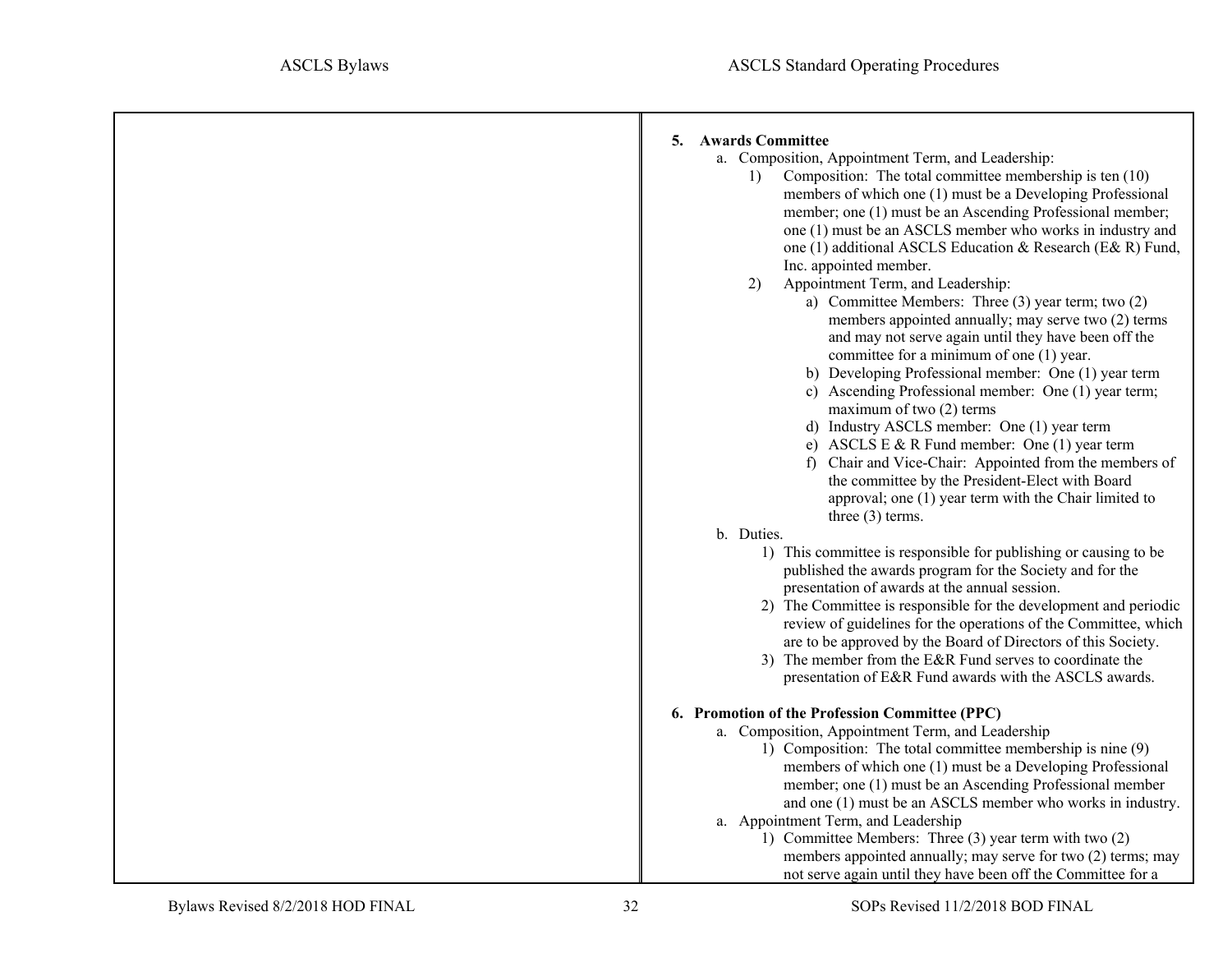<span id="page-32-1"></span><span id="page-32-0"></span>

| minimum of one $(1)$ year                                          |
|--------------------------------------------------------------------|
| 2) Developing Professional member: One (1) year term               |
| 3) Ascending Professional member: One (1) year term; maximum       |
| of two $(2)$ terms                                                 |
| 4) Industry ASCLS member: One (1) year term                        |
| 5) Chair and Vice-Chair: Appointed from the members of the         |
| committee by the President-Elect with Board approval; one (1)      |
| year term with the Chair limited to three (3) terms.               |
| b. Duties.                                                         |
| 1) This Committee serves to participate in areas of activity that  |
| include public image, communications media, personnel              |
| development and employment security.                               |
| 2) It provides resources to improve the image of the Society and   |
| the Profession.                                                    |
| 7. Consumer Information Response Team                              |
| a. Composition                                                     |
| 1) The CI response team consists of an overall Coordinator, and up |
| to seven members (daily coordinators) who have the                 |
| responsibility for ensuring a response to each question received   |
| on a specific day, either from the ASCLS webpage, or referral      |
| from LabTestsOnLine.com. In addition to the overall                |
| Coordinator and the daily coordinators, additional team            |
| members who complete a prescribed training program, are            |
| assigned, by the overall Coordinator, to a specific rotation (day  |
| of week) within a specific discipline.                             |
| 2) Coordinators and team members are selected on a volunteer       |
| basis without term limits.                                         |
| b. Duties                                                          |
| The Consumer Information Response team will serve to provide       |
| expert laboratory test consultation to consumer members of the lay |
| and professional community in order to facilitate the              |
| comprehension of clinical laboratory test results. This service is |
| dedicated to answering questions from patients and their families  |
| regarding their clinical laboratory tests in a timely fashion.     |
|                                                                    |
| <b>Government Affairs Committee (GAC)</b><br>8.                    |
| a. Composition, Appointment Term, and Leadership:                  |
| a. Composition: The total committee membership is twelve (12)      |
| members of which one (1) must be a Developing Professional         |
| member and one (1) must be an Ascending Professional               |
| member.                                                            |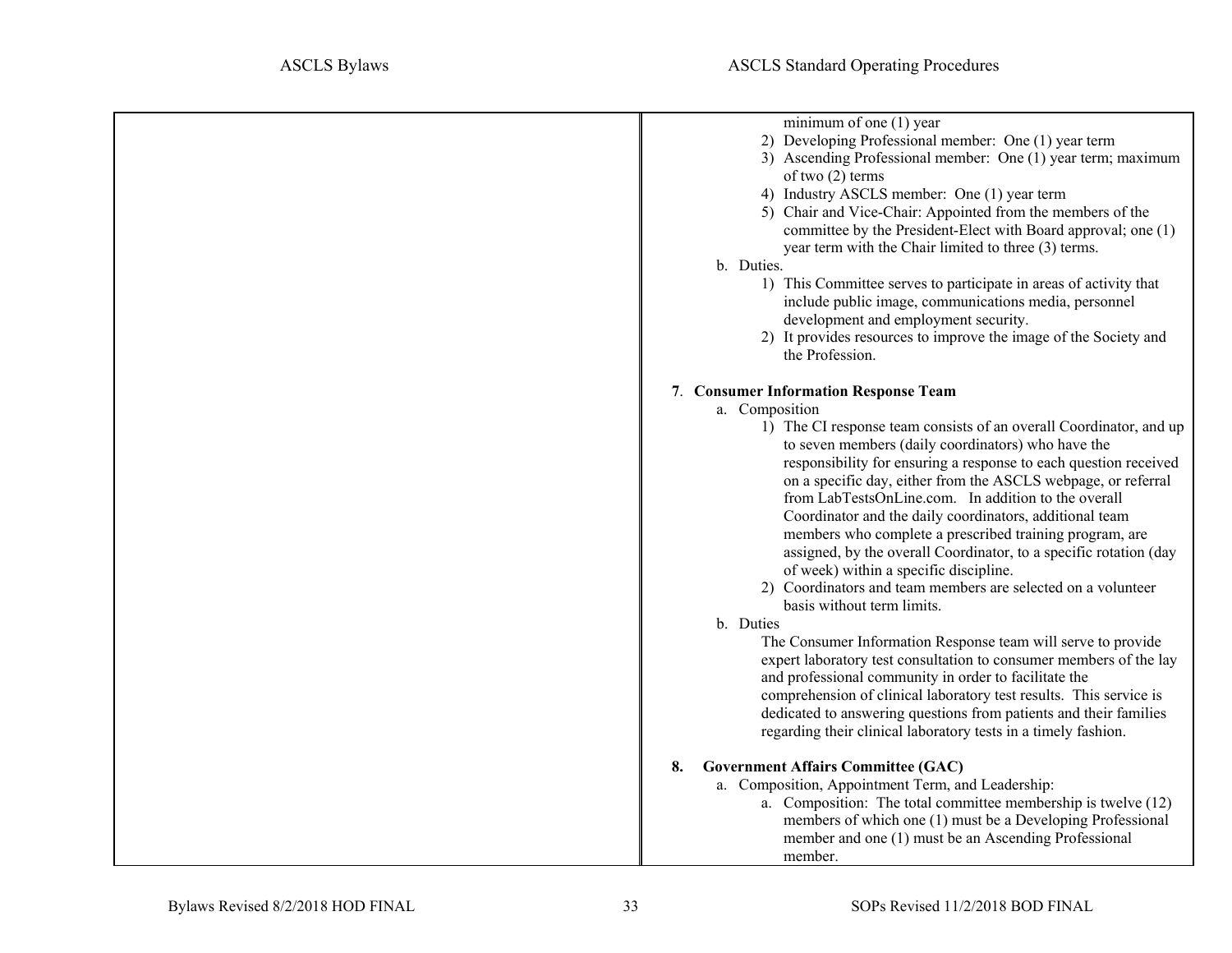<span id="page-33-0"></span>

| a) Special Advisors: May be appointed to three (3) year<br>terms with no term limit to provide specific expertise to<br>this committee; Appointed by the President-Elect with<br>Board approval.<br>b) Association of Genetic Technologists (AGT) Additional<br>member: An AGT member may be appointed as a<br>liaison member to this committee. |
|--------------------------------------------------------------------------------------------------------------------------------------------------------------------------------------------------------------------------------------------------------------------------------------------------------------------------------------------------|
| b. Appointment Term & Leadership:<br>1) Committee members: Three (3) year term; three to four                                                                                                                                                                                                                                                    |
| (3-4) members appointed annually; may only serve for                                                                                                                                                                                                                                                                                             |
| two (2) terms and may not serve again until they have<br>been off the Committee for a minimum of one (1)                                                                                                                                                                                                                                         |
| year                                                                                                                                                                                                                                                                                                                                             |
| 2) Developing Professional member: One (1) year term                                                                                                                                                                                                                                                                                             |
| 3) Ascending Professional member: One (1) year term;<br>maximum of two (2) terms                                                                                                                                                                                                                                                                 |
| 4) Chair and Vice-Chair: Appointed from the members of<br>the committee by the President-Elect with Board                                                                                                                                                                                                                                        |
| approval; one (1) year term with the Chair limited to                                                                                                                                                                                                                                                                                            |
| three $(3)$ terms.                                                                                                                                                                                                                                                                                                                               |
| 7. Duties.                                                                                                                                                                                                                                                                                                                                       |
| 1) This Committee serves to assist ASCLS in achieving its                                                                                                                                                                                                                                                                                        |
| governmental objectives of influencing the formulation of                                                                                                                                                                                                                                                                                        |
| appropriate public (governmental) policy on health care issues<br>vital to the profession and the patients they serve.                                                                                                                                                                                                                           |
| 2) Members assist in the analysis and drafting of comments on                                                                                                                                                                                                                                                                                    |
| proposed legislation and regulations.                                                                                                                                                                                                                                                                                                            |
| 3) It serves to promote member understanding of and participation                                                                                                                                                                                                                                                                                |
| in the Society's governmental activities.                                                                                                                                                                                                                                                                                                        |
| 4) Ensures that the membership is kept informed of governmental                                                                                                                                                                                                                                                                                  |
| issues and activities through articles in Society publications.                                                                                                                                                                                                                                                                                  |
| 5) Identify an individual(s) (may be a Committee member) to<br>assist staff with managing the Legislative Symposium logistics.                                                                                                                                                                                                                   |
| 9. Leadership Development Committee (LDC)                                                                                                                                                                                                                                                                                                        |
| a. Composition, Appointment Term, and Leadership:                                                                                                                                                                                                                                                                                                |
| 1) Composition: The total committee membership is thirteen (13)                                                                                                                                                                                                                                                                                  |
| members of which ten (10) are the Regional LDC chairs, (1) is                                                                                                                                                                                                                                                                                    |
| the Vice Chair of the Leadership Academy Committee, one (1)                                                                                                                                                                                                                                                                                      |
| is a Developing Professional member and one (1) is an<br>Ascending Professional member with the Vice-Chair of the                                                                                                                                                                                                                                |
| Leadership Academy Committee serving as an ex-offico                                                                                                                                                                                                                                                                                             |
| member.                                                                                                                                                                                                                                                                                                                                          |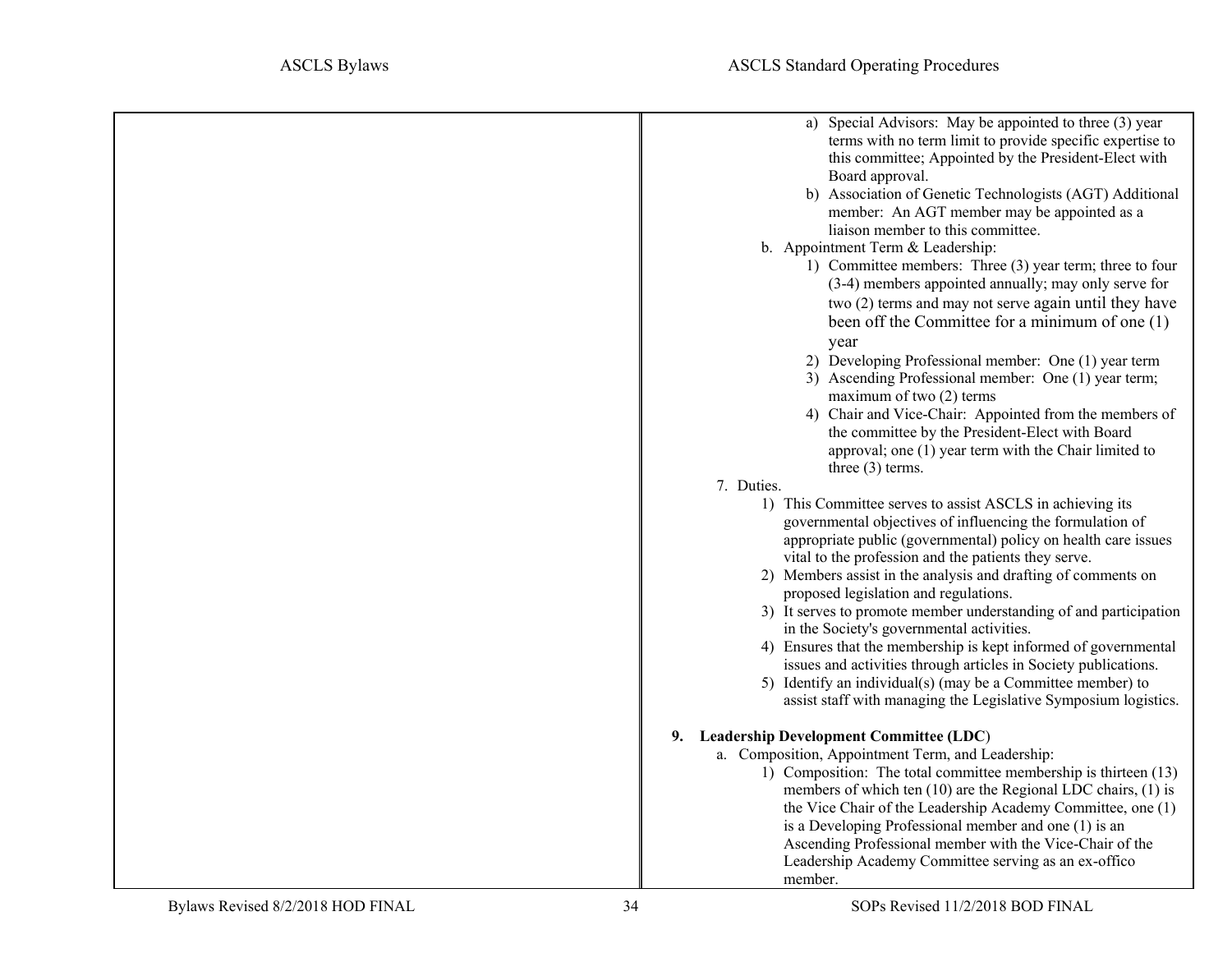<span id="page-34-0"></span>

|     | 2) Appointment Term & Leadership:                                                                        |
|-----|----------------------------------------------------------------------------------------------------------|
|     | a) Regional LDC Chairs: Three (3) year term; three to four                                               |
|     | (3-4) members appointed annually; may only serve for                                                     |
|     | two (2) terms and may not serve again until they have                                                    |
|     | been off the Committee for a minimum of one (1)                                                          |
|     | year.                                                                                                    |
|     | Regional LDC Chair appointment made by the Regional<br>b)                                                |
|     | Director during their first year in office; the regional LDC                                             |
|     | chair's term begins during the second year of the                                                        |
|     | Regional Director's term.                                                                                |
|     | Developing Professional member: One (1) year term<br>c)                                                  |
|     | d) Ascending Professional member: One (1) year term;                                                     |
|     | maximum of two $(2)$ terms<br>Chair and Vice-Chair: Appointed from the members of                        |
|     | e)<br>the committee by the President-Elect with Board                                                    |
|     | approval; one (1) year term with the Chair limited to three                                              |
|     | $(3)$ terms.                                                                                             |
|     | b. Duties.                                                                                               |
|     | 1) This committee has the responsibility for increasing state and                                        |
|     | regional activity in leadership development.                                                             |
|     | 2) The committee shares responsibility with staff for orienting new                                      |
|     | national leadership and ensuring they have all written                                                   |
|     | information necessary to succeed in their roles.                                                         |
|     | 3) Encourages each state in their region to recognize and reward                                         |
|     | new active professional members with the Keys to the Future                                              |
|     | Award and other recognitions.                                                                            |
| 10. | <b>Membership Committee (MC)</b>                                                                         |
|     | a. Composition, Appointment Term, and Leadership:                                                        |
|     | 1) Composition: The total committee membership is fourteen (14)                                          |
|     | members of which ten (10) are the Regional Membership                                                    |
|     | Representative appointments, one (1) Developing Professional                                             |
|     | member, one (1) Ascending Professional member, one (1)<br>Emeritus member, and one (1) Community member. |
|     | 2) Appointment Term & Leadership:                                                                        |
|     | a) Regional Membership Representative members: Three                                                     |
|     | $(3)$ year term; three to four $(3-4)$ members appointed                                                 |
|     | annually; may only serve for two (2) terms and may not                                                   |
|     | serve again until they have been off the Committee for a                                                 |
|     | minimum of one $(1)$ year.                                                                               |
|     | Regional Membership Representative members are<br>b)                                                     |
|     | appointed by the Regional Director during their first year                                               |
|     | in office; the regional representative's term begins during                                              |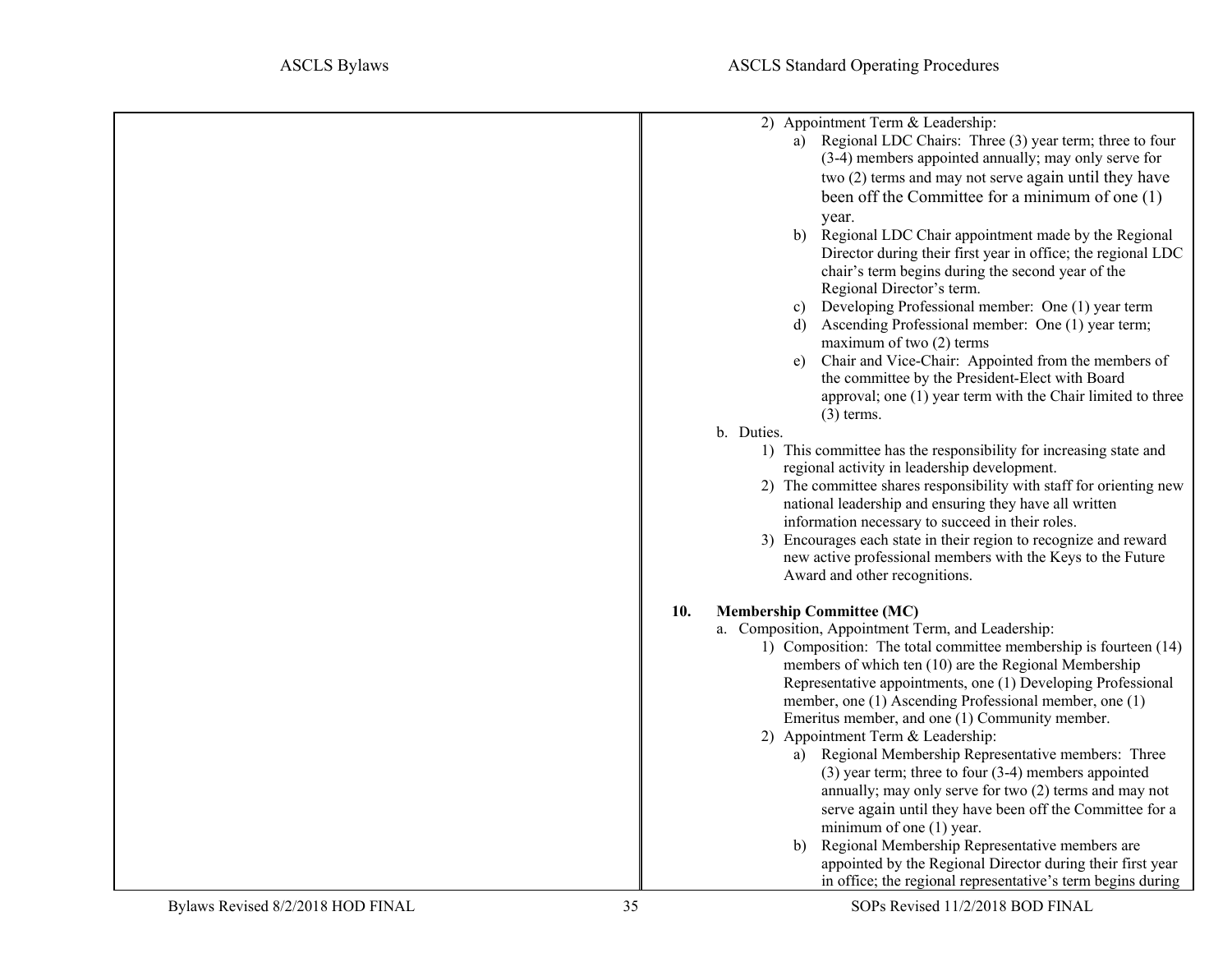<span id="page-35-0"></span>

| the second year of the Regional Director's term                                                           |
|-----------------------------------------------------------------------------------------------------------|
| Developing Professional member: One (1) year term.<br>$\mathbf{c}$                                        |
| May move to the Ascending Professional member upon                                                        |
| recommendation of the committee chair.                                                                    |
| Ascending Professional member: One (1) year term;<br>maximum of two $(2)$ terms                           |
| Emeritus member: Two (2) year term (max of 2 terms)<br>e)                                                 |
| Community member: Two (2) year term (max of 2 terms)<br>f                                                 |
| Chair and two (2) Vice-Chairs: Appointed from the<br>$\mathbf{g}$                                         |
| members of the committee by the President-Elect with                                                      |
| Board approval; Chair and Vice-Chairs serve one (1) year                                                  |
| terms with the Chair limited to three (3) terms.                                                          |
| Committee Chair must have been on the committee a                                                         |
| minimum of one (1) year.                                                                                  |
| b. Duties.                                                                                                |
| This Committee is responsible for the recruitment of new members                                          |
| and the retention of present members, reactivation of lapsed                                              |
| members, and other membership services.                                                                   |
| 11. P.A.C.E.® Committee                                                                                   |
| a. Composition, Appointment Term and Leadership:                                                          |
| 1) Composition: The total committee membership is thirteen (13)                                           |
| members with six (6) special advisors.                                                                    |
| 2) Appointment Term and Leadership:                                                                       |
| a) Committee Members: Three (3) year term; four to five                                                   |
| (4-5) members appointed annually; may only serve for                                                      |
| two (2) terms and may not serve again until they have                                                     |
| been off the Committee for a minimum of one (1) year.                                                     |
| b) Special Advisors: Two (2) year term; no term limit and                                                 |
| serve as non-voting members.                                                                              |
| c) Chair and Vice-Chair: Appointed from the members of<br>the committee by the President-Elect with Board |
| approval; one (1) year term with the Chair limited to                                                     |
| three (3) terms. The Chair must have served at least one                                                  |
| (1) year as a committee member prior to appointment.                                                      |
| d) One committee member will serve to coordinate FOCUS                                                    |
| program in the journal, Clinical Laboratory Science to                                                    |
| ensure P.A.C.E. ® compliance.                                                                             |
| b. Duties.                                                                                                |
| 1) The Committee serves to accomplish the goal of the                                                     |
| Professional Acknowledgment for Continuing Education                                                      |
| (P.A.C.E.®) program, which is to create a combined provider                                               |
| approval and education documentation system for interested                                                |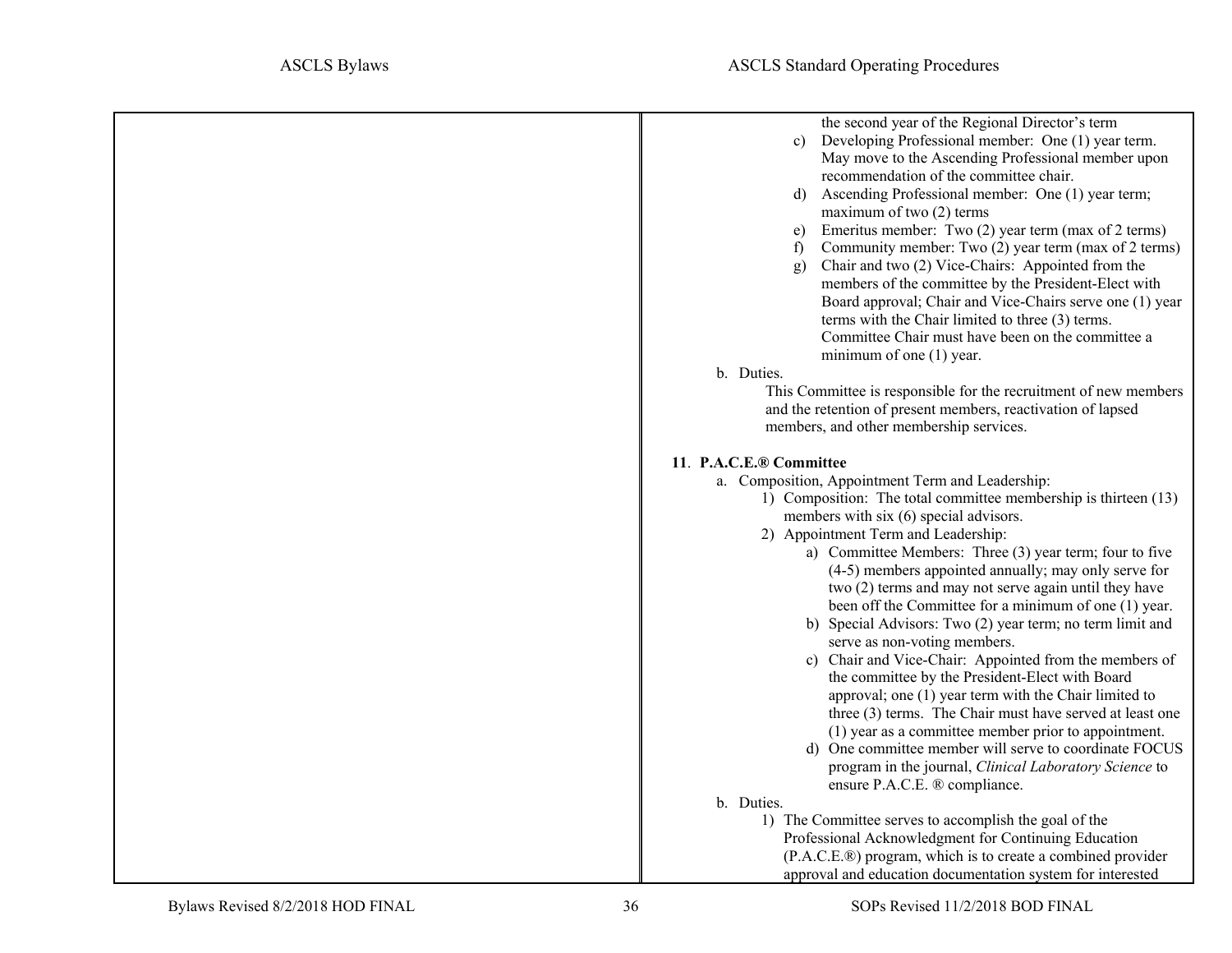<span id="page-36-0"></span>

| allied health professionals.                                                                                            |
|-------------------------------------------------------------------------------------------------------------------------|
| 2) Conducts a continuing program of review and evaluation of the<br>policies and operations of the P.A.C.E.® program.   |
| 3) Approves the providers and program administrators who meet                                                           |
| the P.A.C.E.® criteria and standards.                                                                                   |
| 4) Requires that each provider verify individual attendance at                                                          |
| P.A.C.E.® continuing education offerings.                                                                               |
| 5) Each committee member attends one ASCLS national meeting                                                             |
| (CLEC, Legislative Symposium, Annual Meeting) yearly and                                                                |
| assists in staffing the P.A.C.E.® desk at that meeting (effective                                                       |
| August 2007). Until August 2007, the members will attend the                                                            |
| Annual Meeting at least one year of the three-year term and                                                             |
| assist in staffing the P.A.C.E.® desk at the annual meeting.                                                            |
| 6) Develop and participate in a rotation schedule to evaluate                                                           |
| P.A.C.E.® documentation as submitted by providers to ensure<br>that evaluations are equally distributed to all members. |
| 7) The Committee seeks input and approval from the Board of                                                             |
| Directors in establishing and implementing policy and major                                                             |
| procedural changes.                                                                                                     |
|                                                                                                                         |
| 12. Product Development Committee                                                                                       |
| a. Composition, Appointment Term and Leadership                                                                         |
| 1) Composition: The total committee membership is twelve (12)                                                           |
| members of which one (1) must be a Developing Professional                                                              |
| member, one (1) must be an Ascending Professional member                                                                |
| and one (1) must be an ASCLS member who works in industry.                                                              |
| 2) Appointment Term and Leadership:<br>a) Committee members: Three $(3)$ year term; three $(3)$                         |
| members appointed annually; may only serve for two (2)                                                                  |
| terms and may not serve again until they have been off                                                                  |
| the Committee for a minimum of one (1) year.                                                                            |
| Developing Professional member: One (1) year term<br>b)                                                                 |
| Ascending Professional member: One (1) year term;<br>C)                                                                 |
| maximum of two $(2)$ terms                                                                                              |
| Industry ASCLS member: One (1) year term<br>d)                                                                          |
| Chair and Vice-Chair: Appointed from the members of<br>e)                                                               |
| the committee by the President-Elect with Board                                                                         |
| approval; one (1) year term with the Chair limited to three                                                             |
| $(3)$ terms.                                                                                                            |
| b. Duties.                                                                                                              |
| 1) Annually assess the need for educational products                                                                    |
| 2) Assist with identifying topics and authors for development of<br>educational products.                               |
|                                                                                                                         |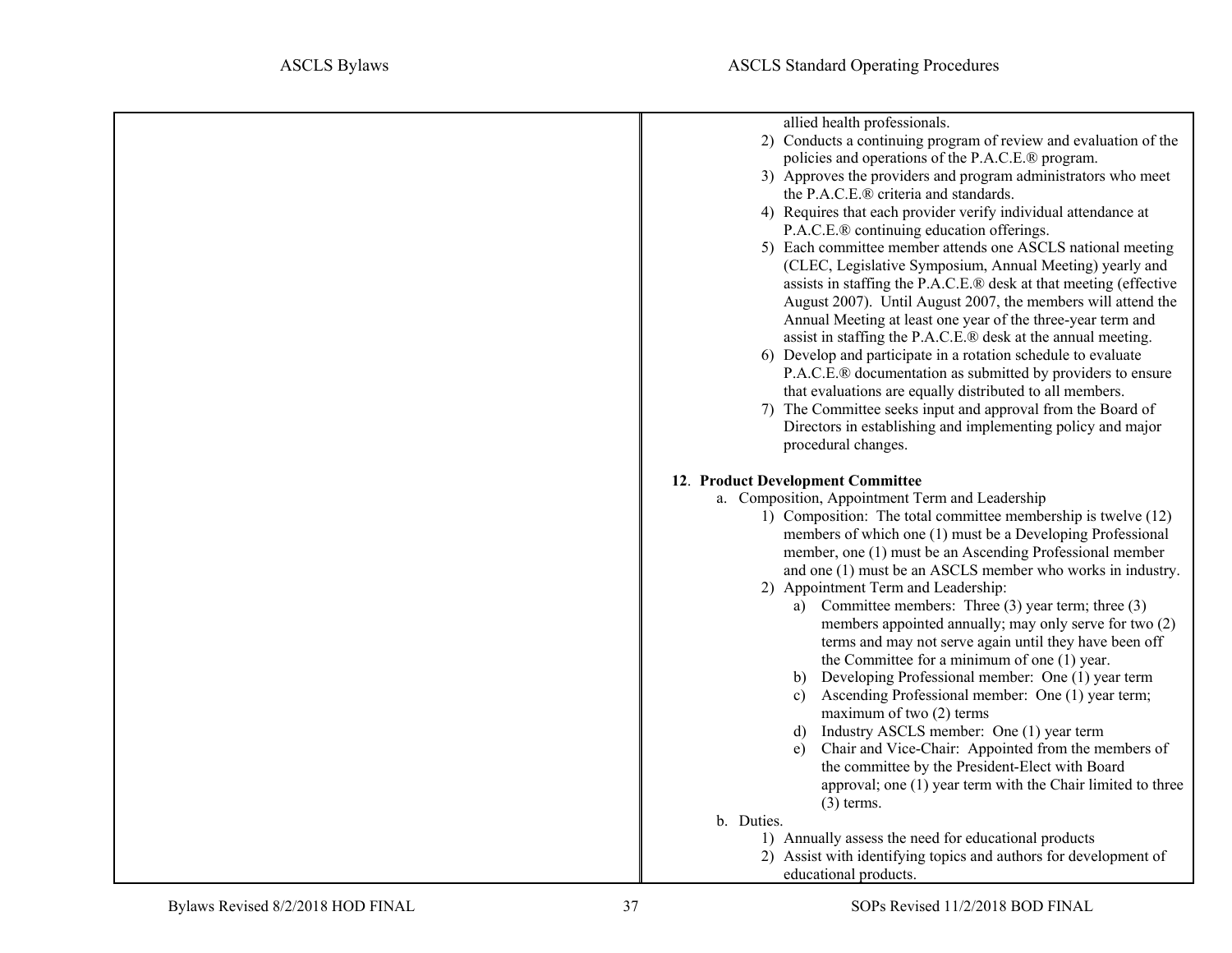<span id="page-37-1"></span><span id="page-37-0"></span>

| 3) Serve in an advisory role to the Director of Education            |
|----------------------------------------------------------------------|
| 4) Assess existing products annually for relevance to current        |
| professional practice.                                               |
|                                                                      |
| 13. Scientific Assembly (SA)                                         |
| a. Composition, Appointment Term and Leadership                      |
| Composition: The total committee membership includes the<br>1)       |
| SA Coordinator, SA Vice-Coordinator and the Chair and Vice-          |
|                                                                      |
| Chair of the individual Scientific Assemblies.                       |
| Appointment Term and Leadership:<br>2)                               |
| The Coordinator and Vice-Coordinator: Appointed<br>a)                |
| annually for a one $(1)$ year term.                                  |
| The SA section Chairs and Vice-Chairs: Elected by their<br>b)        |
| respective Scientific Assembly for a total term of four (4)          |
| years; two (2) years as Vice-Chair and two (2) years as              |
| Chair.                                                               |
| b. Duties                                                            |
|                                                                      |
| The Scientific Assembly will serve to provide expert consultation    |
| and technical reviewers for such areas as examinations,              |
| conventions, continuing education, etc. in discipline-related areas. |
|                                                                      |
| 14. Patient Safety Committee (PSC)                                   |
| a. Composition, Appointment Term, and Leadership:                    |
| 1) Composition: The total committee membership is sixteen (16)       |
| members of which two (2) must be Developing Professional             |
| members and two (2) must be Ascending professional                   |
| members. Committee will have two workgroups; Products and            |
| Promotions and Education and Research. The committee                 |
|                                                                      |
| members will divide into one of the two workgroups.                  |
| 2) Additional Resources: May be appointed with no term limit to      |
| provide specific expertise to this committee                         |
| 3) Appointment Term & Leadership:                                    |
| a) Committee members: Three (3) year term; three to four             |
| (3-4) members appointed annually; may only serve for                 |
| two (2) terms and may not serve again until they have                |
| been off the Committee for a minimum of one (1) year                 |
| b) Developing Professional members: One (1) year term                |
| c) Ascending Professional members: One-year term;                    |
| maximum of two (2) terms.                                            |
|                                                                      |
| d) Chair and Vice-Chair: Appointed from the members of               |
| the committee by the President-Elect with Board                      |
| approval; one (1) year term with the Chair limited to                |
| three (3) terms. Committee chair will oversee one                    |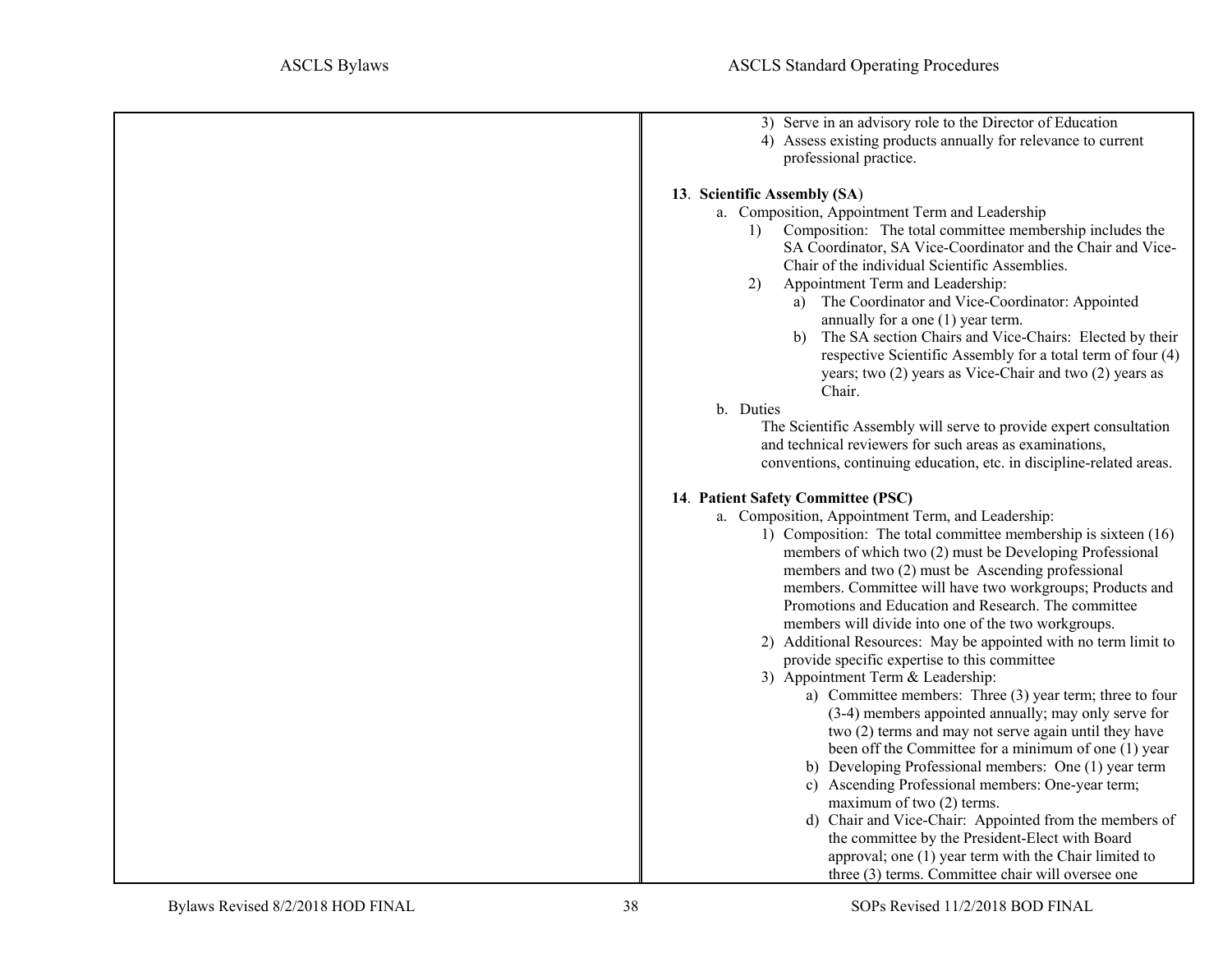| workgroup and the vice-chair will oversee the other                                                        |
|------------------------------------------------------------------------------------------------------------|
| workgroup.                                                                                                 |
| b. Duties.                                                                                                 |
| 1) This committee serves to assist ASCLS in achieving its mission<br>to ensure and enhance patient safety. |
| 2) Members assist in the development, implementation and                                                   |
| monitoring of actions to achieve the committees strategic plan.                                            |
| 3) The committee serves to promote member understanding of the                                             |
| laboratory professional's role in patient safety and provides                                              |
| tools, resources, and educational materials to improve safety for                                          |
| all patients served.                                                                                       |
| <b>Leadership Academy Committee</b><br><b>15.</b>                                                          |
| a. Composition, Appointment Term, And Leadership:                                                          |
| 1) Composition: The total committee membership is six (6)                                                  |
| appointed members                                                                                          |
| 2) Appointment Term and Leadership:                                                                        |
| a. Member eligibility: Professional or emeritus members of                                                 |
| this Society who are and have been active members in the                                                   |
| Society for five (5) years or more prior to appointment. No                                                |
| current officer or member of the board of directors of this                                                |
| Society is eligible                                                                                        |
| b. Member must have held office or membership on the                                                       |
| Board of Directors or served as chair of an ASCLS                                                          |
| committee                                                                                                  |
| c. Committee Members: Three (3) year term; may serve two                                                   |
| (2) terms and may not serve again until they have been off                                                 |
| the committee for a minimum of one $(1)$ year                                                              |
| d. Committee Leadership                                                                                    |
| i. Past Chair: This position held by the previous                                                          |
| Chair of the Leadership Academy Committee is a                                                             |
| one-year ex-officio appointment. Past Chair                                                                |
| position is for continuity of leadership and will be                                                       |
| primarily working with the present Committee                                                               |
| Vice-Chair and the Academy class that will                                                                 |
| graduate at the Annual meeting                                                                             |
| ii. Chair: Appointed from the members of the                                                               |
| committee by the President-Elect with Board                                                                |
| approval; one (1) year term as the Chair. The                                                              |
| Chair of the Leadership Academy Committee                                                                  |
| will serve as the director of the Leadership                                                               |
| Academy program for their one-year term. After                                                             |
| their term as Chair, they will move into the Past                                                          |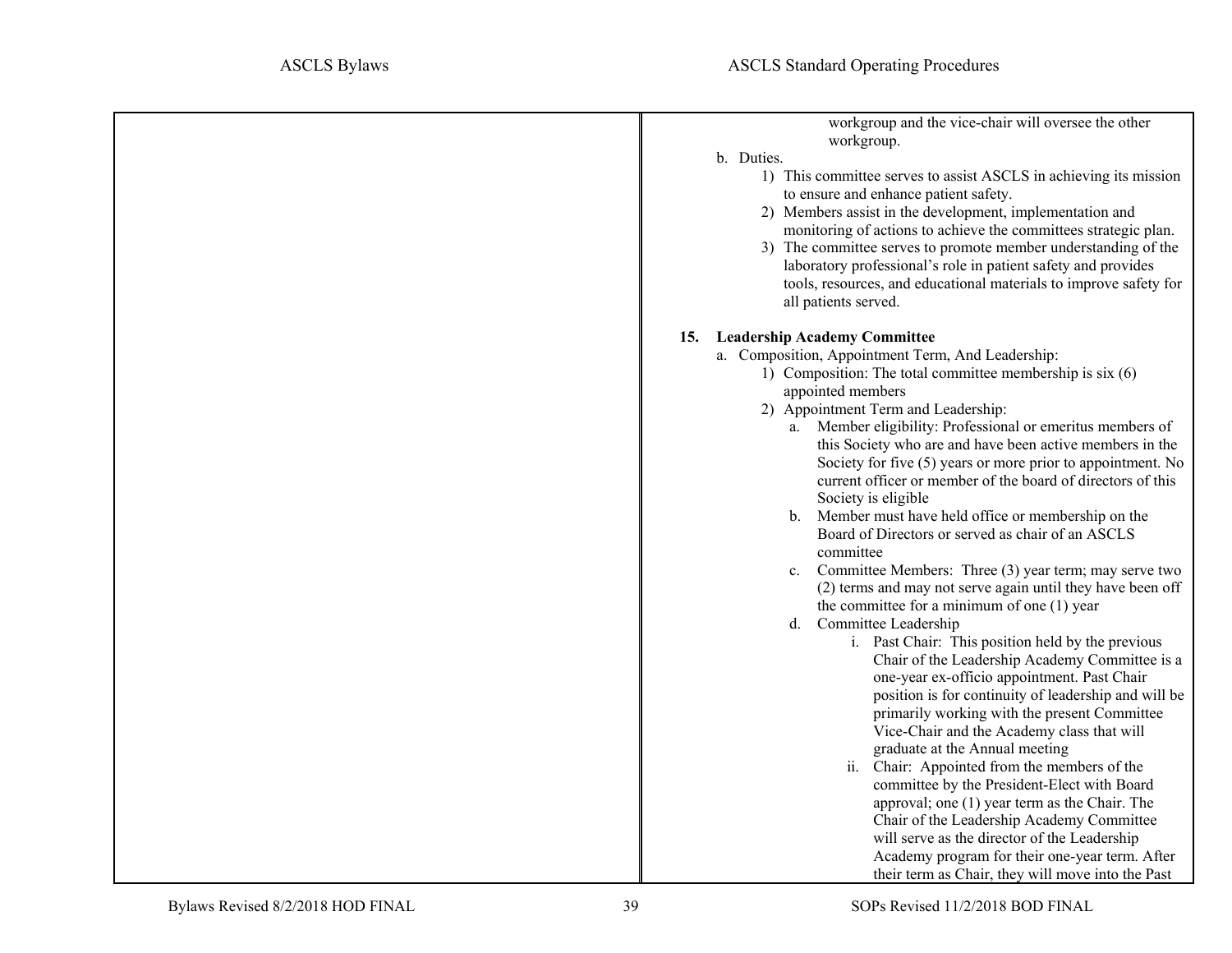| Chair position for 1 year<br>iii. Vice Chair: Appointed from the members of the<br>committee by the President-elect with ASCLS<br>BOD approval. Vice Chair will serve 1 year as<br>Vice-Chair, one year as Chair and one year as<br>Past -Chair. Leadership Academy class that<br>begins their development under the Vice-Chair<br>will have the same leader until they graduate<br>from the Academy program. Also serves as an<br>ex-offico member of Leadership Development                                                                                                                                                                                                                       |
|-----------------------------------------------------------------------------------------------------------------------------------------------------------------------------------------------------------------------------------------------------------------------------------------------------------------------------------------------------------------------------------------------------------------------------------------------------------------------------------------------------------------------------------------------------------------------------------------------------------------------------------------------------------------------------------------------------|
| Committee.                                                                                                                                                                                                                                                                                                                                                                                                                                                                                                                                                                                                                                                                                          |
| b. Duties                                                                                                                                                                                                                                                                                                                                                                                                                                                                                                                                                                                                                                                                                           |
| 1) Publicize the application process for the ASCLS Leadership<br>Academy class using sources such as ASCLS Today, ASCLS<br>Web page, and all ASCLS Member Communities<br>2) Organize the year's agenda, curriculum, faculty, and<br>meetings/conference calls<br>3) Serve as resources and mentors for Leadership Academy class<br>participants<br>4) Serve as resource in annual Leadership Academy project<br>development and production<br>5) Work with the Leadership Academy faculty and Board liaison<br>to review the curriculum and the application and graduation<br>requirements of the previous year's Academy, and suggest<br>appropriate changes to be used for future Academy classes |
| 16. DCLS Oversight                                                                                                                                                                                                                                                                                                                                                                                                                                                                                                                                                                                                                                                                                  |
| a. Composition, Appointment Term, and Leadership:                                                                                                                                                                                                                                                                                                                                                                                                                                                                                                                                                                                                                                                   |
| 1) Composition: The Committee is comprised of eleven (11)<br><b>ASCLS</b> members:<br>a) ASCLS Members - voting:<br>Seven (7) CLS Educators: Preferably educators<br>i.<br>who have a DCLS program or are actively<br>working on approval of a DCLS program at their<br>institutions<br>Two (2) Laboratory Administrators/Managers or<br>ii.<br><b>Quality Managers</b><br>Two (2) MLSs who are graduates of a DCLS<br>iii.<br>program or currently enrolled as a student in a                                                                                                                                                                                                                      |
|                                                                                                                                                                                                                                                                                                                                                                                                                                                                                                                                                                                                                                                                                                     |
| DCLS program.                                                                                                                                                                                                                                                                                                                                                                                                                                                                                                                                                                                                                                                                                       |
| b) Special Advisor(s) to the committee (non-voting) may be                                                                                                                                                                                                                                                                                                                                                                                                                                                                                                                                                                                                                                          |
| appointed to provide specific expertise for a one (1) year                                                                                                                                                                                                                                                                                                                                                                                                                                                                                                                                                                                                                                          |
| renewable appointment:                                                                                                                                                                                                                                                                                                                                                                                                                                                                                                                                                                                                                                                                              |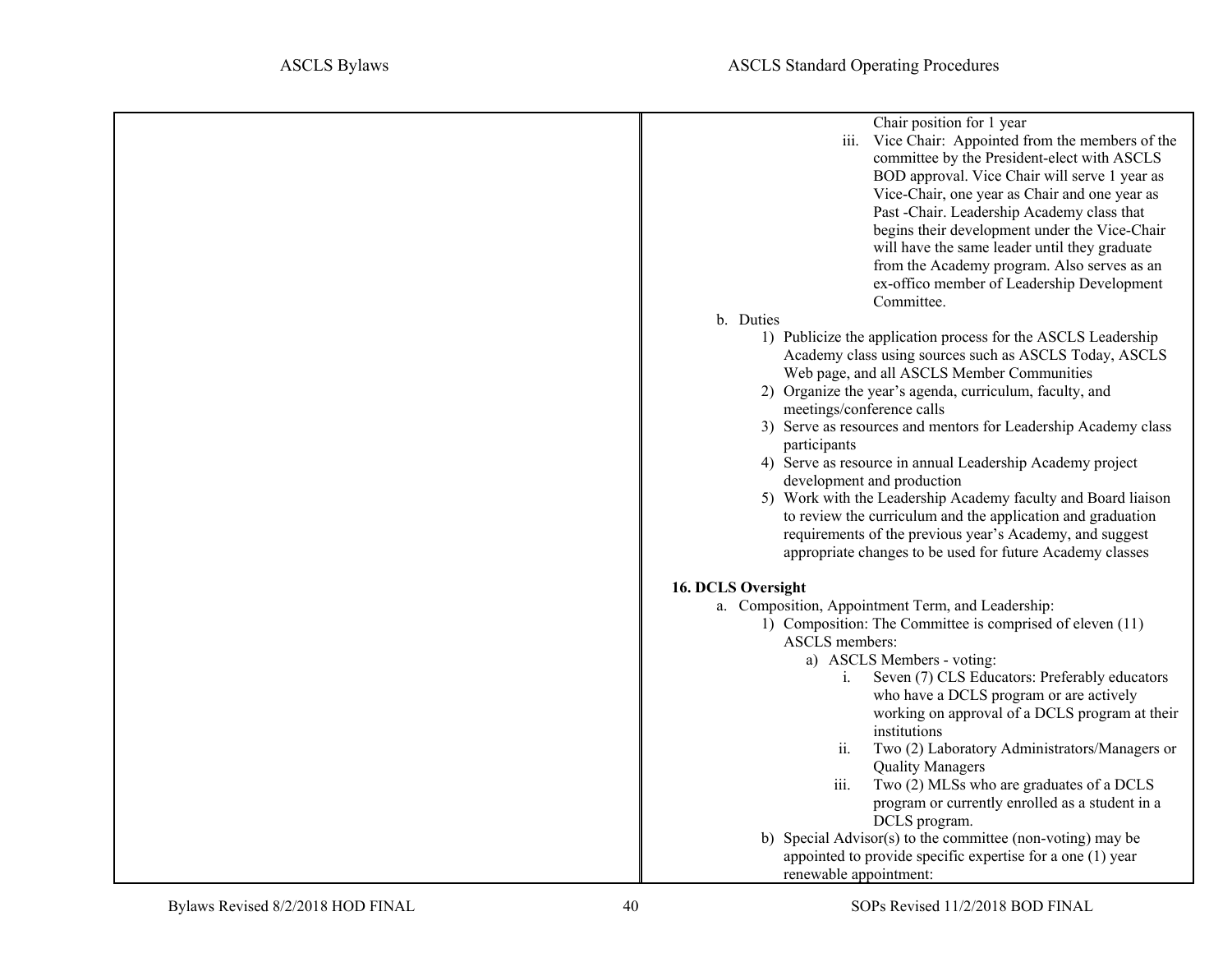| i.<br>One (1) Hospital or Industry-related Quality                                             |
|------------------------------------------------------------------------------------------------|
| Administrator                                                                                  |
| ii.<br>One (1) Pathologist who supports the DCLS                                               |
| concept as a career path                                                                       |
| Two (2) non-pathologist physicians, or other<br>iii.                                           |
| advanced practice healthcare professionals who                                                 |
| are members of interprofessional                                                               |
| healthcare/patient management teams (i.e. Nurse                                                |
| Practitioner (DNP), PharmD, DCN, etc.)                                                         |
| 2) Appointment Term and Leadership:                                                            |
| a) Committee members: Three (3) year term; three to four                                       |
| (3-4) members appointed annually; may only serve for                                           |
| two (2) terms and may not serve again until they have                                          |
| been off the Committee for a minimum of one (1) year                                           |
| b) Chair and Vice-Chair: Appointed from the members of                                         |
| the committee by the President-Elect with Board                                                |
| approval; one (1) year term with the Chair limited to                                          |
| three $(3)$ terms.                                                                             |
| b. Duties:                                                                                     |
| 1) Assist in establishing a means for DCLS Programs to share                                   |
| resources including courses and faculty.                                                       |
| 2) Provide input and expertise for the development of educational                              |
| and professional standards (professional responsibilities, Body                                |
| of Knowledge, curriculum and practice models, etc)                                             |
| 3) Maintain ongoing communication with applicable accreditation                                |
| and certification boards regarding DCLS Standards and                                          |
| facilitate the consistent interpretation of these standards                                    |
| globally.                                                                                      |
| 4) Collaborate with healthcare professionals who support the                                   |
| concept of the DCLS to address issues regarding DCLS                                           |
| programs and employers.                                                                        |
| 5) Facilitate and maintain standardization and certification of the                            |
| DCLS through support for task analysis, continuing evaluation                                  |
| of formal educational and applied clinical competencies, and                                   |
| identification of and collaboration with appropriate federally-                                |
| approved certification boards.<br>6) Seek resources for financial assistance for DCLS students |
| through scholarships, residency stipend models, or other means                                 |
| from professional, private, and public sectors.                                                |
| 7) Collaborate intra- and inter-professionally to market DCLS                                  |
| practitioners throughout the healthcare industry and to the                                    |
| public.                                                                                        |
|                                                                                                |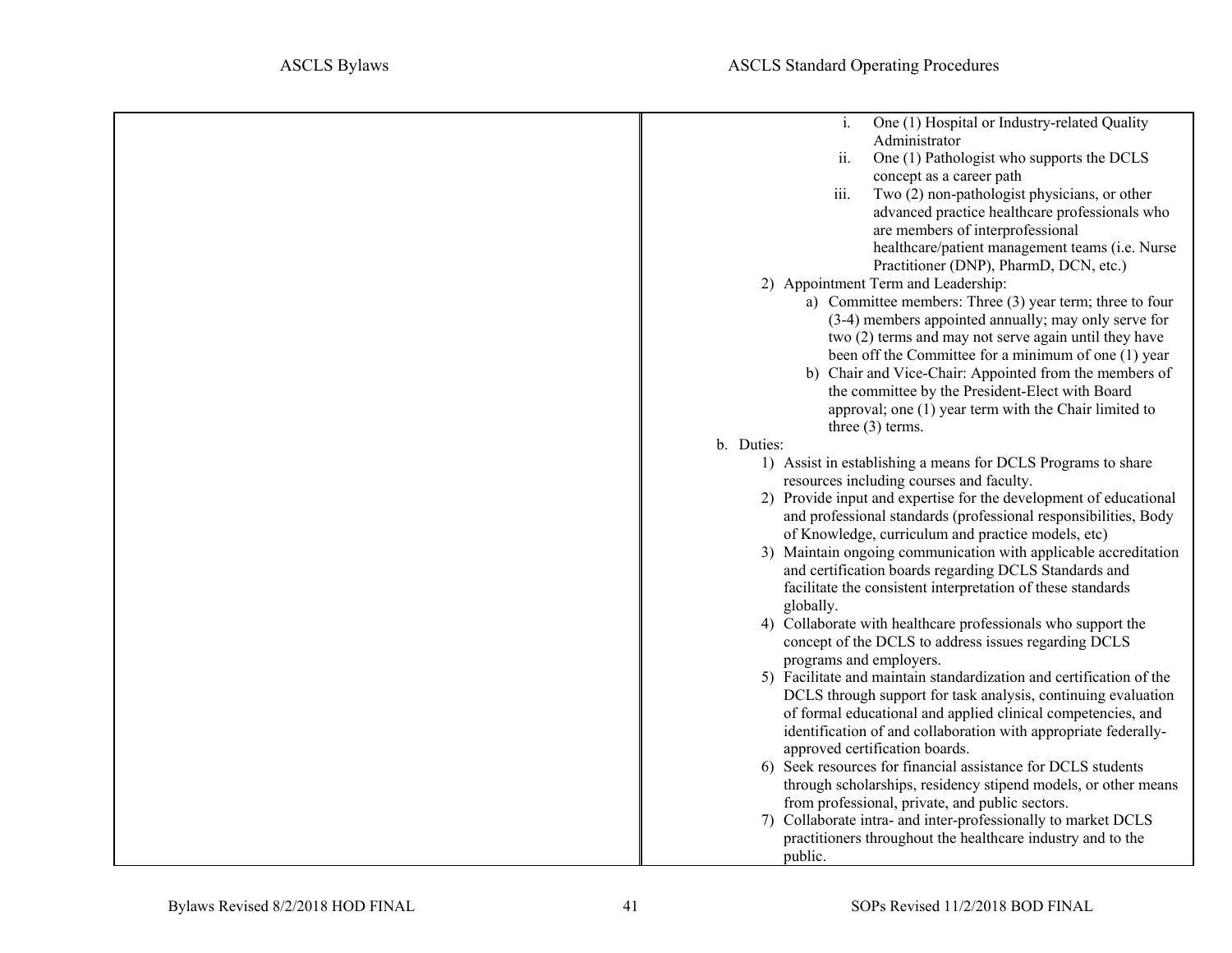| 8) Explore reimbursement for DCLS services and legal issues<br>related to DCLS practice. |
|------------------------------------------------------------------------------------------|
| <b>Body of Knowledge (BOK)</b><br>17.                                                    |
|                                                                                          |
| a. Composition, Appointment Term, and Leadership:                                        |
| 1) Composition: There will be four to five (4-5) members who                             |
| reflect a broad professional background in both type of                                  |
| experience and scientific discipline (e.g., educator, manager,                           |
| industry representative, bench level practitioner). Additional                           |
| Resources with specific expertise may be added for a one (1)                             |
| year term as necessary.                                                                  |
| 2) Appointment Term and Leadership:                                                      |
| a) Committee Members: Three (3) year term; may serve                                     |
| two (2) terms and may not serve again until they have                                    |
| been off the committee for a minimum of one (1) year.                                    |
| b) Chair and Vice-Chair: Appointed from the members of                                   |
| the committee by the President-Elect with Board                                          |
| approval; one-year term with the Chair limited to three                                  |
| $(3)$ terms.                                                                             |
| b. Duties:                                                                               |
| 1) Committee will have the responsibility for the BOK review                             |
| process including but not limited to: accepting, reviewing,                              |
| collating, and integrating comments/changes into the BOK                                 |
| document. The committee will determine if the changes are                                |
| substantive or minor and refer to House of Delegates as                                  |
| necessary.                                                                               |
| 2) Committee will be responsible for integrating BOK changes                             |
| into the Entry Level Curriculum as outlined in the rotation                              |
| schedule.                                                                                |
| a) Year 1: Immunology/Immunohematology, General                                          |
| Practice, and Molecular                                                                  |
| Microbiology and Administration<br>b) Year 2:                                            |
| Chemistry, and Renal/UA<br>c) Year 3:                                                    |
|                                                                                          |
| Hematology, Education, and Phlebotomy<br>d) Year 4:                                      |
| Integration of BOK changes into Entry Level<br>$e)$ Year 5:                              |
| Curriculum                                                                               |
| 18. Mentorship                                                                           |
| a. Composition, Appointment Term, and Leadership                                         |
| 1) Composition: The Committee is comprised of eight (8) ASCLS                            |
| members                                                                                  |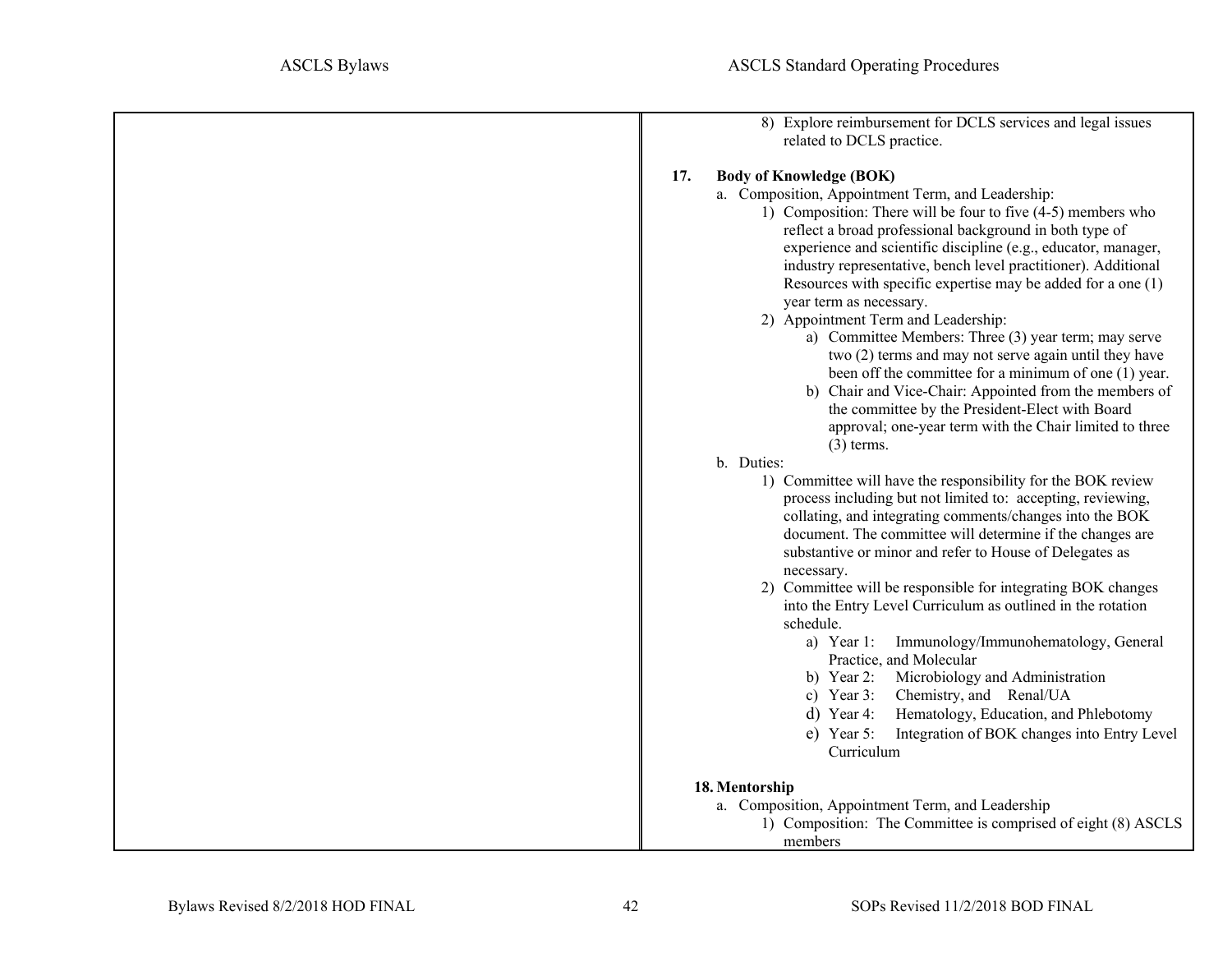<span id="page-42-0"></span>

| a) Four (4) members with more than 5 years' experience in                        |
|----------------------------------------------------------------------------------|
| the profession and more than 5 years of ASCLS                                    |
| membership.                                                                      |
| b) Three (3) Ascending Professional members and/or                               |
| Professional members with less than five (5) years'                              |
| membership.                                                                      |
| $i$ .<br>Ascending Professionals must qualify as                                 |
| Ascending Professional at the time of                                            |
| appointment.                                                                     |
| ii.<br>New Professional members must qualify as new                              |
| members at the time of appointment.                                              |
| c) One (1) Developing Professional member                                        |
| 2) Appointment Term and Leadership                                               |
| a) Committee members: Three (3) year term; may serve                             |
| two (2) terms and may not serve again until they have                            |
| been off the committee for a minimum of one (1) year.                            |
| b) Ascending Professionals/Professional members with less                        |
| than five $(5)$ years' membership: Three $(3)$ year term                         |
| c) Developing Professional member: One (1) year term                             |
| d) Chair and Vice-Chair: Appointed from the members of                           |
| the committee by the President-Elect with Board                                  |
| approval; one (1) year term with the Chair limited to                            |
| three $(3)$ terms.                                                               |
| b. Duties:                                                                       |
| 1) Responsible for developing and implementing the Mentorship                    |
| program. This includes but is not limited to, promoting the                      |
| program, recruiting participants, providing orientation to both                  |
| mentors and mentees, and providing and monitoring the                            |
| mentorship program content.                                                      |
| 2) Responsible for the development of mentorship resources for<br>ASCLS members. |
|                                                                                  |
| <b>Marketing and Communications</b><br>19.                                       |
| a. Composition, Appointment Term, and Leadership                                 |
| 1) Composition: The Committee is comprised of eleven (11)                        |
| ASCLS members                                                                    |
| a) Three (3) "at-large" members with at least one                                |
| Ascending Professional member                                                    |
| b) Clinical Laboratory Science Editor-in-Chief, ex-officio                       |
| c) ASCLS Today Editor, ex-officio                                                |
| d) Scientific Assembly Vice-Coordinator, ex-officio                              |
| e) Representatives: Vice-Chairs or representatives from the                      |
| following Committees: Membership, Promotion of the                               |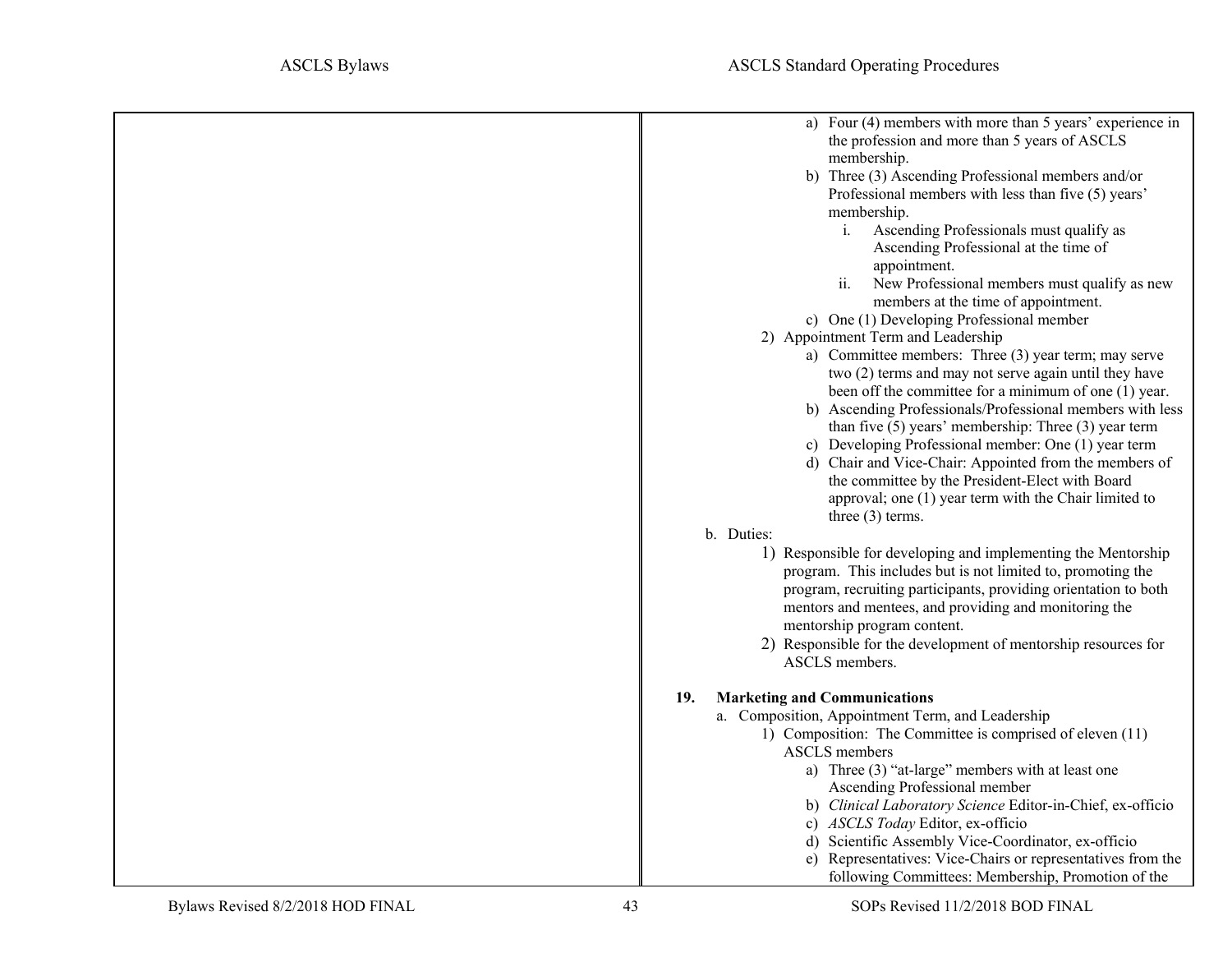<span id="page-43-2"></span><span id="page-43-1"></span><span id="page-43-0"></span>

|                                                                       | Profession, Patient Safety, and the Annual Meeting<br>Steering Committee.<br>f) Developing Professional Forum Representative<br>2) Appointment Term and Leadership<br>a) Committee members: Three (3) year term; may serve<br>two (2) terms and may not serve again until they have<br>been off the committee for a minimum of one (1) year.<br>b) Ex-officio Committee members: terms are concurrent<br>with the offices they hold as ex-officio members<br>c) Representative Committee members: One (1) year<br>terms; may serve up to three (3) terms.<br>d) Developing Professional Forum Representative: One (1)<br>year term<br>e) Chair and Vice-Chair: Appointed from the members of<br>the committee by the President-Elect with Board<br>approval; one (1) year term with the Chair limited to<br>three $(3)$ terms.<br>b. Duties:<br>Identify internal and external trends that should be<br>1)<br>strategically addressed by ASCLS through marketing and<br>communication<br>Coordinate the focus on all ASCLS publications and<br>2)<br>messaging platforms to demonstrate the value of ASCLS to<br>all key stakeholders.<br>3) Assist the society with developing marketing and<br>communication strategy and plans.<br>Enhance the Society's ability to effectively leverage<br>4)<br>professional networks and integrate marketing and<br>communication across all platforms<br>5) Equip all members with tools to promote ASCLS and the<br>profession<br>Build the ASCLS brand around the value of the organization<br>6)<br>and the profession<br><b>Other Committees:</b><br>20.<br>The Bylaws provide for the Board of Directors of the Society to<br>establish such other committees, task forces, etc., as necessary to carry<br>out the functions of the Society. As such entities are established, the<br>Board of Directors will define the composition and function of each. |
|-----------------------------------------------------------------------|--------------------------------------------------------------------------------------------------------------------------------------------------------------------------------------------------------------------------------------------------------------------------------------------------------------------------------------------------------------------------------------------------------------------------------------------------------------------------------------------------------------------------------------------------------------------------------------------------------------------------------------------------------------------------------------------------------------------------------------------------------------------------------------------------------------------------------------------------------------------------------------------------------------------------------------------------------------------------------------------------------------------------------------------------------------------------------------------------------------------------------------------------------------------------------------------------------------------------------------------------------------------------------------------------------------------------------------------------------------------------------------------------------------------------------------------------------------------------------------------------------------------------------------------------------------------------------------------------------------------------------------------------------------------------------------------------------------------------------------------------------------------------------------------------------------------------------------------------------------------------------------------------------|
|                                                                       |                                                                                                                                                                                                                                                                                                                                                                                                                                                                                                                                                                                                                                                                                                                                                                                                                                                                                                                                                                                                                                                                                                                                                                                                                                                                                                                                                                                                                                                                                                                                                                                                                                                                                                                                                                                                                                                                                                        |
| <b>ARTICLE VIII -- SOCIETIES</b>                                      | <b>ARTICLE VIII -- SOCIETIES</b>                                                                                                                                                                                                                                                                                                                                                                                                                                                                                                                                                                                                                                                                                                                                                                                                                                                                                                                                                                                                                                                                                                                                                                                                                                                                                                                                                                                                                                                                                                                                                                                                                                                                                                                                                                                                                                                                       |
| A. Constituent Societies                                              | A. Constituent Societies                                                                                                                                                                                                                                                                                                                                                                                                                                                                                                                                                                                                                                                                                                                                                                                                                                                                                                                                                                                                                                                                                                                                                                                                                                                                                                                                                                                                                                                                                                                                                                                                                                                                                                                                                                                                                                                                               |
| The Society shall have the authority to charter constituent societies | To accomplish the purposes for which the Society is formed and secure                                                                                                                                                                                                                                                                                                                                                                                                                                                                                                                                                                                                                                                                                                                                                                                                                                                                                                                                                                                                                                                                                                                                                                                                                                                                                                                                                                                                                                                                                                                                                                                                                                                                                                                                                                                                                                  |
| Bylaws Revised 8/2/2018 HOD FINAL                                     | 44<br>SOPs Revised 11/2/2018 BOD FINAL                                                                                                                                                                                                                                                                                                                                                                                                                                                                                                                                                                                                                                                                                                                                                                                                                                                                                                                                                                                                                                                                                                                                                                                                                                                                                                                                                                                                                                                                                                                                                                                                                                                                                                                                                                                                                                                                 |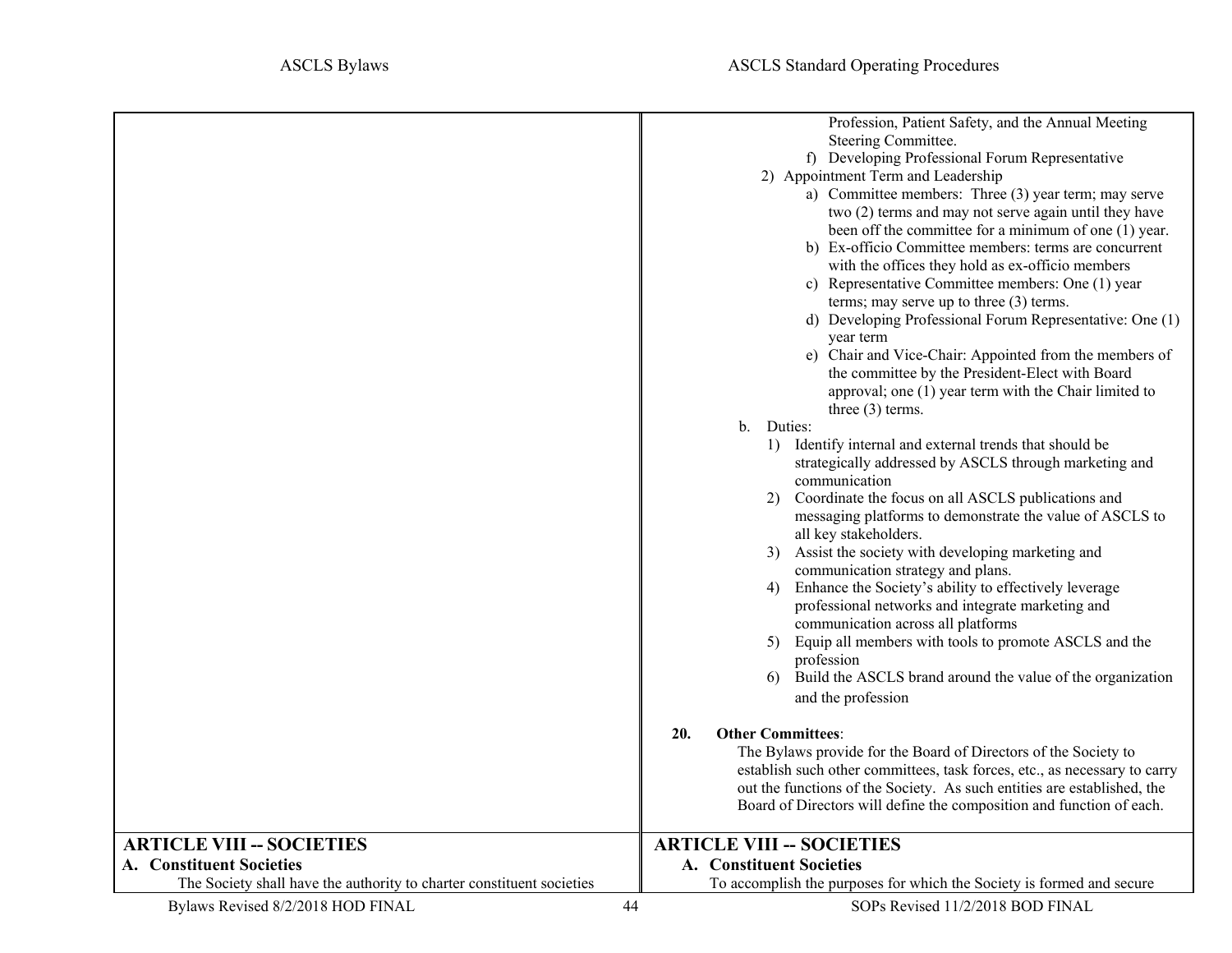<span id="page-44-3"></span><span id="page-44-2"></span><span id="page-44-1"></span><span id="page-44-0"></span>

| representing states, the District of Columbia, territories, possessions and<br>dependencies of the United States, and foreign nations. There shall be<br>no more than one (1) constituent society in each of those areas of<br>representation.                                                                                                                                                                                                                                                                                                                                                                                                                                                                                                                                         | effective representation on a local level, the Society may grant charters to<br>constituent societies of members in good standing of the Society.<br>Any society so chartered must agree to abide by any decisions and policies<br>of the Society and is to promote and encourage policies that are beneficial<br>to the Society, the constituent societies and the individual members of the<br>societies.<br>The name of each constituent society is to define or contain the name of its<br>geographic area.                                                                                                                                                                                                                                                                                                                                                                                                                                                                                                                                                                                                                                                                                                                                                                                                       |
|----------------------------------------------------------------------------------------------------------------------------------------------------------------------------------------------------------------------------------------------------------------------------------------------------------------------------------------------------------------------------------------------------------------------------------------------------------------------------------------------------------------------------------------------------------------------------------------------------------------------------------------------------------------------------------------------------------------------------------------------------------------------------------------|-----------------------------------------------------------------------------------------------------------------------------------------------------------------------------------------------------------------------------------------------------------------------------------------------------------------------------------------------------------------------------------------------------------------------------------------------------------------------------------------------------------------------------------------------------------------------------------------------------------------------------------------------------------------------------------------------------------------------------------------------------------------------------------------------------------------------------------------------------------------------------------------------------------------------------------------------------------------------------------------------------------------------------------------------------------------------------------------------------------------------------------------------------------------------------------------------------------------------------------------------------------------------------------------------------------------------|
| <b>B.</b> Authority and Responsibility<br>The Board of Directors may grant charters to constituent societies on<br>application.<br>Any society so chartered derives its authority exclusively from the<br>Society, shall agree to abide by any decisions and policies of the<br>Society, and shall promote and encourage policies that are beneficial to<br>the Society, its constituent societies and the individual members thereof.<br>Each constituent society shall function in accordance with regulations<br>prescribed by the Board of Directors of the Society and in accordance<br>with state and federal laws and regulations promulgated there under, and<br>shall not change its name except through procedures established by the<br>Board of Directors of this Society. | <b>B.</b> Authority and Responsibility<br>The authority of the Board of Directors in granting charters is outlined in<br>the Bylaws.                                                                                                                                                                                                                                                                                                                                                                                                                                                                                                                                                                                                                                                                                                                                                                                                                                                                                                                                                                                                                                                                                                                                                                                  |
| C. Charter Applications<br>In order to obtain a constituent society charter from the Society, three<br>(3) or more persons who are eligible for professional membership in the<br>Society shall submit an application in such form as the Board of<br>Directors may require.<br>The Board of Directors shall not grant an application for a charter unless<br>the bylaws and membership criteria of an applicant society are<br>consistent with those of the Society.                                                                                                                                                                                                                                                                                                                  | C. Charter Applications<br>Organization of Constituent Societies.<br>1.<br>The responsibility of each constituent society rests with the individual<br>members' resident in such states, the District of Columbia, territories,<br>possessions or dependencies of the United States. Prior to the granting<br>of a charter to such constituent society, an application in such form as<br>the Board of Directors of this Society may require must be filed and<br>should contain:<br>a. A petition to organize, on a form provided by the Executive<br>Office:<br>b. An application fee of five dollars;<br>Eight copies of the proposed codes of society (Articles of<br>$c_{\cdot}$<br>Incorporation and Bylaws, as applicable); and<br>d. Lists of officers and charter members.<br>Three or more persons who are eligible for professional<br>e.<br>membership in this Society may apply for grant of charter.<br>2. Duties, Responsibilities, and Privileges.<br>A constituent society may organize or sponsor branch societies<br>a.<br>and/or Developing Professional societies within its defined<br>geographic area. In its constitutional codes a constituent society:<br>1) Must require that such societies maintain their constitutional<br>codes and conduct their affairs and activities in accordance |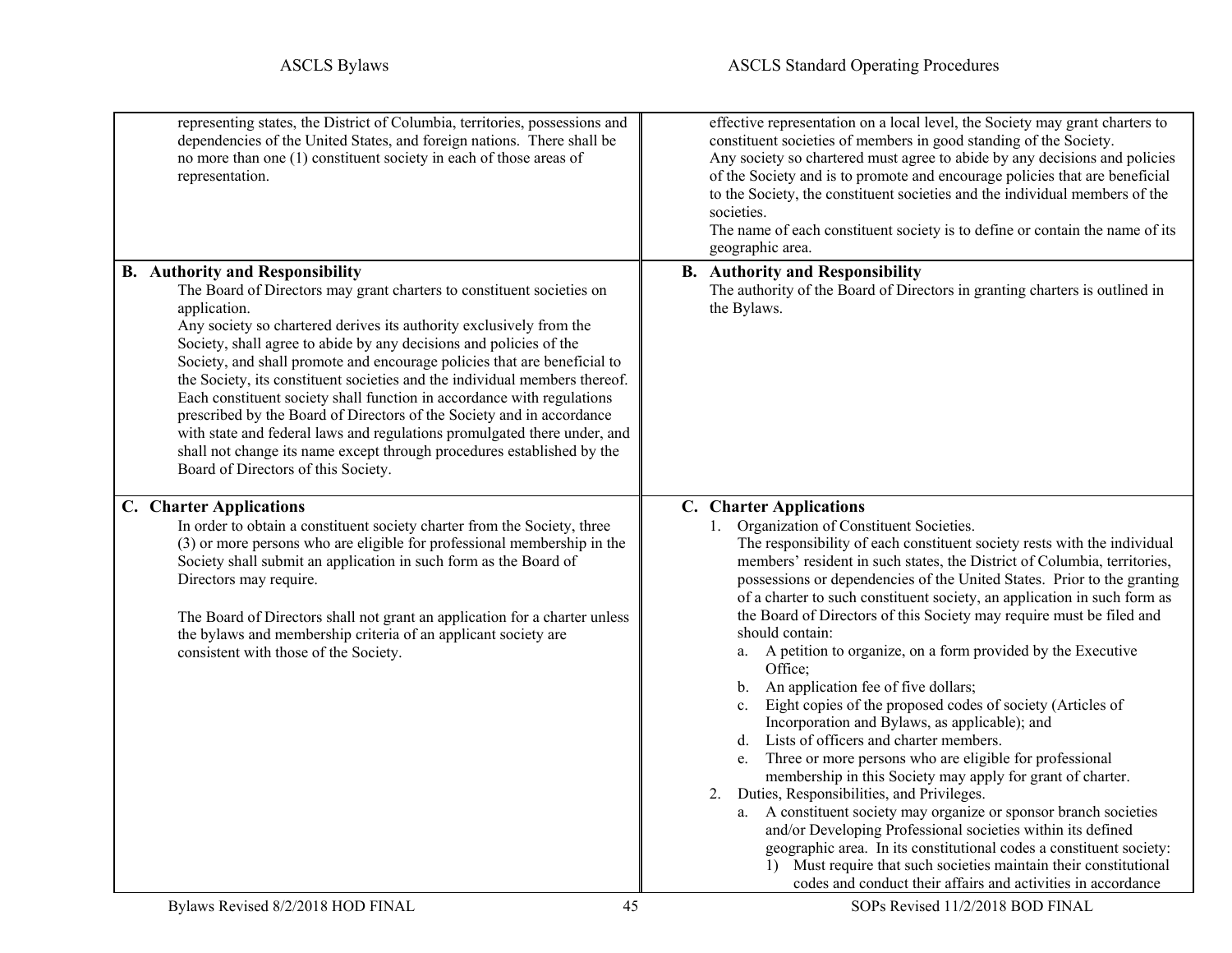| with the principles, policies, purposes and procedures of this<br>Society and be responsible to the constituent society when the<br>best interests of this Society are involved;<br>2) Must allow a Developing Professional society to be organized<br>by at least three Developing Professional members of this<br>Society with a Professional member of this Society as an<br>advisor;<br>Must not allow a branch society to accept into membership<br>3)<br>any individual possessing the qualifications for Professional<br>or Community membership in this Society, unless the<br>individual becomes a member of the constituent society and of<br>this Society; and<br>Must prepare guidelines to permit a branch society to establish<br>4)<br>a special category of membership for persons not eligible for<br>membership in this Society. Such membership must be so<br>qualified that it can have no influence on the internal affairs of<br>the branch society, the constituent society, or this Society.<br>b. A constituent society must submit all proposed amendments of its<br>constitutional codes to the Bylaws Committee of this Society for<br>review and approval before adoption.<br>1) When amendment of Bylaws of this Society or changes in<br>policies or decisions of this Society requires revision of<br>constituent society constitutional codes, each constituent<br>society will be obliged to act to restore accord within two<br>years after adoption of such amendment or change.<br>When a complete revision of Bylaws of this Society shall have<br>2)<br>occurred, the grace period is to be two years and may be<br>extended by direction of the Board of Directors of this<br>Society.<br>3) A constituent society may appeal an unfavorable decision of<br>the Bylaws Committee to the Judicial Committee of the<br>Society.<br>Proposed amendments to constituent society codes are to be<br>4)<br>transmitted to the Chair of the Bylaws Committee of this<br>Society.<br>An electronic copy of the current codes and the proposed<br>amendments are to be submitted at least 60 days before<br>adoption is desired. If an electronic copy of the codes |
|----------------------------------------------------------------------------------------------------------------------------------------------------------------------------------------------------------------------------------------------------------------------------------------------------------------------------------------------------------------------------------------------------------------------------------------------------------------------------------------------------------------------------------------------------------------------------------------------------------------------------------------------------------------------------------------------------------------------------------------------------------------------------------------------------------------------------------------------------------------------------------------------------------------------------------------------------------------------------------------------------------------------------------------------------------------------------------------------------------------------------------------------------------------------------------------------------------------------------------------------------------------------------------------------------------------------------------------------------------------------------------------------------------------------------------------------------------------------------------------------------------------------------------------------------------------------------------------------------------------------------------------------------------------------------------------------------------------------------------------------------------------------------------------------------------------------------------------------------------------------------------------------------------------------------------------------------------------------------------------------------------------------------------------------------------------------------------------------------------------------------------------------------------------------------------------------------|
| does not exist, two paper copies are to be sent to the Chair                                                                                                                                                                                                                                                                                                                                                                                                                                                                                                                                                                                                                                                                                                                                                                                                                                                                                                                                                                                                                                                                                                                                                                                                                                                                                                                                                                                                                                                                                                                                                                                                                                                                                                                                                                                                                                                                                                                                                                                                                                                                                                                                       |
| of the Bylaws Committee of this Society.<br>An official copy of amended codes is to be transmitted to<br>b)                                                                                                                                                                                                                                                                                                                                                                                                                                                                                                                                                                                                                                                                                                                                                                                                                                                                                                                                                                                                                                                                                                                                                                                                                                                                                                                                                                                                                                                                                                                                                                                                                                                                                                                                                                                                                                                                                                                                                                                                                                                                                        |
| the Chair of the Bylaws Committee within 90 days after<br>adoption by the constituent society membership.                                                                                                                                                                                                                                                                                                                                                                                                                                                                                                                                                                                                                                                                                                                                                                                                                                                                                                                                                                                                                                                                                                                                                                                                                                                                                                                                                                                                                                                                                                                                                                                                                                                                                                                                                                                                                                                                                                                                                                                                                                                                                          |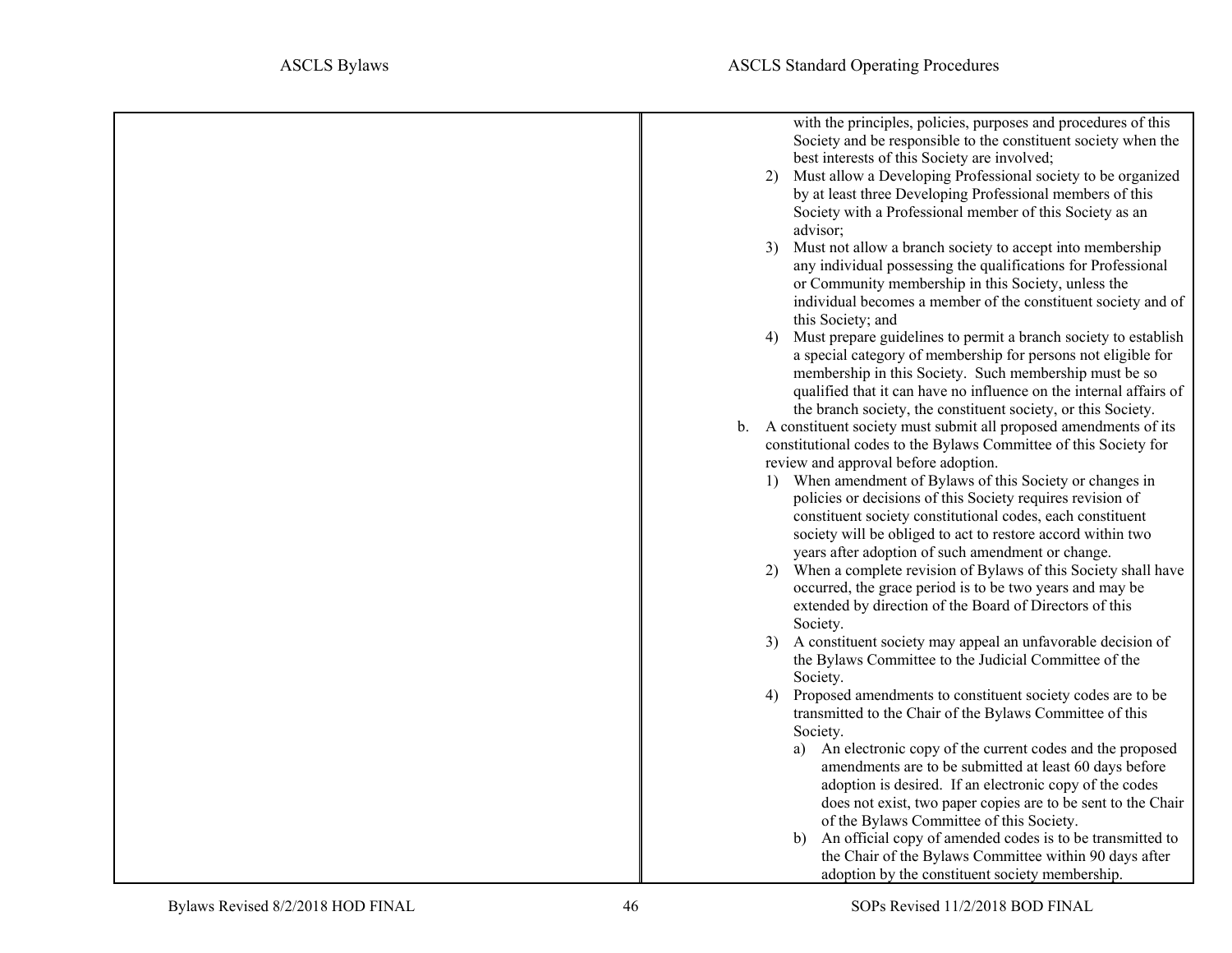<span id="page-46-3"></span><span id="page-46-2"></span><span id="page-46-1"></span><span id="page-46-0"></span>

|                                                                                                                                                                                                                                                                                                                                                                                                                                                                                                                                                                                                                                                                                                                                                                                                                               | c. A constituent society is to furnish to the Executive Office all such<br>information necessary to the organizational function of this<br>Society, as implied or expressed in the Bylaws and Standard<br>Operating Procedures of this Society. Within 30 days after the<br>fact, a constituent society is to transmit the names and pertinent<br>information on officers elected or committee members appointed<br>to chair positions in that constituent society.                                                                                                                                                                                                                                                                                                                                                       |
|-------------------------------------------------------------------------------------------------------------------------------------------------------------------------------------------------------------------------------------------------------------------------------------------------------------------------------------------------------------------------------------------------------------------------------------------------------------------------------------------------------------------------------------------------------------------------------------------------------------------------------------------------------------------------------------------------------------------------------------------------------------------------------------------------------------------------------|---------------------------------------------------------------------------------------------------------------------------------------------------------------------------------------------------------------------------------------------------------------------------------------------------------------------------------------------------------------------------------------------------------------------------------------------------------------------------------------------------------------------------------------------------------------------------------------------------------------------------------------------------------------------------------------------------------------------------------------------------------------------------------------------------------------------------|
| D. Society Activities                                                                                                                                                                                                                                                                                                                                                                                                                                                                                                                                                                                                                                                                                                                                                                                                         | D. Society Activities                                                                                                                                                                                                                                                                                                                                                                                                                                                                                                                                                                                                                                                                                                                                                                                                     |
| Members of the Society shall be members of a constituent society. Each<br>constituent society shall permit as a member any member in good<br>standing of the Society and shall not permit any person to become or<br>continue to be a member of such constituent society unless such person<br>is a member in good standing of the Society.                                                                                                                                                                                                                                                                                                                                                                                                                                                                                   | 1. Each constituent society must on an annual basis:<br>a. Hold at least two meetings of its board of directors;<br>Hold one annual business meeting;<br>b.<br>Hold one annual scientific meeting; and<br>c.<br>d. Publish and distribute to all resident members, except Community<br>members, a state publication at least twice each year.<br>2. The one annual business meeting, the annual scientific meeting and one<br>of the two required meetings of the board of directors of the constituent<br>society can be held at the same time, with the second required meeting<br>of the Board held at another time of the year.<br>3. Members of this Society will automatically become members of the<br>constituent society upon payment of dues as defined under Article III,<br>D. of the Bylaws of this Society. |
| <b>E. CHARTER REVOCATION</b>                                                                                                                                                                                                                                                                                                                                                                                                                                                                                                                                                                                                                                                                                                                                                                                                  | <b>E.</b> Charter Revocation                                                                                                                                                                                                                                                                                                                                                                                                                                                                                                                                                                                                                                                                                                                                                                                              |
| The charter of a constituent society may be revoked for good cause by<br>two-thirds vote of the Board of Directors of the Society.<br>Good cause for revocation of the charter of a constituent society<br>1.<br>shall include but not be limited to:<br>Failure to abide by the terms of its charter;<br>a.<br>b. Failure to abide by the rules, regulations and policies of the<br>Society; and<br>Violation of state or federal statutes, regulations or orders of<br>c.<br>any court having jurisdiction over the constituent society.<br>1. A constituent society under consideration for charter revocation<br>shall be notified by registered or certified mail through the<br>President of that constituent society of the charges no less than<br>thirty (30) days prior to the meeting of the Board of Directors at | Revocation of a constituent society charter requires a two-thirds vote of the<br>Board of Directors of the Society.<br>1. Process for Charter Revocation.<br>A motion for revocation is to be considered only after the following<br>conditions have been met:<br>The cause is to be cited. Sufficient cause for initiation of<br>a.<br>revocation procedures is defined in the Bylaws:<br>b. Charges filed against a constituent society are to be received by the<br>responsible officer or officers of that society at least 30 days prior<br>to the date when the Board of Directors may take action.<br>The constituent society is to have the opportunity for full hearing and<br>2.<br>defense before the Board of Directors.                                                                                      |
| which the charges shall be considered. The constituent society<br>officers, or their designee(s), shall be notified of the time and place<br>of that meeting of the Board of Directors and they shall have the<br>opportunity to appear in person and to present any defense to such<br>charges before action is taken thereon.<br>A constituent society whose charter has been revoked shall have the<br>2.                                                                                                                                                                                                                                                                                                                                                                                                                  | Reinstatement of Charter.<br>3.<br>a. Reinstatement of a constituent society whose charter has been<br>revoked will require a majority vote of the Board of Directors.<br>b. A constituent society whose charter has been revoked may apply<br>for reinstatement.                                                                                                                                                                                                                                                                                                                                                                                                                                                                                                                                                         |
| right of appeal to the House of Delegates.                                                                                                                                                                                                                                                                                                                                                                                                                                                                                                                                                                                                                                                                                                                                                                                    | Application for reinstatement will not be considered until all<br>c.<br>outstanding financial obligations of that society to this Society                                                                                                                                                                                                                                                                                                                                                                                                                                                                                                                                                                                                                                                                                 |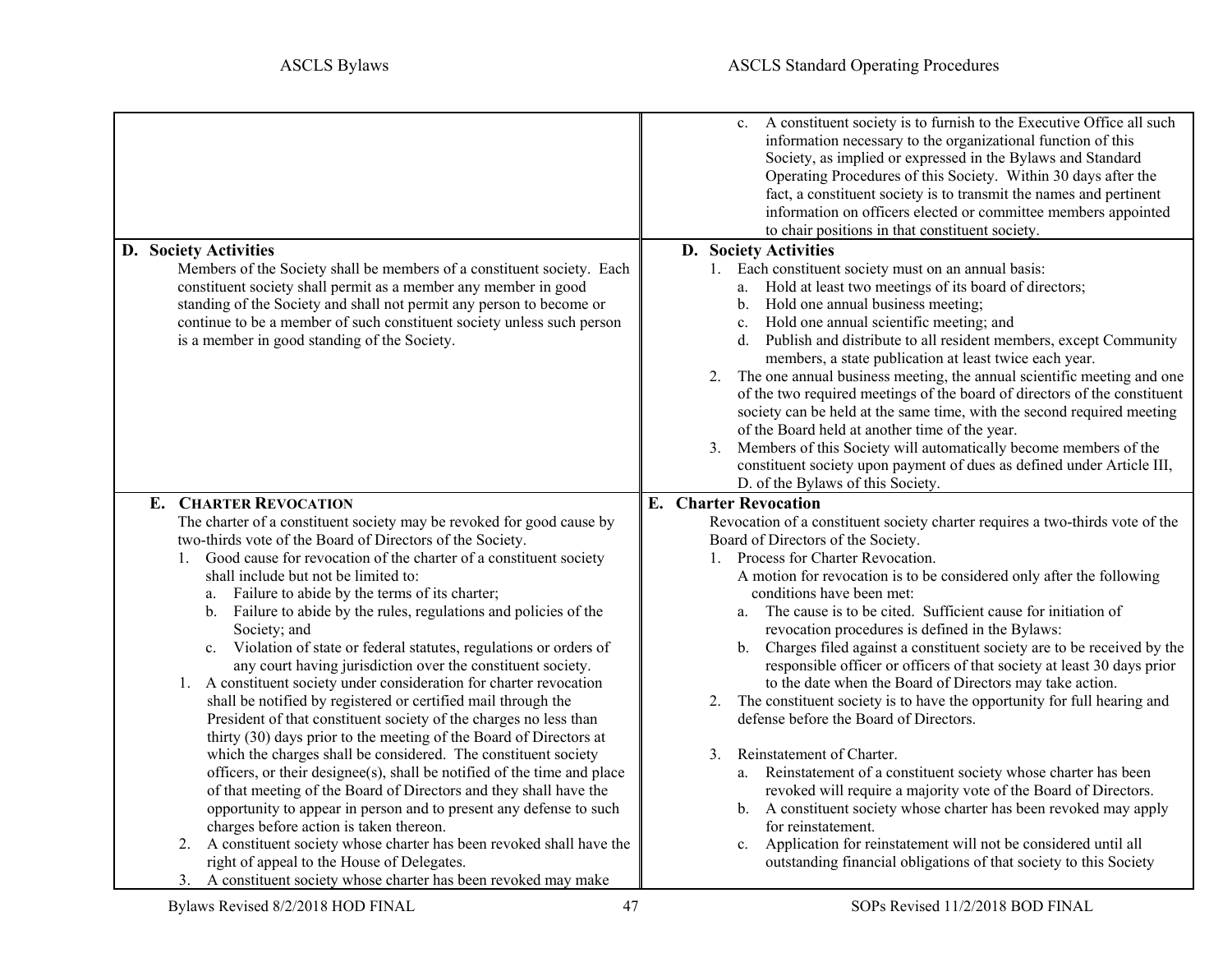<span id="page-47-0"></span>

| application for reinstatement, which shall require a majority vote of | have been discharged.                                                               |
|-----------------------------------------------------------------------|-------------------------------------------------------------------------------------|
| the Board of Directors.                                               | Application for reinstatement is to be made and processed<br>d.                     |
|                                                                       | according to the procedure and requirements defined in the Bylaws                   |
|                                                                       | and Standard Operating Procedures of this Society for issuance of                   |
|                                                                       | charter to a new constituent society.                                               |
|                                                                       | 4. Voluntary Disaffiliation.                                                        |
|                                                                       | The Board of Directors is authorized to accept a charter voluntarily                |
|                                                                       | surrendered with an official written notification of disaffiliation.                |
|                                                                       | Disaffiliation of a constituent society by voluntary surrender of charter           |
|                                                                       | is in order when the following procedures have been fulfilled:                      |
|                                                                       | Members seeking disaffiliation of their constituent society from<br>a.              |
|                                                                       | the Society are to present the request to the Board of Directors of                 |
|                                                                       | that constituent society. If the Board of Directors of such                         |
|                                                                       | constituent society approves the request by a two-thirds vote, they                 |
|                                                                       | will be obligated to give written notice and justification                          |
|                                                                       | recommending disaffiliation to the full membership of that society                  |
|                                                                       | at least 30 days prior to the stated time when disaffiliation is to be              |
|                                                                       | voted upon by members of that society. A two-thirds vote of the                     |
|                                                                       | accredited and voting members of a constituent society approving                    |
|                                                                       | disaffiliation will be considered evidence that continued affiliation               |
|                                                                       | with this Society is unwanted.                                                      |
|                                                                       | b. A constituent society which elects to surrender its charter will be              |
|                                                                       | responsible for:                                                                    |
|                                                                       | 1) Notifying its full membership of the final action on                             |
|                                                                       | disaffiliation and its society members of their rights to                           |
|                                                                       | continue their Society membership through another                                   |
|                                                                       | constituent society;                                                                |
|                                                                       | Providing an appropriate form for its members to notify the<br>2)                   |
|                                                                       | Executive Office of this Society within 60 days of their choice                     |
|                                                                       | of the constituent society through which their current                              |
|                                                                       | membership is to be maintained;                                                     |
|                                                                       | Returning their charter to the Board of Directors of this<br>3)                     |
|                                                                       | Society with an official statement of the disaffiliation vote of                    |
|                                                                       | its members signed by the members of the Board of Directors<br>of that society; and |
|                                                                       | Establishing with the Board of Directors of this Society, the<br>4)                 |
|                                                                       | date, within 60 days, when any outstanding financial                                |
|                                                                       | obligations due either Society are to be settled. This Society                      |
|                                                                       | shall have no obligations to return dues received for                               |
|                                                                       | membership in this Society to the disaffiliated society.                            |
|                                                                       | The Board of Directors of this Society is to announce the<br>c.                     |
|                                                                       | disaffiliation of a constituent society in the next news release                    |
|                                                                       | following the receipt of the charter and official notification of the               |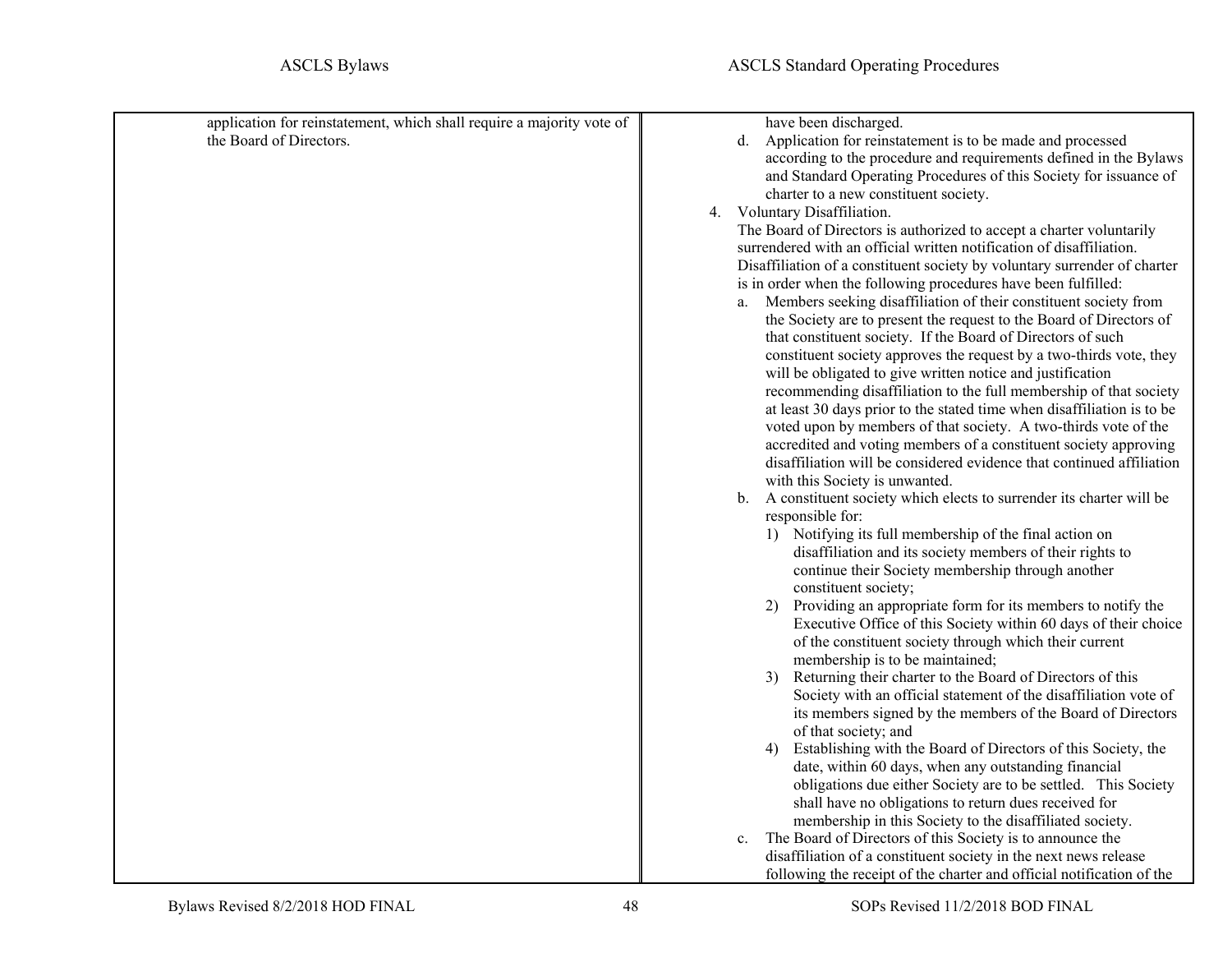<span id="page-48-3"></span><span id="page-48-2"></span><span id="page-48-1"></span><span id="page-48-0"></span>

|                                                                           | disaffiliation, and shall report such actions to the House of                                               |
|---------------------------------------------------------------------------|-------------------------------------------------------------------------------------------------------------|
|                                                                           | Delegates at the next annual meeting.                                                                       |
| <b>ARTICLE IX -- REGIONAL COUNCILS</b>                                    | <b>ARTICLE IX -- REGIONAL COUNCILS</b>                                                                      |
| A. Regional Councils                                                      | A. Regional Councils                                                                                        |
| There shall be ten (10) Regional Councils composed of constituent         | The regions are to be defined based on distribution of Society membership,                                  |
| societies.                                                                | geographic boundaries, and accessibility insofar as is practical and                                        |
|                                                                           | reasonable. There are to be ten regions with designated numbers and                                         |
|                                                                           | divisions. These regions are:                                                                               |
|                                                                           | includes the states of Connecticut, Maine, Massachusetts,<br>Region I                                       |
|                                                                           | New Hampshire, New York, Rhode Island, and Vermont;                                                         |
|                                                                           | includes the District of Columbia and the states of<br>Region II                                            |
|                                                                           | Delaware, Maryland, New Jersey, Pennsylvania, Virginia,                                                     |
|                                                                           | and West Virginia;                                                                                          |
|                                                                           | includes the Commonwealth of Puerto Rico and the states<br>Region III                                       |
|                                                                           | of Alabama, Florida, Georgia, Mississippi, North Carolina,                                                  |
|                                                                           | South Carolina, and Tennessee;                                                                              |
|                                                                           | includes the states of Indiana, Kentucky, Michigan, and<br>Region IV                                        |
|                                                                           | Ohio;                                                                                                       |
|                                                                           | Region V<br>includes the states of Minnesota, North Dakota, South                                           |
|                                                                           | Dakota, and Wisconsin;                                                                                      |
|                                                                           | includes the states of Illinois, Iowa, Kansas, Missouri, and<br>Region VI                                   |
|                                                                           | Nebraska;                                                                                                   |
|                                                                           | Region VII includes the states of Arkansas, Louisiana, New Mexico,                                          |
|                                                                           | Oklahoma, and Texas;                                                                                        |
|                                                                           | Region VIII includes the states of Colorado, Idaho, Montana, Utah, and                                      |
|                                                                           | Wyoming;                                                                                                    |
|                                                                           | includes the states of Alaska, Oregon, and Washington; and<br>Region IX                                     |
|                                                                           | includes the states of Arizona, California, Hawaii and<br>Region X                                          |
|                                                                           | Nevada.                                                                                                     |
|                                                                           | Reconsideration of the regional division is to be made by the Board of                                      |
|                                                                           | Directors of this Society at five-year intervals. Adjustment of boundaries                                  |
|                                                                           | will require consent of the House of Delegates.                                                             |
| <b>B.</b> Functions                                                       | <b>B.</b> Functions                                                                                         |
| The Regional Council shall function to coordinate within geographical     | 1. Council responsibilities.                                                                                |
| boundaries activities, which support the principles and further the goals | b. Provide the constituent societies with information regarding                                             |
| of the Society, and to provide for the constituent societies of a region  | activities at the national level and of action taken by the Board of                                        |
| greater access to and utilization of the resources of the Society.        | Directors of the Society which may affect the societies and their                                           |
|                                                                           | members.                                                                                                    |
|                                                                           | Provide feedback from the constituent societies to the Board of<br>$c_{\cdot}$<br>Directors of the Society. |
|                                                                           | d. Coordinate the regional council's activities and disseminate                                             |
|                                                                           |                                                                                                             |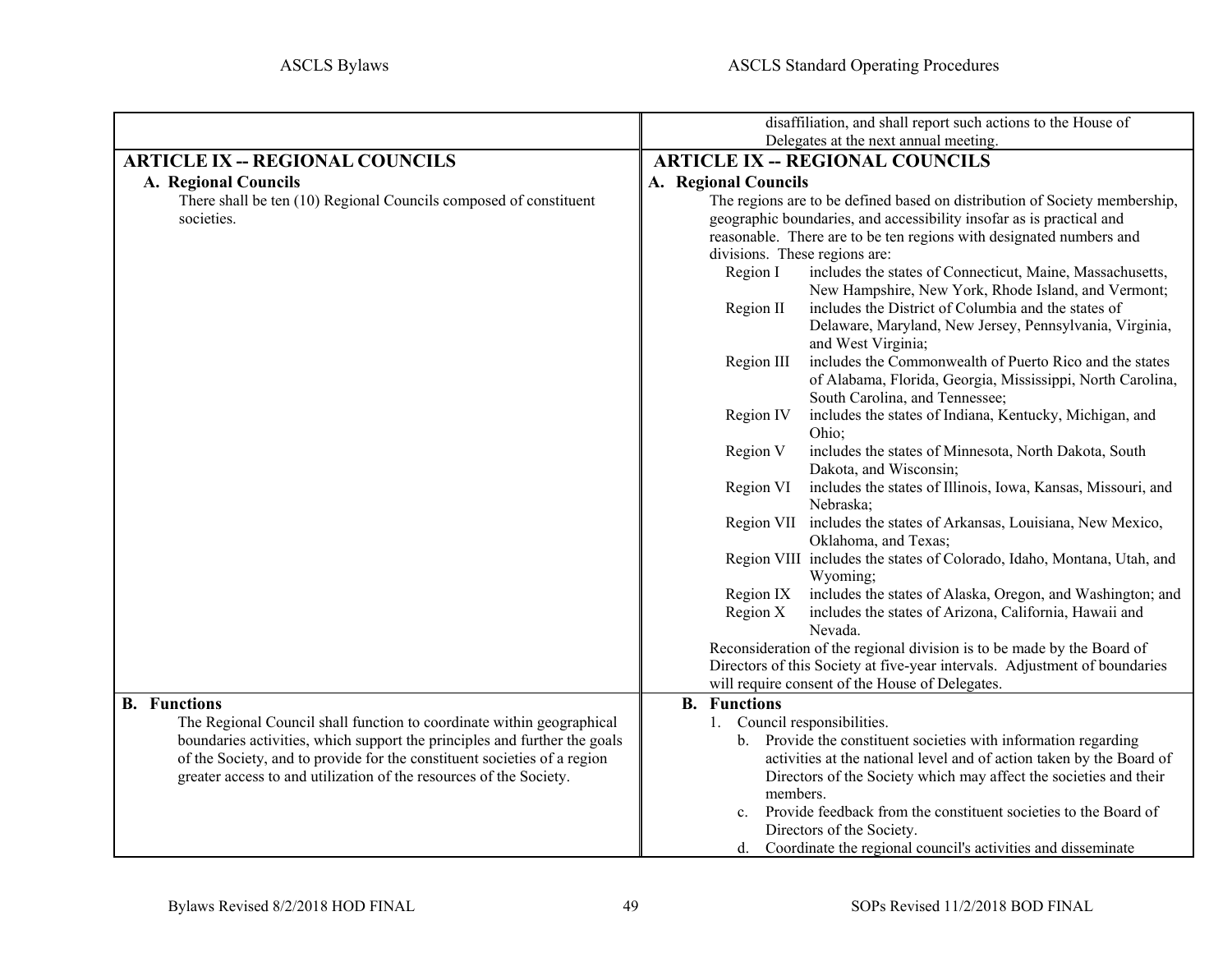<span id="page-49-5"></span><span id="page-49-4"></span><span id="page-49-3"></span><span id="page-49-2"></span><span id="page-49-1"></span><span id="page-49-0"></span>

| C. Composition                                                                                                                                                                                                                                                                         | information to the constituents of a regional council.<br>e. Meeting at least one time per annum<br>2. Financial Affairs.<br>a. The expenses incurred by the regional director while performing<br>duties within the region and at the Interim Board Meeting are the<br>responsibility of the region. The expenses of a regional director at<br>the Annual Meeting of this Society are the responsibility of the<br>Society.<br>b. The expenses of the constituent society representatives are the<br>responsibility of the constituent society. The expenses of the<br>Developing Professional representative are the responsibility of the<br>respective region.<br>C. Composition |
|----------------------------------------------------------------------------------------------------------------------------------------------------------------------------------------------------------------------------------------------------------------------------------------|--------------------------------------------------------------------------------------------------------------------------------------------------------------------------------------------------------------------------------------------------------------------------------------------------------------------------------------------------------------------------------------------------------------------------------------------------------------------------------------------------------------------------------------------------------------------------------------------------------------------------------------------------------------------------------------|
| A Regional Council shall consist of officers of constituent societies as                                                                                                                                                                                                               | The composition of a regional council is as follows:                                                                                                                                                                                                                                                                                                                                                                                                                                                                                                                                                                                                                                 |
| defined in regional guidelines.                                                                                                                                                                                                                                                        | 1. The regional director shall chair or designate a chair of the council.<br>2. The council consists of the officers of constituent societies located<br>within the region as defined in regional guidelines, and, as ex officio<br>members, all such persons in the region who serve the Society in an<br>elective or appointive capacity.<br>3. The regional council is not to be incorporated and the Society serves as<br>the fiscal agent.<br>4. In addition to the above representatives there may be a Developing<br>Professional representative on the council selected by the regional<br>council.                                                                          |
| <b>ARTICLE X -- SOCIETY FORUMS</b>                                                                                                                                                                                                                                                     | <b>ARTICLE X -- SOCIETY FORUMS</b>                                                                                                                                                                                                                                                                                                                                                                                                                                                                                                                                                                                                                                                   |
| A. Developing Professional Forum of the Society                                                                                                                                                                                                                                        | A. Developing Professional Forum of the Society                                                                                                                                                                                                                                                                                                                                                                                                                                                                                                                                                                                                                                      |
| 1. The Developing Professional Forum shall coordinate the<br>involvement and interest of students of clinical laboratory science in<br>this Society.<br>The Developing Professional Forum shall be governed by<br>2.<br>guidelines, which shall be approved by the Board of Directors. | 1. Function.<br>The Bylaws of the Society provide for the general function of a<br>a.<br>Developing Professional Forum.<br>b. The Developing Professional Forum is to be governed by<br>guidelines, which are developed by that body in collaboration with<br>the Developing Professional forum advisor. The guidelines are<br>submitted to the Board of Directors of this Society for approval<br>and are reviewed periodically by the Board of Directors.                                                                                                                                                                                                                          |
| 3. A professional or emeritus member of this Society, appointed by the<br>President of the Society with the approval of the Board of Directors<br>shall serve as an advisor to the Developing Professional Forum.                                                                      | 2. Advisor.<br>a. The Developing Professional forum advisor is a professional or<br>emeritus member of the Society who is appointed by the president<br>with the approval of the Board of Directors.<br>b. The advisor should have good background knowledge of the<br>Society and be familiar with objectives and concerns of the<br>Developing Professional Forum.                                                                                                                                                                                                                                                                                                                 |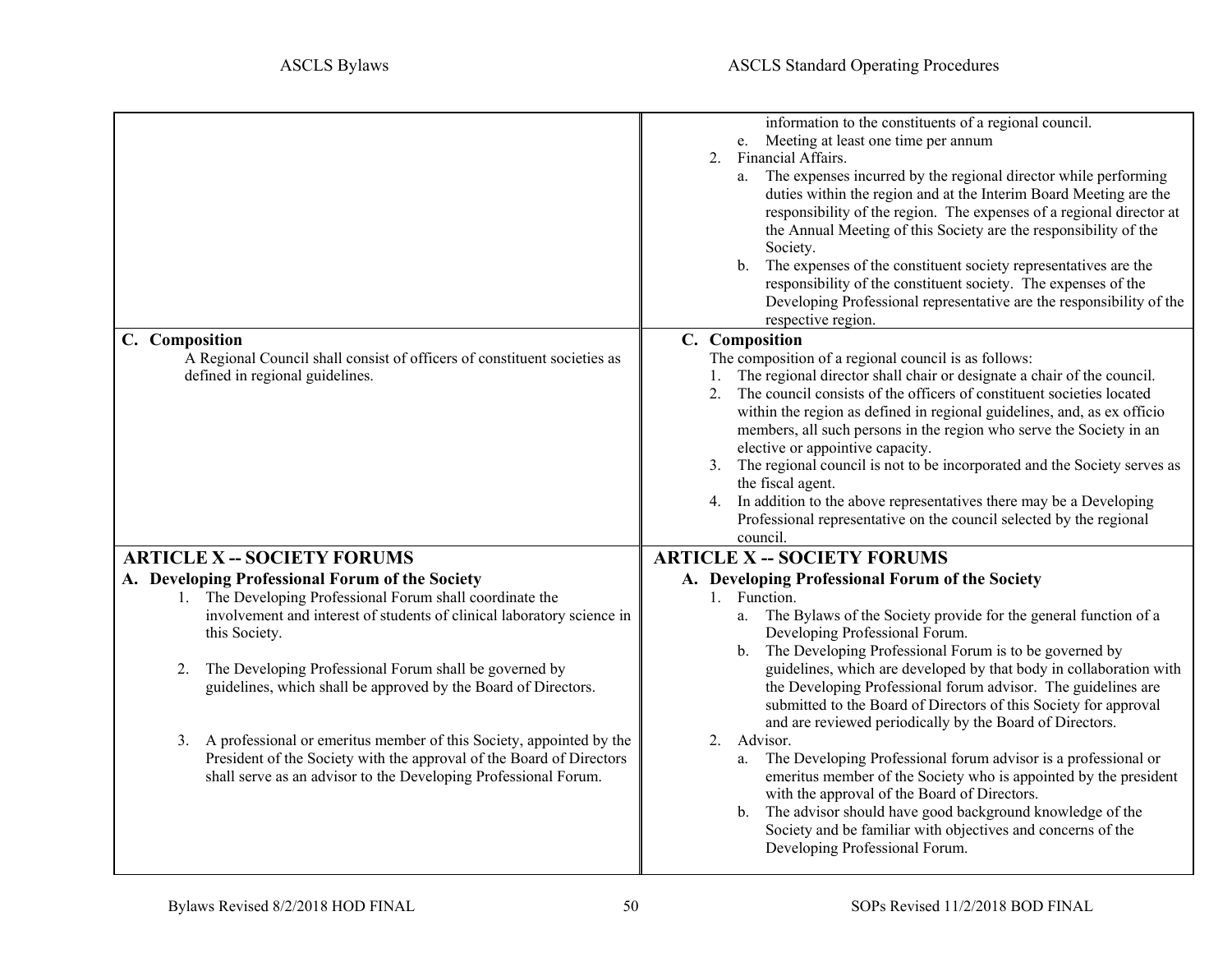<span id="page-50-2"></span><span id="page-50-1"></span><span id="page-50-0"></span>

| <b>B. Diversity Advocacy Council</b><br>1. Initiate special recruitment efforts to increase the number of<br>minorities in the profession<br>Provide special efforts to assist minority developings financially.<br>2.                                                                                                                                                                                                                    | <b>B.</b> Diversity Advocacy Council<br>1. Function<br>The Bylaws of the Society provide for the general function of a<br>a.<br>Diversity Advocacy Council to advocate the advancement of the<br>American Society for Clinical Laboratory Science (ASCLS)<br>definition of Diversity, as follows:<br>1) ASCLS is an inclusive, culturally relevant community of<br>people acknowledging their differences and unique<br>characteristics; it is an organization where all persons can<br>engage and participate in a meaningful way empowering<br>everyone to grow and learn.<br>To promote inclusivity, communication and cooperation<br>2)<br>among Medical Laboratory Professionals, and to promote and<br>encourage a social and fraternal atmosphere for its members.                                                                                                                                                                                                                                                                                                                                                                                                                                                                |
|-------------------------------------------------------------------------------------------------------------------------------------------------------------------------------------------------------------------------------------------------------------------------------------------------------------------------------------------------------------------------------------------------------------------------------------------|------------------------------------------------------------------------------------------------------------------------------------------------------------------------------------------------------------------------------------------------------------------------------------------------------------------------------------------------------------------------------------------------------------------------------------------------------------------------------------------------------------------------------------------------------------------------------------------------------------------------------------------------------------------------------------------------------------------------------------------------------------------------------------------------------------------------------------------------------------------------------------------------------------------------------------------------------------------------------------------------------------------------------------------------------------------------------------------------------------------------------------------------------------------------------------------------------------------------------------------|
| C. Ascending Professionals Forum<br>1. The Ascending Professionals Forum shall engage and facilitate<br>the involvement and interest of Ascending Professional<br>members in this Society.<br>The Ascending Professionals Forum shall be governed by<br>2.<br>guidelines, which shall be approved by the Board of Directors.<br>An advisor shall be appointed to the AscendingProfessionals<br>3.<br>Forum for a term of three (3) years. | <b>C. Ascending Professionals Forum</b><br>1. Composition, Leadership, Appointment, Term, Nominations and Elections:<br>a. Composition: The total forum membership consists of Ascending<br>Professional members. Elected officers/appointees include one (1)<br>Forum Chair, one (1) Forum Vice-Chair, one (1) Forum Secretary,<br>ten (10) Regional Communication Coordinators, and one (1) Forum<br>Advisor.<br>1) Ascending Professional Definition: ASCLS members in the<br>Ascending Professional class.<br>Leadership and Term:<br>2.<br>Chair: The Vice-Chair may succeed to the Chair position through<br>a.<br>the appointment process for a one $(1)$ year term. The Chair may not<br>concurrently serve as the Regional/Constituent Society Chair.<br>b. Vice-Chair: During the ASCLS Annual Meeting Forum members<br>will elect an individual to serve as Vice-Chair of the Forum. The<br>Vice-Chair may succeed to the Chair of the Forum during the<br>second year of their two (2) year term through the appointment<br>process.<br>Secretary: During the ASCLS Annual Meeting Forum members<br>c.<br>will elect an individual to serve as Secretary of the Forum for a one<br>$(1)$ year term, maximum two $(2)$ terms. |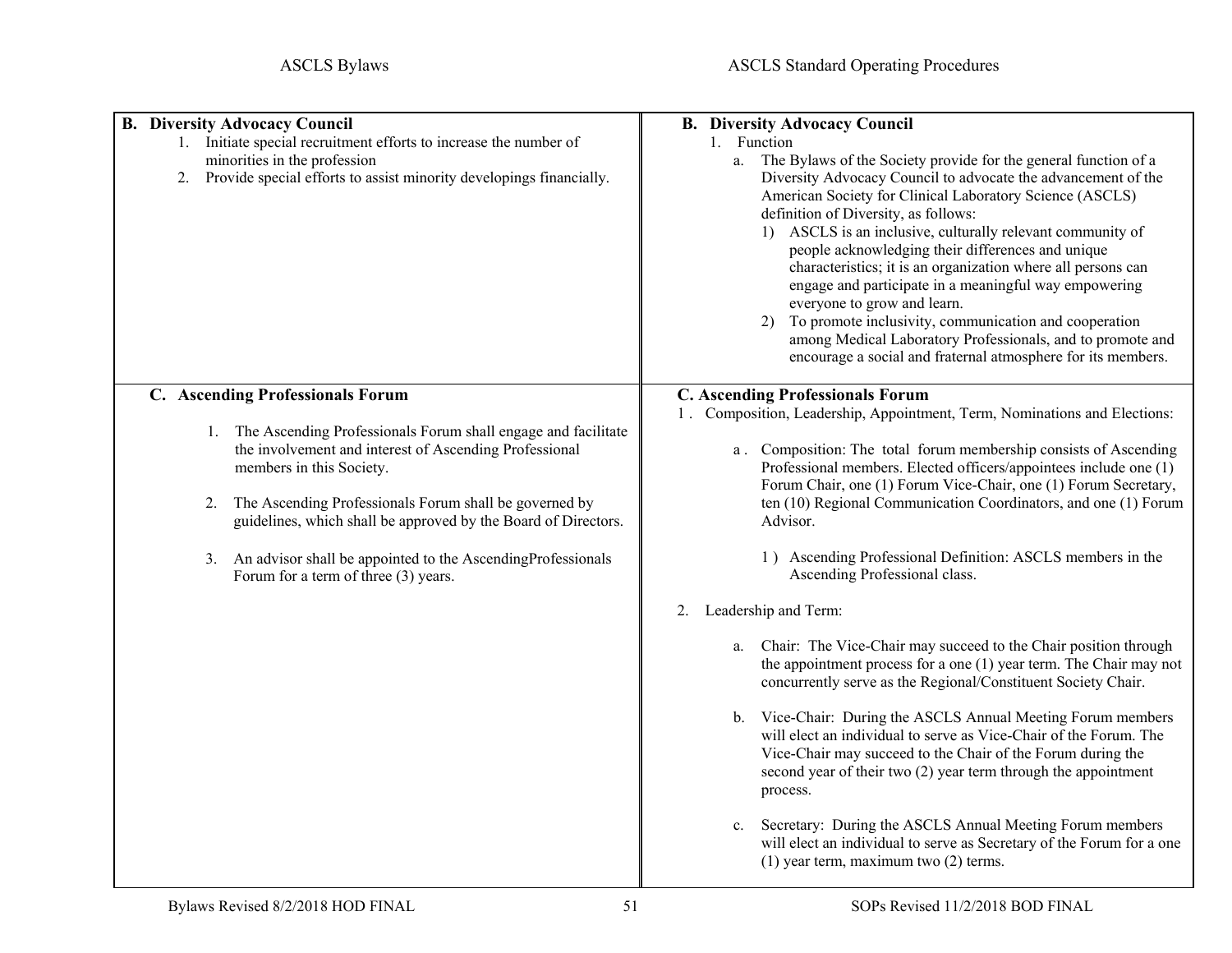<span id="page-51-1"></span><span id="page-51-0"></span>

|                                                                                                                                                                                                               | 3. Appointments and Term:                                                                                                                                                                                                                                                                                                                                                                                                                                                                                                                                                                                                                                                                                                                                                                                                                                                                                                                               |  |  |
|---------------------------------------------------------------------------------------------------------------------------------------------------------------------------------------------------------------|---------------------------------------------------------------------------------------------------------------------------------------------------------------------------------------------------------------------------------------------------------------------------------------------------------------------------------------------------------------------------------------------------------------------------------------------------------------------------------------------------------------------------------------------------------------------------------------------------------------------------------------------------------------------------------------------------------------------------------------------------------------------------------------------------------------------------------------------------------------------------------------------------------------------------------------------------------|--|--|
|                                                                                                                                                                                                               | Communication Coordinators: One (1) representative from each<br>a.<br>of the ten $(10)$ regions, three to four $(3-4)$ coordinators appointed<br>annually by the most recently elected regional directors for a three<br>(3) year term. Communication Coordinators can only serve for<br>one $(1)$ term.<br>Appointed by the Regional Directors during their first year in<br>$\mathbf{b}$ .                                                                                                                                                                                                                                                                                                                                                                                                                                                                                                                                                            |  |  |
|                                                                                                                                                                                                               | office; the regional Communication Coordinator's term begins<br>during the second year of the Regional Director's term. The<br>Communication Coordinator should be appointed to the Regional<br>Council and should not be limited to the Ascending Professional<br>Representative.                                                                                                                                                                                                                                                                                                                                                                                                                                                                                                                                                                                                                                                                      |  |  |
|                                                                                                                                                                                                               | Forum Advisor: One (1) Advisor appointed through the<br>$c_{\cdot}$<br>appointment process for a three (3) year term.                                                                                                                                                                                                                                                                                                                                                                                                                                                                                                                                                                                                                                                                                                                                                                                                                                   |  |  |
|                                                                                                                                                                                                               | Nominations and Elections:<br>4.                                                                                                                                                                                                                                                                                                                                                                                                                                                                                                                                                                                                                                                                                                                                                                                                                                                                                                                        |  |  |
|                                                                                                                                                                                                               | a. Forum leadership will solicit nominations for elected officers<br>starting in January with a nomination deadline of June 30.<br>b. Nominations will be accepted until the start of the Forum<br>Orientation at the Annual Meeting.<br>Elections will be held during the Forum Elections and Planning<br>$c_{\cdot}$<br>Session at the Annual Meeting. Forum members will vote by<br>secret ballot and simple majority. If no candidate receives a simple<br>majority on the first ballot, then there will be a runoff election<br>between the two candidates receiving the highest number of votes.<br>In the event of another tie, lot will determine the election.<br>Duties: The Ascending Professionals Forum will serve to engage and<br>5.<br>inform individuals new to the profession and ASCLS about the various<br>opportunities that membership affords. Forum driven activities will support<br>the needs and interests of Forum members. |  |  |
| <b>ARTICLE XI -- OFFICIAL REPRESENTATION</b><br>The Board of Directors shall have the authority to appoint members of the                                                                                     | <b>ARTICLE XI -- OFFICIAL REPRESENTATION</b><br>The Bylaws provide the authority for the Board of Directors of the Society to                                                                                                                                                                                                                                                                                                                                                                                                                                                                                                                                                                                                                                                                                                                                                                                                                           |  |  |
| Society to represent the Society in other organizations.<br>Members of the Society so selected shall be responsible to the Board of<br>Directors and shall be the representative of the Society to such other | appoint members of the Society to represent the Society in other organizations.<br>The representatives' responsibilities to the Society are defined in the Bylaws.<br>A. Selection of Official Representatives                                                                                                                                                                                                                                                                                                                                                                                                                                                                                                                                                                                                                                                                                                                                          |  |  |
| organizations.                                                                                                                                                                                                | Representatives to other organizations are to be recommended by the<br>President-Elect of this Society as Chair of the Appointments Committee<br>with the approval of the Board of Directors. The President or the Board of<br>Directors of the Society as the best interest may appoint special<br>representatives or conduct of affairs of this Society may render necessary or                                                                                                                                                                                                                                                                                                                                                                                                                                                                                                                                                                       |  |  |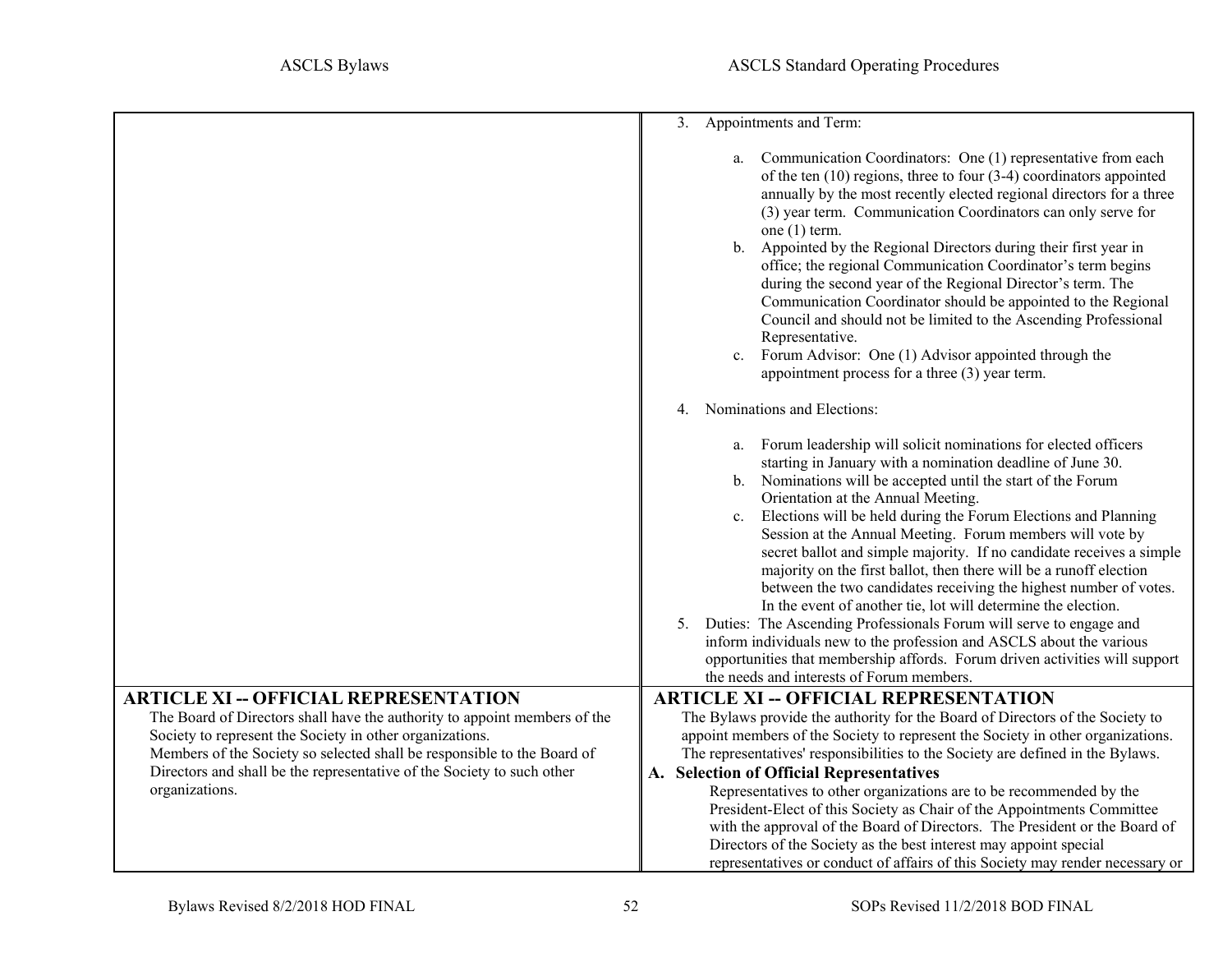<span id="page-52-7"></span><span id="page-52-6"></span><span id="page-52-5"></span><span id="page-52-4"></span><span id="page-52-3"></span><span id="page-52-2"></span><span id="page-52-1"></span><span id="page-52-0"></span>

| <b>ARTICLE XII -- AFFILIATES OF THE SOCIETY</b><br>The Board of Directors shall have the authority to form subsidiary<br>corporations to further the goals of the Society.       | appropriate.<br><b>B.</b> Qualifications<br>Persons who are, and for at least five (5) consecutive years immediately<br>prior to appointment have been, professional or emeritus members of the<br>Society will be considered eligible as representatives. The Board of<br>Directors may establish additional qualifications for representatives as<br>deemed necessary and/or appropriate.<br>C. Term of Office<br>The term of office for any given representative is to be determined by the<br>Board of Directors of the Society taking into consideration the specific area<br>of representation.<br>D. Written Representation<br>Any article to be submitted to non-ASCLS publications (i.e., journals,<br>newsletters, etc.) and representing an official position of the Society must<br>be reviewed for accuracy and approved by the Executive Office before<br>submission.<br><b>ARTICLE XII -- AFFILIATES OF THE SOCIETY</b><br>The Bylaws provide that the Board of Directors has the authority to establish<br>subsidiaries, which will be in the best interest of the Society. This authority<br>provides a mechanism for the establishment of a separate $501(c)(3)$ corporation<br>to conduct education and research activities. |
|----------------------------------------------------------------------------------------------------------------------------------------------------------------------------------|-------------------------------------------------------------------------------------------------------------------------------------------------------------------------------------------------------------------------------------------------------------------------------------------------------------------------------------------------------------------------------------------------------------------------------------------------------------------------------------------------------------------------------------------------------------------------------------------------------------------------------------------------------------------------------------------------------------------------------------------------------------------------------------------------------------------------------------------------------------------------------------------------------------------------------------------------------------------------------------------------------------------------------------------------------------------------------------------------------------------------------------------------------------------------------------------------------------------------------------------------|
| <b>ARTICLE XIII -- PUBLICATION(S)</b><br>Official Publication(s). The name(s) of the official publication(s) of the<br>Society shall be as determined by the Board of Directors. | <b>ARTICLE XIII -- PUBLICATION(S)</b><br>A. Name<br>The name(s) of the official publication(s) of the Society is (are) to be<br>determined by the Board of Directors of the Society.<br><b>B.</b> Editor(s) in Chief<br>1. Selection.<br>a. Journal<br>1) Following the annual meeting, an announcement for the position<br>of Editor(s) in chief of the official Society journal will appear in<br>the journal.<br>2) Letters announcing the position of Editor(s) in chief will be sent<br>to the current Review Board and the current Board of Consulting<br>Editors.<br>3) Applications received as a result of these announcements will be<br>forwarded to the Appointments Committee.<br>4) The Appointments Committee, in consultation with the Managing<br>Editor, will make recommendations to the Board of Directors for                                                                                                                                                                                                                                                                                                                                                                                                              |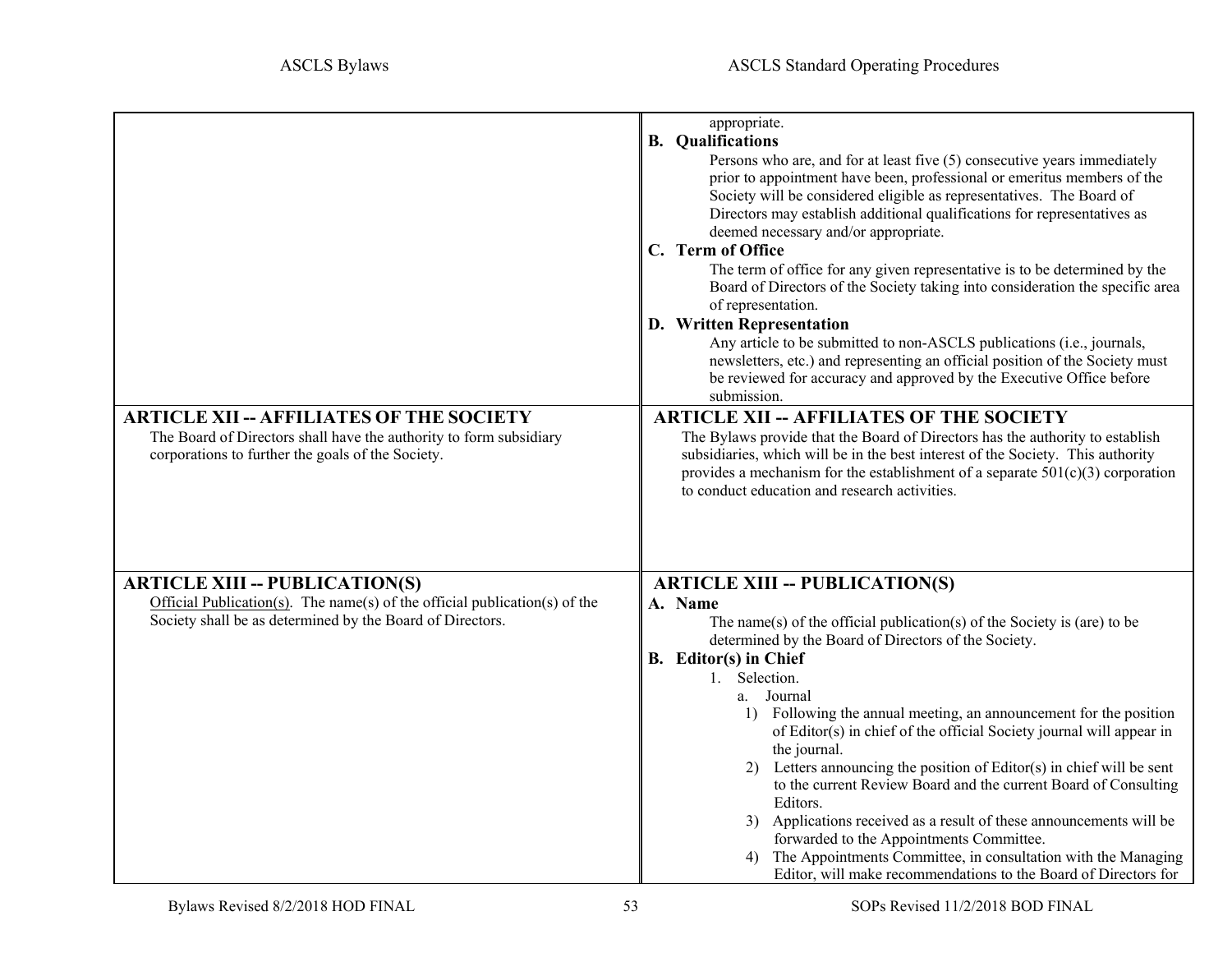<span id="page-53-4"></span><span id="page-53-3"></span><span id="page-53-2"></span><span id="page-53-1"></span><span id="page-53-0"></span>

|                                                                                                                                                                      | the Editor(s) in chief.                                                                                                                                       |  |  |
|----------------------------------------------------------------------------------------------------------------------------------------------------------------------|---------------------------------------------------------------------------------------------------------------------------------------------------------------|--|--|
|                                                                                                                                                                      | b. Newsletter                                                                                                                                                 |  |  |
|                                                                                                                                                                      | The President-Elect of ASCLS appoints the editor of the                                                                                                       |  |  |
|                                                                                                                                                                      | newsletter, with Board approval                                                                                                                               |  |  |
|                                                                                                                                                                      | 2. Term of Appointment.                                                                                                                                       |  |  |
|                                                                                                                                                                      | a. Journal                                                                                                                                                    |  |  |
|                                                                                                                                                                      | 1) The term of the Editor(s)-in-chief is three years.                                                                                                         |  |  |
|                                                                                                                                                                      | 2) The appointed Editor(s)-in-chief may serve no more than two                                                                                                |  |  |
|                                                                                                                                                                      | (2) consecutive terms.                                                                                                                                        |  |  |
|                                                                                                                                                                      | b. Newsletter                                                                                                                                                 |  |  |
|                                                                                                                                                                      | 1) The term of office for an Editor begins with the September                                                                                                 |  |  |
|                                                                                                                                                                      | issue in each calendar year and ends with the August issue of                                                                                                 |  |  |
|                                                                                                                                                                      | the following calendar year.                                                                                                                                  |  |  |
|                                                                                                                                                                      | The appointed Editor may be reappointed. There are no term                                                                                                    |  |  |
|                                                                                                                                                                      | limits.                                                                                                                                                       |  |  |
|                                                                                                                                                                      | C. Qualifications                                                                                                                                             |  |  |
|                                                                                                                                                                      | The following guidelines are to be used in the selection process of the appointee.                                                                            |  |  |
|                                                                                                                                                                      | 1. Journal                                                                                                                                                    |  |  |
|                                                                                                                                                                      | The appointee should:                                                                                                                                         |  |  |
|                                                                                                                                                                      | Be a member of the Society;<br>a.                                                                                                                             |  |  |
|                                                                                                                                                                      | b. Have authored peer reviewed publications;                                                                                                                  |  |  |
|                                                                                                                                                                      | Be known to complete projects within established deadlines;<br>c.                                                                                             |  |  |
|                                                                                                                                                                      | Be able to communicate effectively;<br>d.                                                                                                                     |  |  |
|                                                                                                                                                                      | e. Have served as a Section Editor or similar position with another                                                                                           |  |  |
|                                                                                                                                                                      | journal.                                                                                                                                                      |  |  |
|                                                                                                                                                                      | f. Have the resources for word processing, duplication, mailing and                                                                                           |  |  |
|                                                                                                                                                                      | telephoning.                                                                                                                                                  |  |  |
|                                                                                                                                                                      | Newsletter<br>2.                                                                                                                                              |  |  |
|                                                                                                                                                                      | a. Be a member of the Society                                                                                                                                 |  |  |
|                                                                                                                                                                      | b. Have published articles                                                                                                                                    |  |  |
|                                                                                                                                                                      | c. Be known to complete projects within established deadlines;                                                                                                |  |  |
|                                                                                                                                                                      | Be able to communicate effectively;<br>d.                                                                                                                     |  |  |
|                                                                                                                                                                      | e. Have the resources for word processing, duplication, mailing and                                                                                           |  |  |
|                                                                                                                                                                      | telephoning.                                                                                                                                                  |  |  |
| <b>ARTICLE XIV -- FISCAL AFFAIRS</b>                                                                                                                                 | <b>ARTICLE XIV -- FISCAL AFFAIRS</b>                                                                                                                          |  |  |
| A. Fiscal Year                                                                                                                                                       | The Bylaws provide for the fiscal affairs of the Society which are to be the                                                                                  |  |  |
| The fiscal year shall be from August 1 to July 31, inclusive, unless the                                                                                             | responsibility of the Board of Directors of the Society and include but are not                                                                               |  |  |
|                                                                                                                                                                      |                                                                                                                                                               |  |  |
|                                                                                                                                                                      |                                                                                                                                                               |  |  |
|                                                                                                                                                                      |                                                                                                                                                               |  |  |
|                                                                                                                                                                      |                                                                                                                                                               |  |  |
|                                                                                                                                                                      |                                                                                                                                                               |  |  |
| Board of Directors shall establish some other fiscal year.<br><b>B.</b> Sources of Funds<br>In addition to dues, the Board of Directors may accept, on behalf of the | limited to: establishing the fiscal year; determining appropriate sources of funds;<br>providing for an annual written audit; and ensuring the maintenance of |  |  |
| Society, contributions, gifts or bequests for the general purposes or for                                                                                            |                                                                                                                                                               |  |  |
| any special purpose of the Society, and may conduct such fund-raising                                                                                                |                                                                                                                                                               |  |  |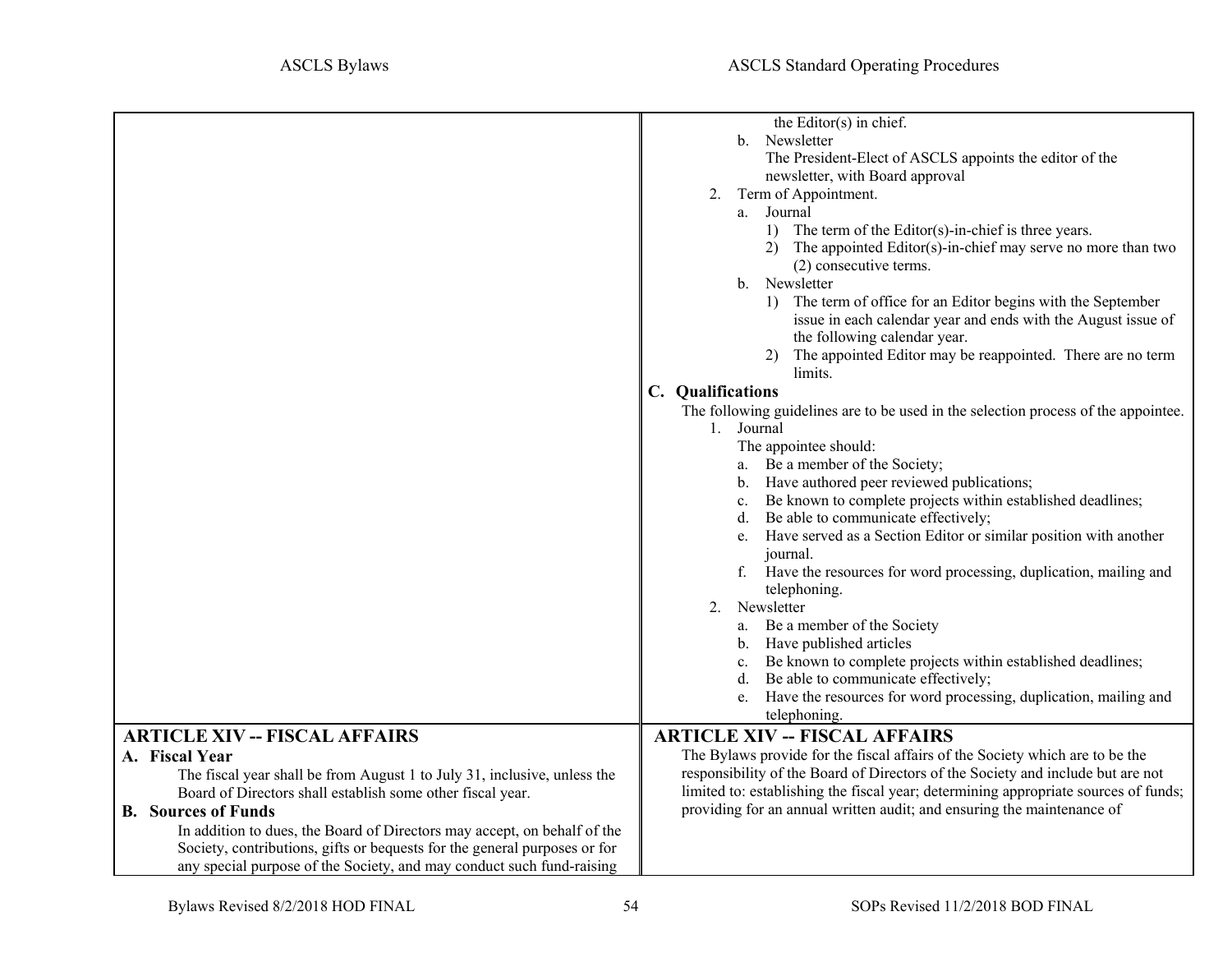<span id="page-54-5"></span><span id="page-54-4"></span><span id="page-54-3"></span><span id="page-54-2"></span><span id="page-54-1"></span><span id="page-54-0"></span>

| activities as it determines to be appropriate.                                                                                                          | appropriate financial records.                                                                                                                      |
|---------------------------------------------------------------------------------------------------------------------------------------------------------|-----------------------------------------------------------------------------------------------------------------------------------------------------|
| C. Audit                                                                                                                                                |                                                                                                                                                     |
| An annual written audit of the fiscal records of the society shall be                                                                                   |                                                                                                                                                     |
| prepared by an independent certified public accountant and submitted                                                                                    |                                                                                                                                                     |
| annually to the Board of Directors and the House of Delegates.                                                                                          |                                                                                                                                                     |
|                                                                                                                                                         |                                                                                                                                                     |
| <b>D.</b> Financial Records                                                                                                                             |                                                                                                                                                     |
| The Society shall keep correct and complete books and records of                                                                                        |                                                                                                                                                     |
| account at the principal office of the Society.                                                                                                         |                                                                                                                                                     |
| The Board of Directors of the Society shall establish procedures for                                                                                    |                                                                                                                                                     |
| handling checks and deposits and a mechanism for bonding of                                                                                             |                                                                                                                                                     |
| appropriate individuals.                                                                                                                                |                                                                                                                                                     |
|                                                                                                                                                         |                                                                                                                                                     |
|                                                                                                                                                         |                                                                                                                                                     |
| <b>ARTICLE XV -- PROCEDURES AND BYLAWS</b>                                                                                                              | <b>ARTICLE XV -- PROCEDURES AND BYLAWS</b>                                                                                                          |
| <b>AMENDMENTS</b>                                                                                                                                       | <b>AMENDMENTS</b>                                                                                                                                   |
| A. Parliamentary Authority, Meetings                                                                                                                    | A. Rules of Order                                                                                                                                   |
| Robert's Rules of Order, Newly Revised (Current Edition), will govern                                                                                   | Robert's Rules of Order, Newly Revised (Current Edition), will govern the                                                                           |
| the business proceedings of the Society, except when otherwise                                                                                          | business proceeding of the Society and its chartered constituent societies                                                                          |
| specified in these Bylaws.                                                                                                                              | unless otherwise specified in the Bylaws of the Society.                                                                                            |
| <b>B.</b> Bylaws and Articles of Incorporation Amendments                                                                                               | <b>B.</b> Bylaws Amendments                                                                                                                         |
| The Bylaws of the Society may be amended as follows:                                                                                                    | In addition to the requirements for submission of amendments to the Bylaws                                                                          |
| 1. Proposed amendments to the Bylaws may be submitted in writing                                                                                        | as stated in the Bylaws of the Society, three copies of proposed amendments                                                                         |
| to the Bylaws Committee by a constituent society or the Board of<br>Directors of this Society, or may be written by the Bylaws                          | are to be submitted to the chair of the Bylaws Committee.<br>Within 30 days after adoption of an amendment to the Bylaws of the Society,            |
| Committee itself, no less than 120 days in advance of the next                                                                                          | the chair of the Bylaws Committee must send a report of such adoption to the                                                                        |
| session of the House of Delegates;                                                                                                                      | chief administrative officer of the Society for publication.                                                                                        |
| 2. The Bylaws Committee shall submit proposed amendments to the                                                                                         |                                                                                                                                                     |
| members of the Society no less than sixty (60) days prior to the                                                                                        |                                                                                                                                                     |
| annual session of the House of Delegates; and                                                                                                           |                                                                                                                                                     |
| 3. Adoption of proposed amendments to the Bylaws and Articles of                                                                                        |                                                                                                                                                     |
| Incorporation shall require a two-thirds vote of the delegates to the                                                                                   |                                                                                                                                                     |
| House of Delegates present at the annual session and properly                                                                                           |                                                                                                                                                     |
| certified.                                                                                                                                              |                                                                                                                                                     |
| <b>ARTICLE XVI -- INDEMNIFICATION</b>                                                                                                                   | <b>ARTICLE XVI -- INDEMNIFICATION</b>                                                                                                               |
| An indemnification process shall be provided to protect individuals serving<br>as directors, officers, employees or agents of the Society. The Board of | A. The Society may indemnify any person who was or is a party or is                                                                                 |
| Directors of the Society shall define the process.                                                                                                      | threatened to be made a party to any threatened, pending or completed                                                                               |
|                                                                                                                                                         | action, suit or proceeding, whether civil, criminal, administrative or<br>investigative (other than an action by or in the right of the Society) by |
|                                                                                                                                                         | reason of the fact that the person is or was a director, officer, employee or                                                                       |
|                                                                                                                                                         | agent of the Society, or is or was serving at the request of the Society as a                                                                       |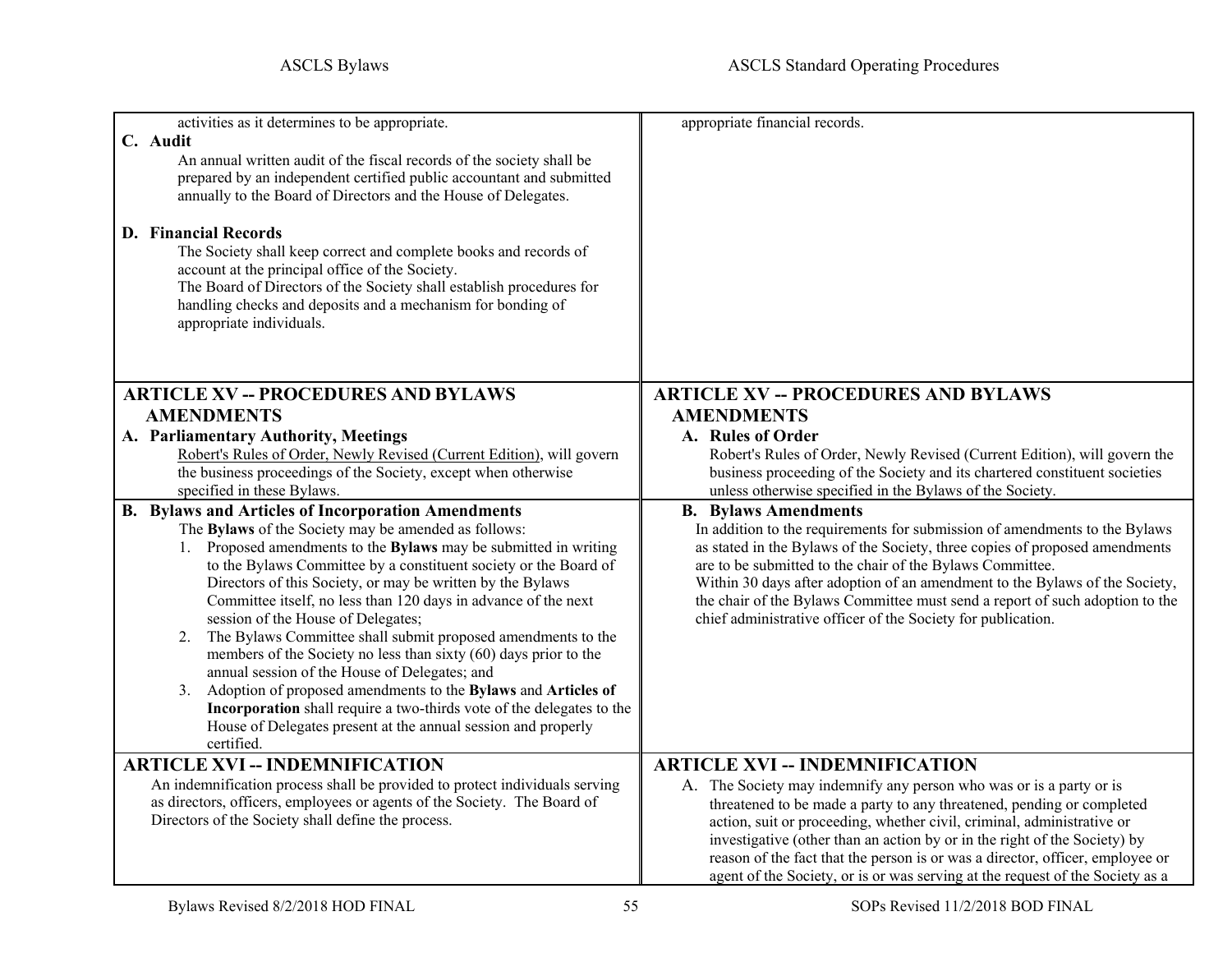director, officer, employee or agent of another society against expenses (including attorneys' fees), judgments, fines and amounts paid in settlement actually and reasonably incurred by the person in connection with such action, suit or proceeding if the person acted in good faith and in a manner he/she reasonably believed to be in or not opposed to the best interests of the Society, and with respect to any criminal action or proceeding, had no reasonable cause to believe his/her conduct was unlawful. The termination of any action, suit or proceeding by judgment, order, settlement, conviction, or upon a plea of nolo contendere or its equivalent, shall not, of itself, create a presumption that the person did not act in good faith and in a manner which he/she reasonably believed to be in or not opposed to the best interest of the Society, and, with respect to any criminal action or proceeding, had reasonable cause to believe that his/her conduct was unlawful. B. The Society may indemnify any person who was or is a party or is threatened to be made a party to any threatened, pending or completed action or suit by or in the right of the Society to procure a judgment in its favor by reason of the fact that the person is or was a director, officer, employee or agent of the Society, or is or was serving at the request of the Society as a director, officer, employee or agent of another society against expenses (including attorneys' fees) actually and reasonably incurred by the person in connection with the defense or settlement of such action or suit if he acted in good faith and in a manner he/she reasonably believed to be in or not opposed to the best interests of the Society and except that no indemnification shall be made in respect of any claim, issue or matter as to which such person shall have been adjudged to be liable for negligence or misconduct in the performance of his duty to the Society unless and only to the extent that the Court of Chancery or the court in which such action or suit was brought shall determine upon application that despite the adjudication of liability but in view of all the circumstances of the case, such person is fairly and reasonably entitled to indemnity for such expenses which the Court of Chancery or such other court shall deem proper. C. To the extent that a director, officer, employee, or agent of the Society has been successful on the merits or otherwise in defense of any action, suit or proceeding referred to in Paragraphs A and B hereof, or in defense of any claim, issue, or matter therein, he/she shall be indemnified against expenses (including attorneys' fees) actually and reasonably incurred by him/her in connection therewith. D. Any indemnification under Paragraphs A and B hereof (unless ordered by a court) shall be made by the Society only as authorized in the specific case upon a determination that indemnification of the director, officer, employee or agent is proper in the circumstances because he/she has met the

applicable standard of conduct set forth in said Paragraphs A and B. Such